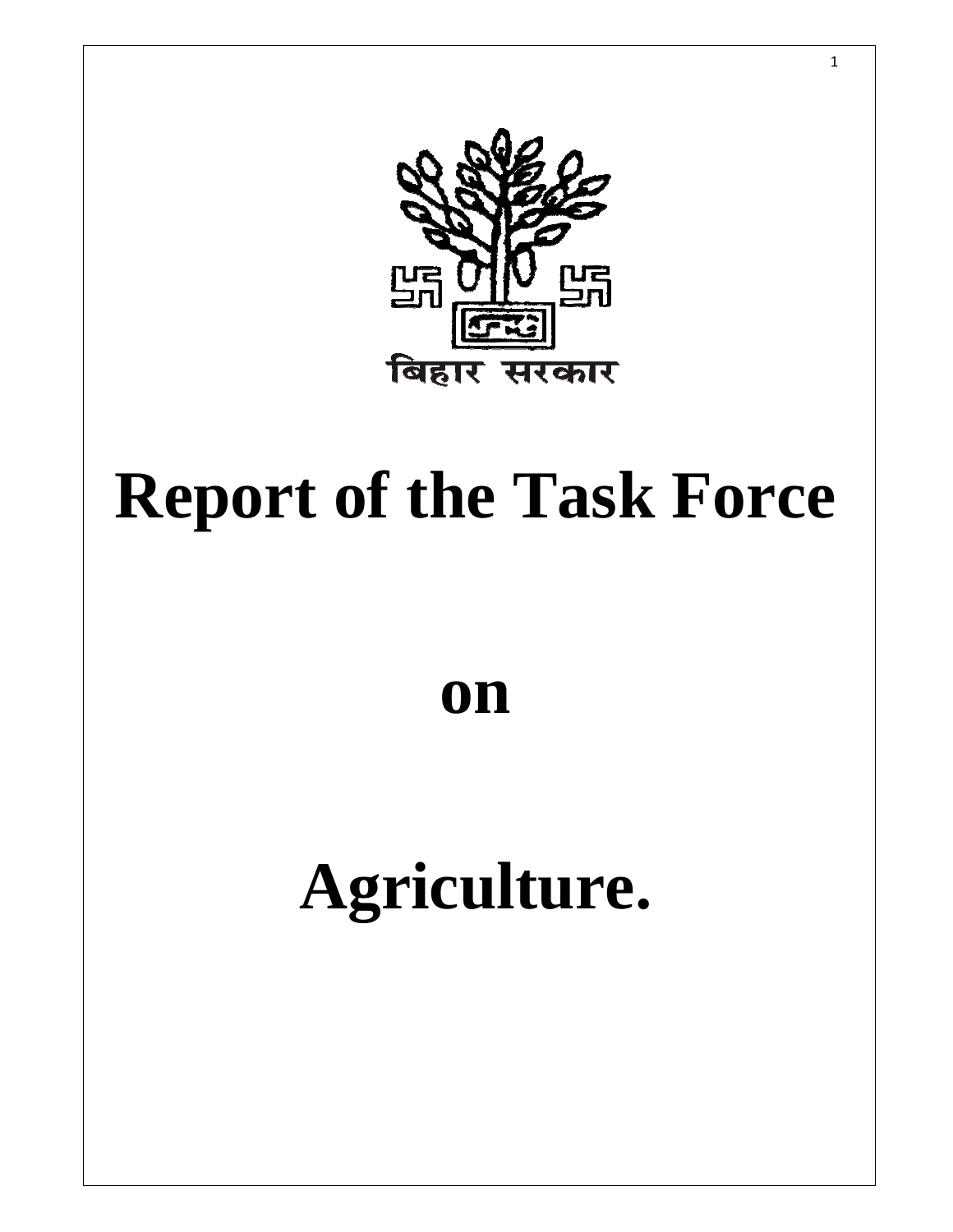# **Contents**

| <b>Chapter</b>    | <b>Subject</b>                          | Page No.  |
|-------------------|-----------------------------------------|-----------|
| <b>Chapter</b> 1  | Introduction                            | $3 - 4$   |
| <b>Chapter 2</b>  | Bihar Agriculture : At a glance         | $5 - 8$   |
| <b>Chapter 3</b>  | <b>Crop Production</b>                  | $9 - 15$  |
| <b>Chapter 4</b>  | Animal Husbandry, Dairy and Fisheries   | $16 - 25$ |
| <b>Chapter 5</b>  | <b>Water Resources</b>                  | 26-33     |
| <b>Chapter 6</b>  | Energy                                  | 34-38     |
| <b>Chapter 7</b>  | <b>Land Resource Management</b>         | 39-41     |
| <b>Chapter 8</b>  | Plantation & Green coverage             | $42 - 46$ |
| <b>Chapter 9</b>  | Approach Road                           | 47-49     |
| <b>Chapter</b> 10 | Cooperative                             | 50-58     |
| <b>Chapter</b> 11 | Storage, Marketing & Processing         | 59-66     |
| <b>Chapter</b> 12 | <b>INSTITUTIONAL CREDIT</b>             | 67-68     |
| <b>Chapter 13</b> | Disaster Management                     | 69-70     |
|                   | <b>Physical Milestones</b>              | 71        |
|                   | <b>Summary of Financial Requirement</b> | 72        |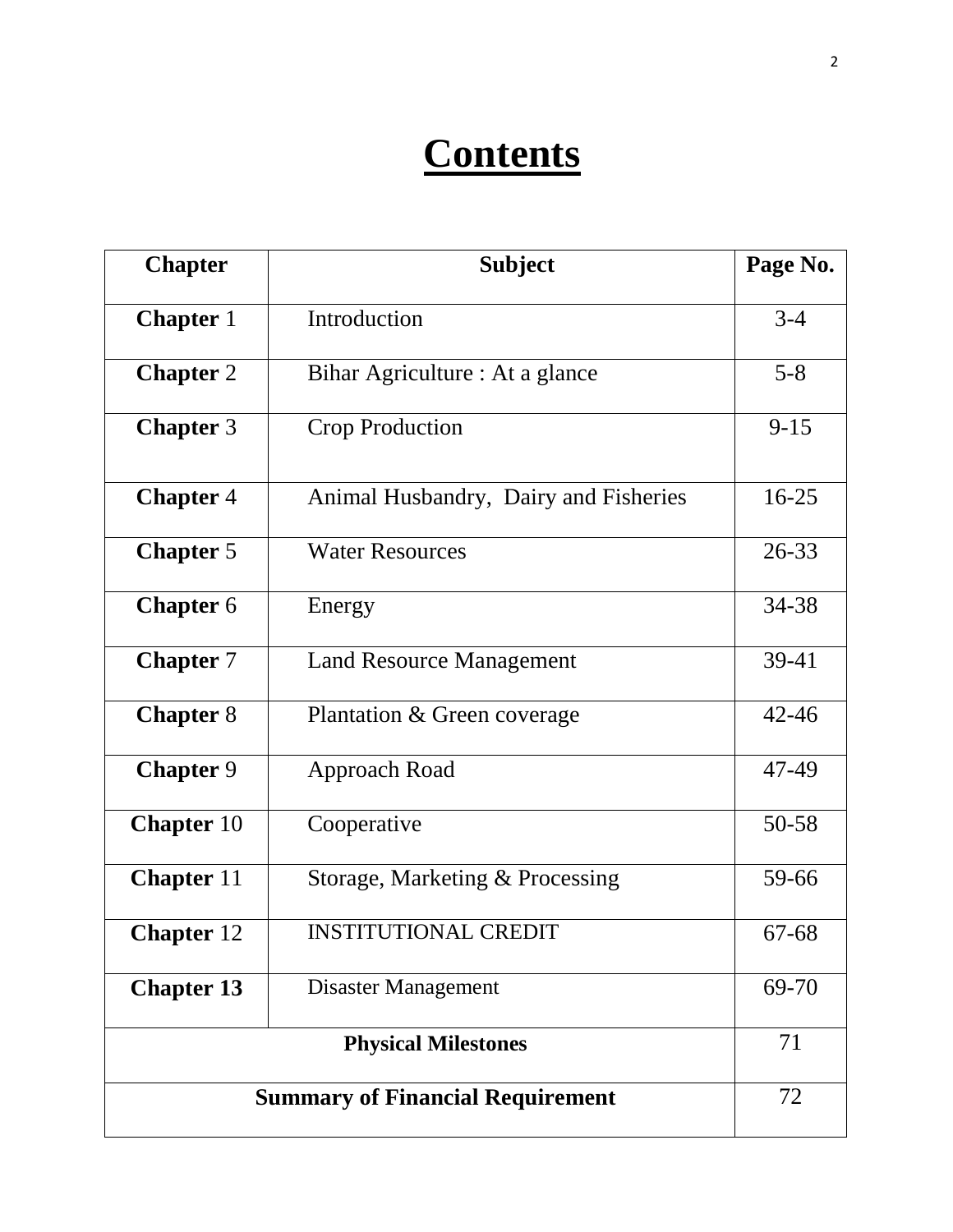#### **Chapter-1**

#### **Introduction**

- 1.1 In light of the letter of the Neeti Aayog, Government of India DO No. O-11013/O/2015-NI dated- 17.03.2015, a Task Force on Agriculture has been constituted in the Chairmanship of Agriculture Production Commissioner, Bihar vide Planning and Development Department, Government of Bihar notification No. 2283 dated- 14.05.2015. A copy of the notification is attached as annexure 1.
- 1.2 The Task Force has been given mandate to formalise suggestions for preparing strategies for development of all aspects of Agriculture. It was also given task to identify strategies of reforms, innovation and technical extension. The Task Force has been asked to identify the success stories in respect of programs and activities.
- 1.3 Fertile Gangetic alluvial soil, abundant water resources, particularly ground water resources, form the basis of agriculture in Bihar. The farmers in Bihar grow a variety of crops. Apart from food-grains, the state produces oilseeds, fibre crops, sugarcane, fruits, vegetables and other crops. Recently, high value horticulture viz floriculture and aromatic plant cultivation has caught the imagination of the farmers because of its increasing demand.
- 1.4 Bihar is considered destination for second Green Revolution in the country. Several reports including the National Farmers Commission have emphasized the need for accelerated development of agriculture in eastern India for securing food security of the country. Dr. A.P.J. Abdul Kalam, the then President of India has described Agriculture as Core Competence of Bihar. The State Government is implementing a Road Map of Agriculture development. The Agriculture Road Map aims at Food and Nutritional Security of state population, increase in farmer's income, gainful employment to agriculturist and check on migration, equitable agricultural growth with focus on gender and human aspects and sustainable use of natural resources for sustainability of production system.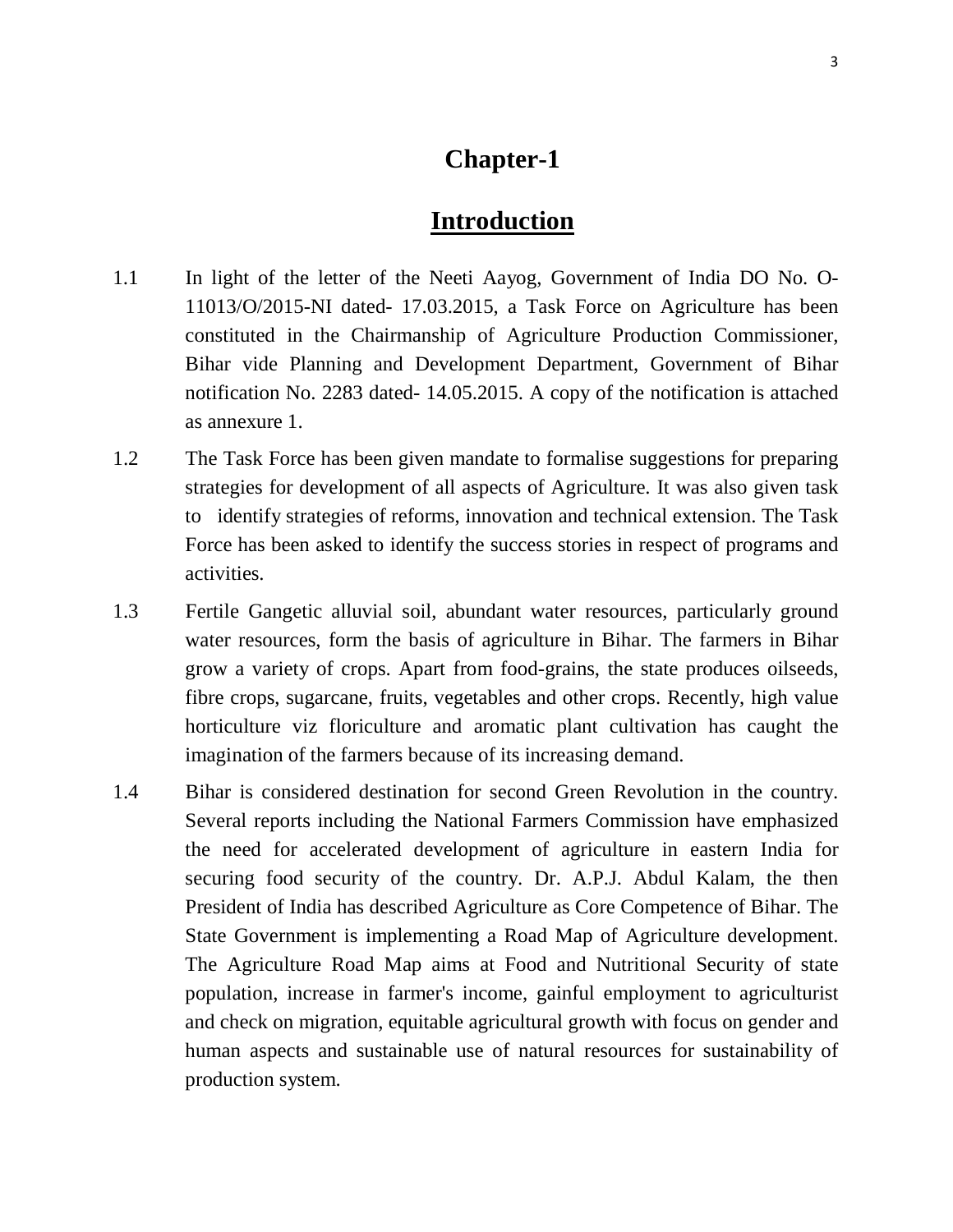- 1.5 Agriculture Road Map was started in 2008. The first agricultural road map concluded with a Krishi Karman Award to the state for ever highest rice production at 81 lakh MT in 2011-12. This also led to commendable progress in seed sector and agriculture extension. Now the second agricultural road map(2012-2022) is being implemented in the state. It includes programmes of not only the production related departments such as agriculture and animal, dairy and fishery resources department, but also the detailed programmes of Water Resources, Minor water resources, Energy, Land Reforms, Forestry and Environmental protection, Food Processing Industry, Cooperative, Rural Road and Flood and Drought related departments. The agriculture road map gives a holistic approach to agriculture developments and it needs to be implemented at the country level. The second agriculture road map of Bihar envisages an investment of Rs. 1.5 lakh crore in 5 years. Such large amount of investment in agriculture could only come through appropriate central scheme. However, the central scheme should provide adequate flexibility to states for choosing scheme components, its rate of assistance and mode of sanction and implementation.A Cabinet Sub Committee has also been constituted to monitor the preparation and implementation of the Agriculture Road Map.
- 1.6 The Task Force has thoroughly deliberated the existing status of Agricultural development and has prepared a perspective plan for Agricultural Development for the remaining two years of 12th five year plan and for the 13th five year plan. An Interim report has been prepared which may subsequently be further developed. The Interim report includes production related subjects such as Crop, Horticulture, Milk, Meat, Fish, Egg and also the supportive subjects such as irrigation, power, co-operatives, approach road, plantation and green coverage. It envisages an investment of Rs. 2.72 lakh crore from 2015-16 to 2021-22.
- 1.6.1 Green Revolution technologies transformed agriculture in the 60s. However, obvious limitations of this technology have become apparent now. The traditional areas of green revolution such as Punjab, Haryana and Western UP are experiencing productivity fatigue and its soil and water quality is questioned for continuing with the gains. The eastern states particularly Bihar has the large unharnessed potential. Bihar Agriculture Road Map envisages Rainbow Revolution through use of sustainable technologies and the country should also surrogate it.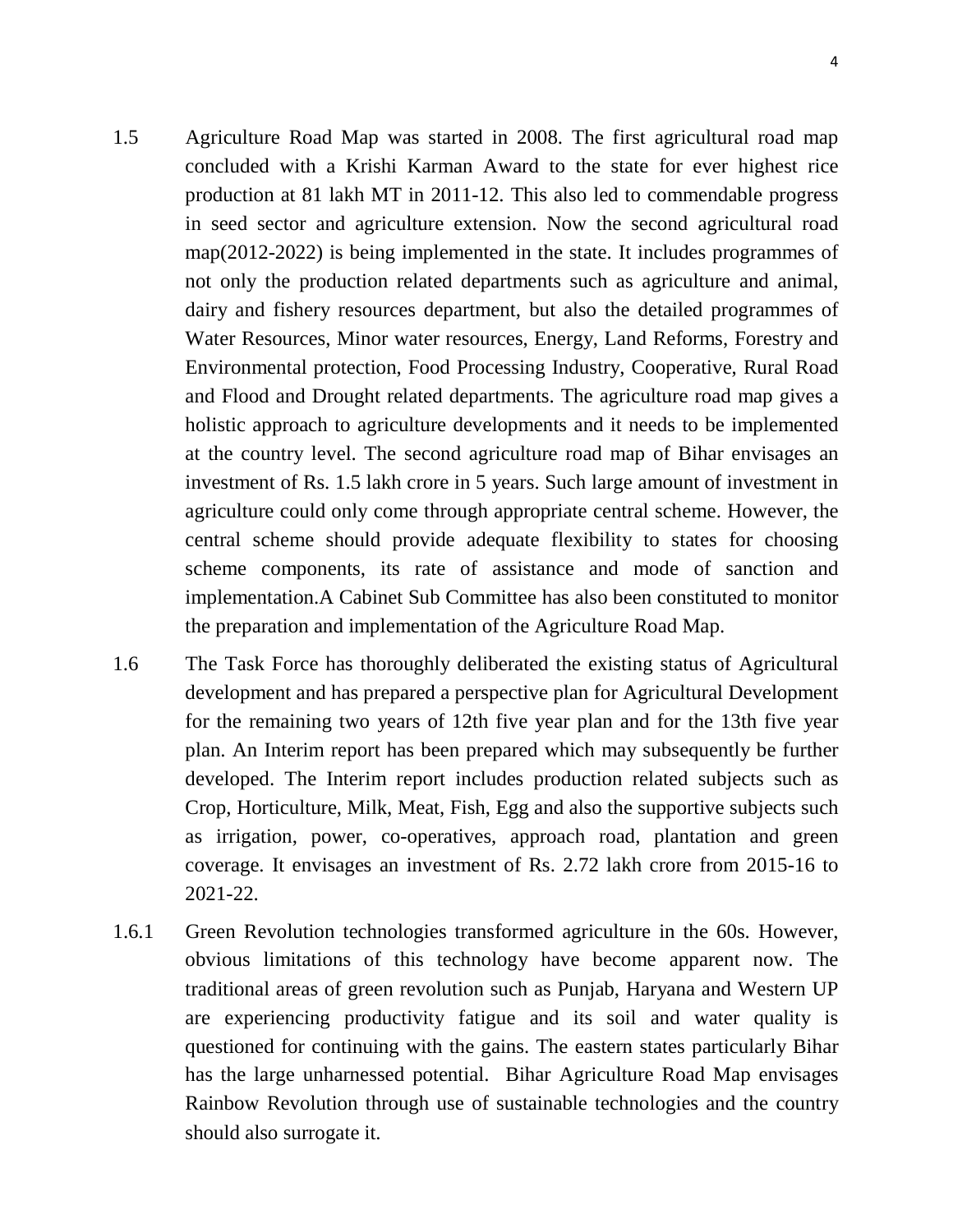# **Chapter-2**

# **Bihar Agriculture: At a glance**

# **2.1Geographical location**

| (A) | Latitude                     | $\frac{1}{24^0}$ 20' 10" - 27 <sup>0</sup> 31' 15" North |
|-----|------------------------------|----------------------------------------------------------|
| (B) | Longitude                    | $83^0$ 19' 50" - $88^0$ 17' 40" East                     |
| (C) | Height from mean sea level   | 53 <sub>m</sub>                                          |
| (D) | Average annual precipitation | 1176.4 mm                                                |
| (E) | Major rivers                 | Ganga, Gandak, Kosi,                                     |
|     |                              | Bagmati, Mahananda, Sone                                 |

# **2.2Land Utilization(Lakh Hectare)**

| Item                                      | Area* |
|-------------------------------------------|-------|
| Total geographical area                   | 93.60 |
| Forest                                    | 6.22  |
| Land put to non agricultural uses         | 17.03 |
| Barren & uncultivated land                | 4.31  |
| Permanent pastures                        | 0.16  |
| Land under miscellaneous trees and groves | 2.44  |
| Culturable wasteland                      | 0.45  |
| Current fallow land                       | 7.81  |
| Other fallow land                         | 1.21  |
| Net sown area                             | 53.95 |
| Gross cropped Area                        | 76.46 |

(\* 2011-12,Source-Directorate of statistics)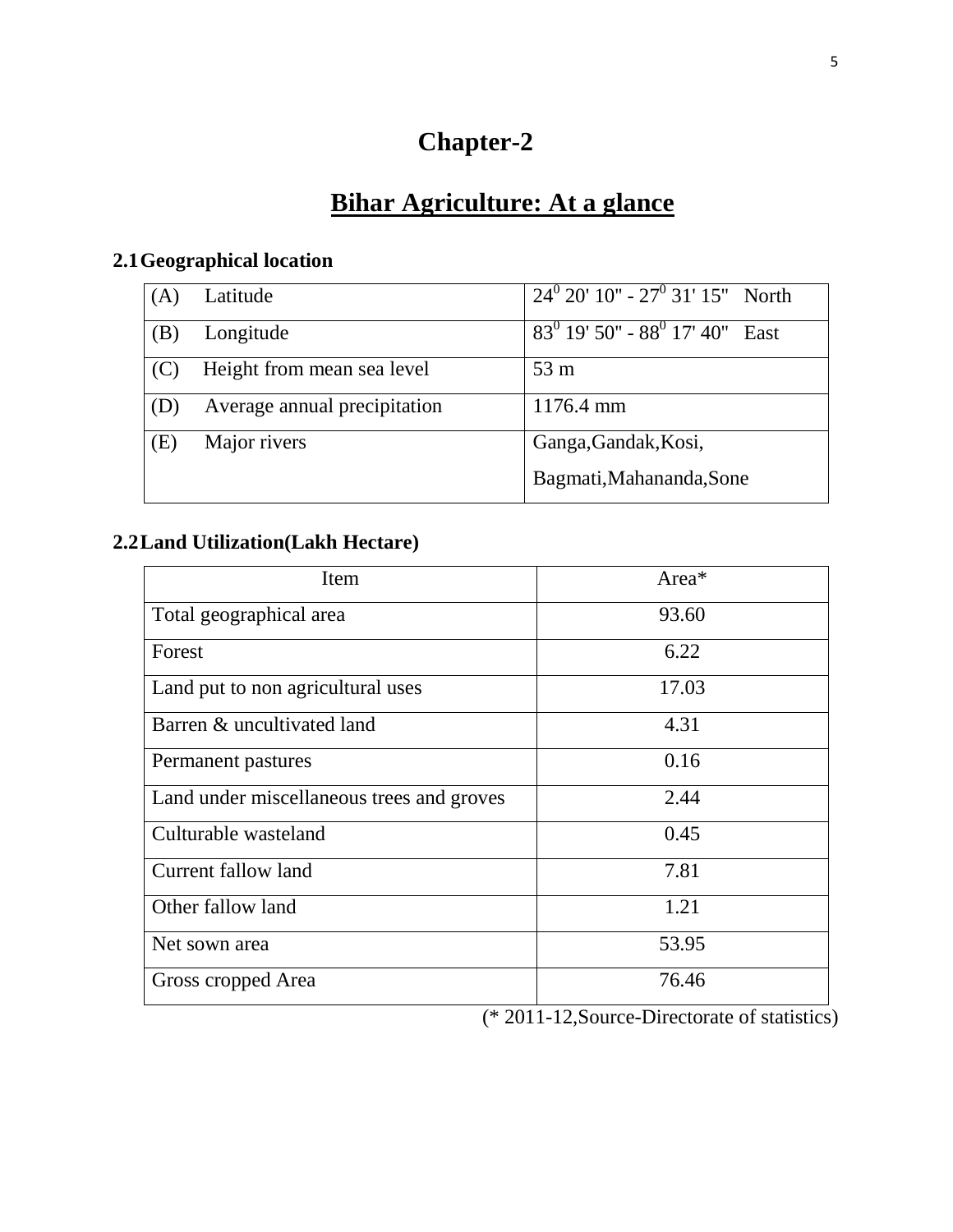#### 2.3 Agro Climatic Zones of Bihar

| Item                      | zone $\&$ I            | zone $\&$ II      | zone & III $(A,B)$      |
|---------------------------|------------------------|-------------------|-------------------------|
| · Districts               | West champaran,        | Khagaria, Purnea, | Rohtas, Bhojpur, Buxar, |
|                           | East champaran,        | Katihar, Saharsa, | Kaimur, Arwal, Patna    |
|                           | Siwan, Saran,          | Madhepura,        | Nalanda, Nawada         |
|                           | Sitamarhi, Sheohar,    | Araria,           | Sheikhpura,             |
|                           | Muzaffarpur, Vaishali, | Kisanganj,        | Jahanabad,              |
|                           | Madhubani, Darbhanga,  |                   | Aurangabad, Gaya,       |
|                           | Samastipur, Gopalganj, | Supaul            | Munger, Bhagalpur,      |
|                           | Begusarai.             |                   | Banka, Jamui,           |
|                           |                        |                   | Lakhisarai.             |
| • Soil Texture            |                        |                   |                         |
|                           | Sandy loam-Loam        | Sandy Loam-       | Sandy loam-Loam         |
|                           |                        | Clay loam         | with clay in some       |
|                           |                        |                   | regions                 |
| pH                        | $6.5 - 9.5$            | $6.5 - 7.8$       | $6.5 - 8.0$             |
| Organic matter<br>$(\% )$ | $0.2 - 1.0$            | $0.2 - 1.0$       | $0.5 - 1.0$             |
| Available                 |                        |                   |                         |
| Nitrogen                  | 150-350                | 150-300           | 200-400                 |
| (Kg/Ha.)                  |                        |                   |                         |
| Available                 |                        |                   |                         |
| Phosphorus                | $5 - 50$               | $10 - 35$         | $10 - 100$              |
| (Kg/Ha.)                  |                        |                   |                         |
| Available                 | 100-300                | 150-250           | 150-350                 |
| pottash(Kg/Ha.)           |                        |                   |                         |

- 2.4 Agriculture and allied sector contributes 18.9 percent of the GSDP. The rate of growth of Agriculture and allied sector has been 5.4 percent during 2005-10 and 3.7 percent during 2010-14.
- 2.5 Farm holdings are small and scattered. There are about 1.61 crore farm holdings of which 91 percent is marginal.
- 2.6 The water area of Bihar constitutes about 3.9 percent of the total geographical area. In 2004-05, the production of fish in Bihar was 2.67 lakh tonnes. The production grew continuously thereafter and reached the peak level of 4.32 lakh tonnes in 2013-14.
- 2.7 Bihar is a major fruit and vegetable growing state.Total vegetable production in Bihar is about 156.29 lakh tonnes. Potato,Onion,Tomato,Brinjal,Okra and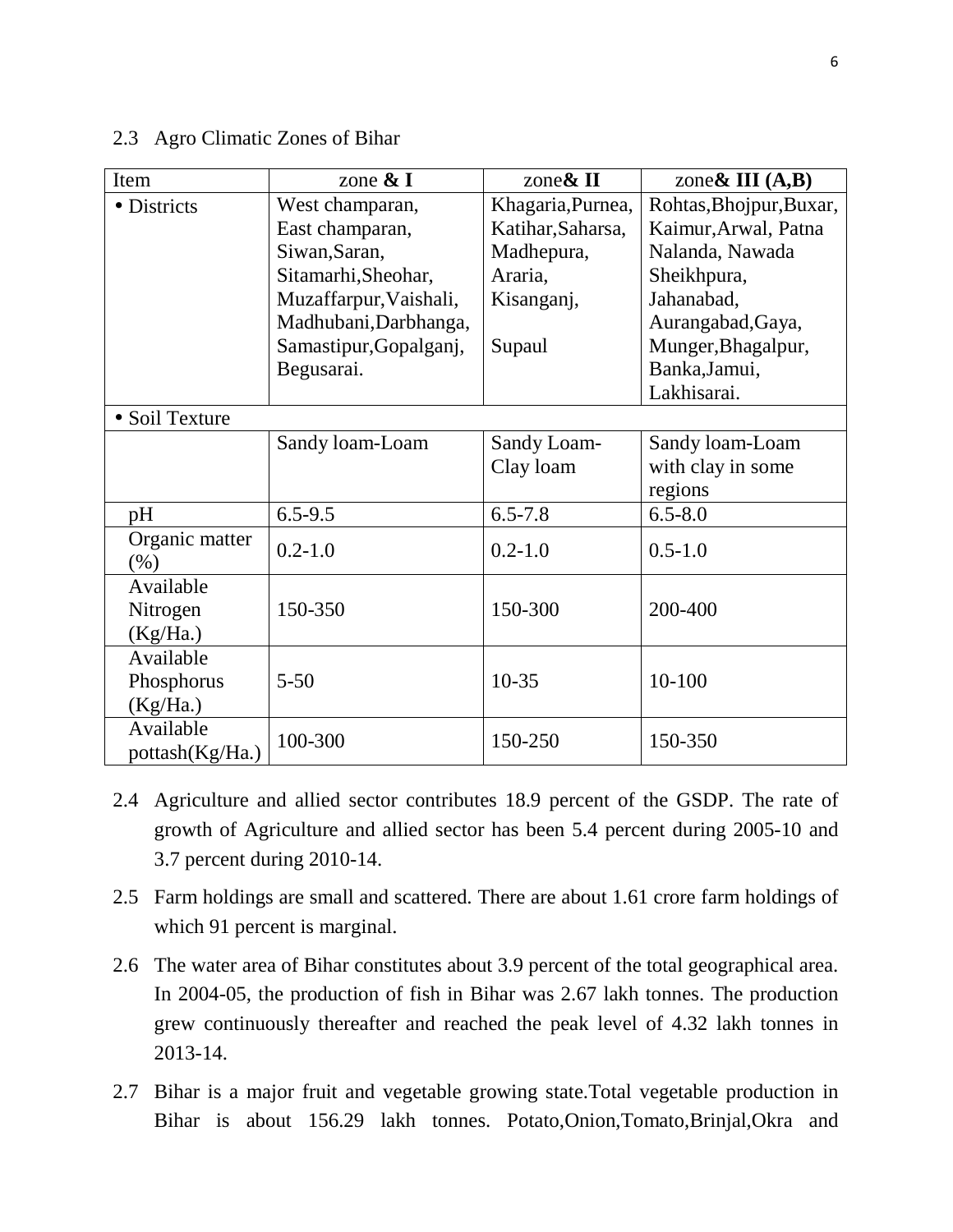Cauliflower is the major vegetable crop of the state. Bihar is known all over India for its litchi and mango. The four most important fruit crops in Bihar are mango, guava, litchi and banana. In 2013-14,their production levels were mango (12.74 lakh tonnes), guava (2.39 lakh tonnes),litchi (2.34 lakh tonnes) and banana (14.36 lakh tonnes). Flower production in Bihar has increased recently, providing immense opportunity of employment and income in rural areas of Bihar. In 2013- 14, about 99 tonnes of rose, 6799 tonnes of marigold, 317 tonnes of jasmine (Bela) and 536 tonnes of the tuberose were produced in Bihar.

| Crop/Year  | 2005-06                       |              | 2012-13 |              |                 |
|------------|-------------------------------|--------------|---------|--------------|-----------------|
|            | Country                       | <b>Bihar</b> | Country | <b>Bihar</b> | Best state      |
| Rice       | 2102                          | 1075         | 2102    | 2523         | 3989(Punjab)    |
| Wheat      | 2619                          | 1379         | 2619    | 2797         | $4577$ (Punjab) |
|            | Maize<br>1938<br>2098<br>1938 |              | 3975    | 4959 (Andhra |                 |
|            |                               |              |         |              | Pradesh)        |
| Pulses     | 598                           | 748          | 598     | 1052         | 1073(Jharkhand) |
| Foodgrains | 2125                          | 1239         | 1715    | 2644         | 4258(Punjab)    |

2.8 A comparative account of crop productivity (Kg/Ha) is as below,

**2.9Livestock Production Parameters:** The following table shows the Livestock Production (2013-14) in comparison to national scenario:

| SI.            | <b>Product</b>         | India     | <b>Bihar</b> | <b>Highest Producer State</b> |
|----------------|------------------------|-----------|--------------|-------------------------------|
| 1              | Milk $(000)$ Ton       | 137685.88 | 7197 (5%)    | 24193.90 (U.P.)               |
| 2              | Egg (No. in Lakh)      | 734378.95 | 9308(1%)     | 227874.76 (A.P.)              |
| 3              | Chevon (000) Ton       | 959.33    | $80.69(8\%)$ | 245.10 (W.B.)                 |
| $\overline{4}$ | Mutton (000) Ton       | 418.74    | 1.47(NS)     | $205.68$ (A.P.)               |
| 5              | Poultry Meat (000)     | 2579.26   | 57.62(2%)    | 513.41 (A.P.)                 |
| 6              | Pork $(000)$ Ton       | 485.73    | 71.99(15%)   | $173.12$ (U.P.)               |
| $\tau$         | Buffalo Meat (000) Ton | 1124.01   | 60.53(5%)    | 563.16 (U.P.)                 |
| 8              | Total Meat (000) Ton   | 6235.48   | 292.28(4.6%) | 1221.25 (U.P.)                |
| 9              | Wool $(000)$ Kg        | 47908.88  | 270.56(5%)   | 15026.77 (Rajasthan)          |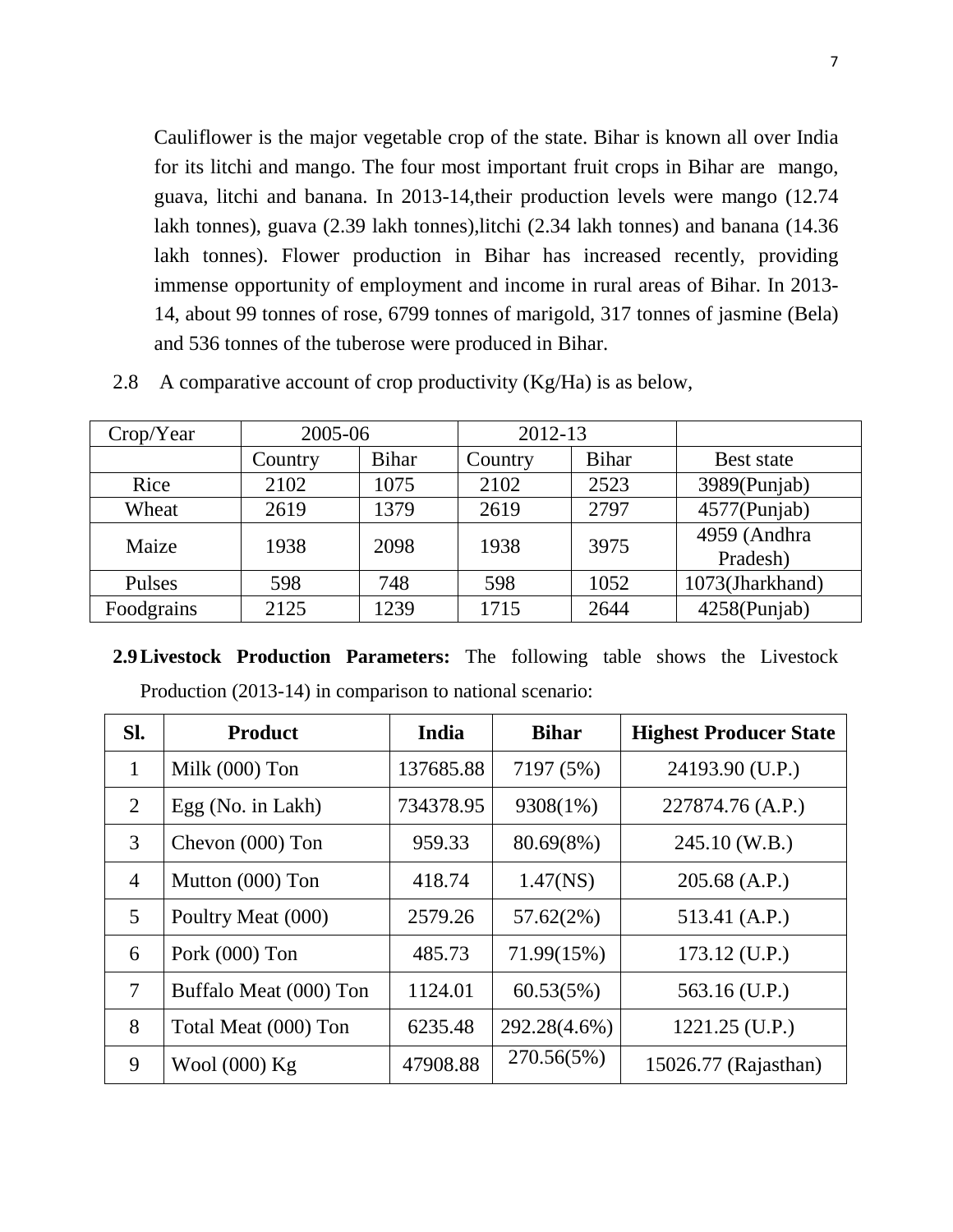- **2.10 Major Challenges:** State agriculture faces multifaceted challenges that emanate both from within the system and also from outside. Low productivity across all the enterprises, crop, horticulture, milk, meat, egg and fishes has traditionally described the state agriculture. The low productivity has consequential effects on low income and high poverty of its population. The major factors contributing to low productivity is described as below,
- 2.10.1 **Technological factors:** There are two agricultural universities, five agricultural colleges,one horticulture college,one agriculture engineering college,one dairy technology college and one veterinary college in the state. All the 38 distrcts have a functional Krishi Vigyan Kendra (KVK).ICAR has also a presence with eastern states regional headquarter at Patna. Besides, National Research Centre for Litchi and Makhana are established in state. However,State productivity remains low because of the slow adoption of modern technologies by the farmers. Dominance of cereals in cropping pattern reflect on the subsistence nature of state agriculture. Institutional extension system faces the challenge to take latest technologies to farmers field.
- 2.10.2 **Land Issues:** More than 91 percent of all holdings fall in the category of marginal holdings with farm size less than 1 hectare. Each such holding is again fragmented in small parcels. Land records are obsolete, making any institutional investment virtually impossible. Small farm agriculture create serious problems for economy of scale.
- 2.10.3 **Rainfed agriculture:** State agriculture still heavily depends on monsoon. In the last 5 years, there has been drought or drought like situation in four consecutive years. Kharif crops are almost a gamble leaving little prospect for investments in costly inputs. Canal Irrigation is scanty. Irrigation is majorly(70 percent) dependent on diesel based tube wells. High cost of diesel based irrigation make it a very difficult input for even rabi crops.
- 2.10.4 **Lack of Infrastructure:** Road connectivity, storage godown and power availability to agriculture sector is inadequate to usher accelerated agriculture development in the state.
- 2.10.5 **Lack of institutional credit:** slow pace of implementation of kisan credit card leave large number of farmers dependant on high cost non institutional lending sources seriously impeding use of modern agri inputs and adoption of modern technology.
- 2.10.6 **Inadequate Marketing and Processing:** Marketing and processing infrastructure are not adequate affecting farmer's income.
- 2.10.7 **Flood & Drought-**State agriculture is dependent on Monsoon.A heavy rainfall lead to flood and a deficient rainfall could lead to drought.The paradox of flood and drought occur simultaneously almost every year making agriculture highly vulnerable and unstable.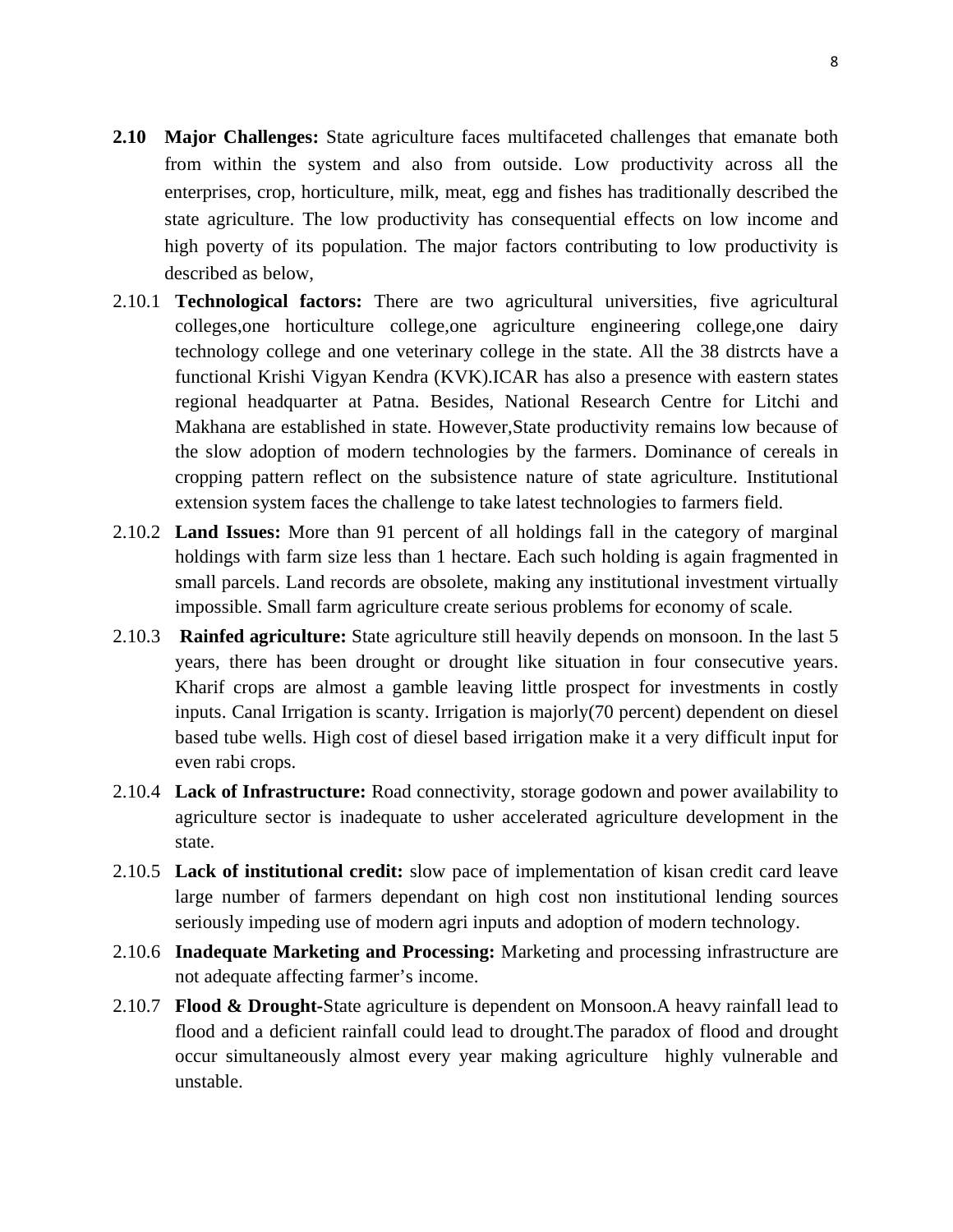# **Chapter-3 Crop Production**

#### **3.1Vision & Policy perspective:**

- **3.1.1** Qualitative increase in crop productivity may be emphasized as there is limited scope for increase in area. Current fallow and other fallow land may be brought under cultivation with appropriate interventions. Zaid season may be emphasized similar to Kharif and Rabi seasons. Crop and varietal diversification may be introduced. Quality of production and value addition has to be emphasized. The outreach of most modern crop production technology may be facilitated upto the last farmers. Region and Agro Climatic specific crop,variety and technology may be identified and promoted. While increasing crop production and productivity, soil, water, animal and human health may be conserved and protected.
- **3.1.2** Seed is critical for the development of agriculture. The public sector seed companies have become totally inadequate to cater to the needs of the farmer. The private seed business particularly through the multinational seed companies are making farmers entirely dependent on their avarice interest. There is a need to substantially increase investment in public sector seed production, processing and Marketing. Local seed companies may also be promoted to reduce the dependence on multinational seed companies. In addition to the crop seed planting material for horticultural crops are important. Similarly animal breeds and fish fingerlings are important for their productivity and quality. Whereas scientific innovations in seed industry would be helpful in achieving production targets but it would also be important to preserve and promote traditional varieties of crops and indigenous breeds of animals.
- **3.1.3** Sugarcane is the major cash crop in Bihar. In India Sugarcane is a major commercial crop for Sugar industries. In Bihar, it is grown in an area of 2.65 lakhs hectare with an average productivity of 69.72 ton per hectare and sugar recovery of 9.22 % against the national average of 68.8 t/ha and 10.17% respectively. Sugarcane Research Institute, Pusa (Bihar) is the only research institute committed to sugarcane research.It was established in 1936. A proposal to set up a new sugarcane reaserch institute has been sent to ICAR which needs immediate attention. Climate change, declining soil health, emerging new disease and pest, labour scarcity and abiotic stresses are severely affecting cane productivity and sugar recovery. Sugarcane seed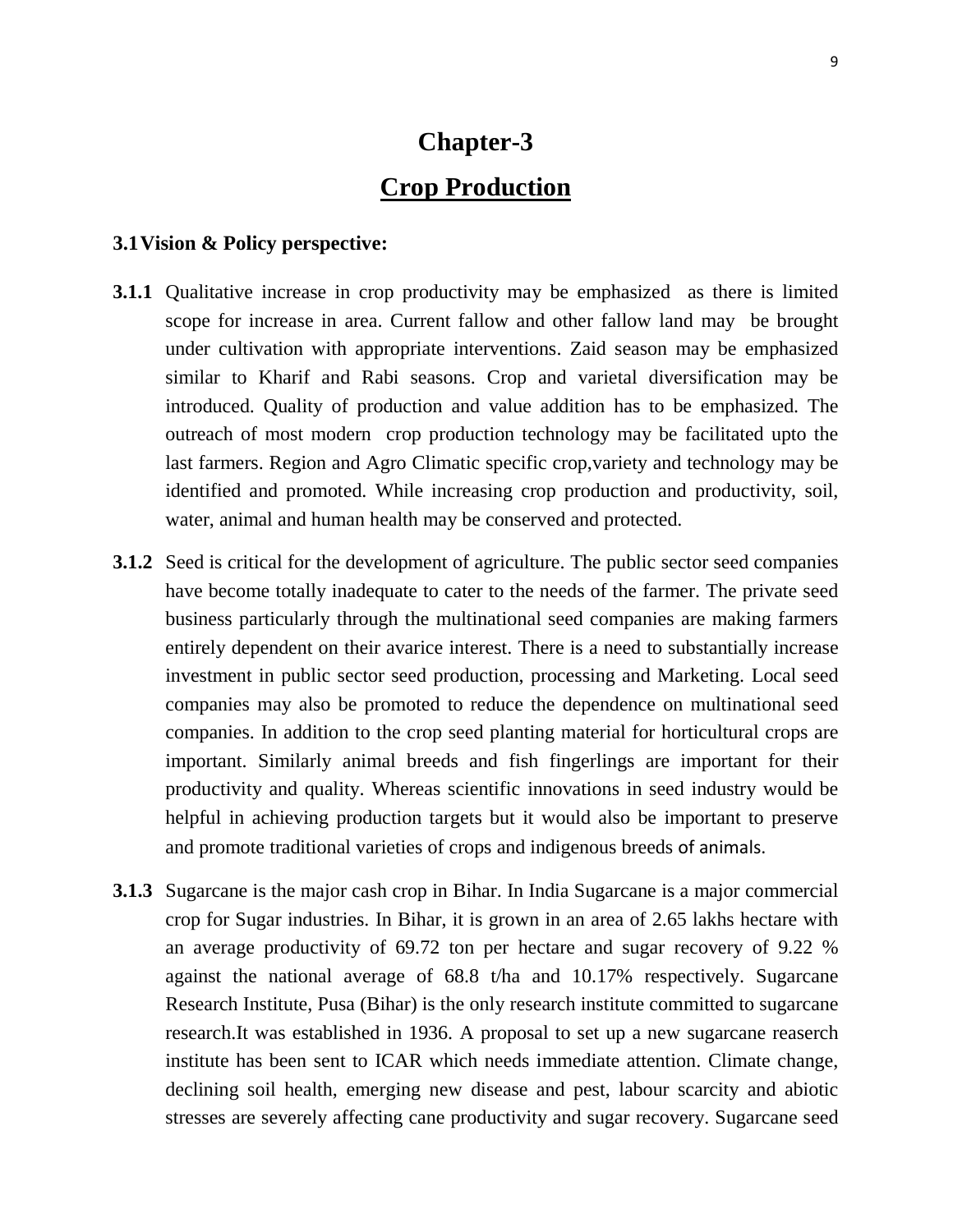replacement rate is only about 10 % against the desired level of 33 %. Sugar sector needs a revival package.

- **3.1.4** Generation of appropriate agricultural technology and its dissemination to the farmers are becoming more and more challenging in the context of the climate change. Both the numbers and the quality of the technically qualified person in agriculture are grossly inadequate. There is a need to step up investment in agricultural research, education, extension. The whole ICAR system, agricultural universities and the state department of agriculture needs to be revisited for their current strength and weaknesses and every such institution should be strengthened to meet the future demand. New initiatives initiated by Bihar Agricultural University such as Kisan choupal, Kisan Gyan Rath and direct video conferencing with farmers have proved immensely useful. Such experiences may be suitably replicated at the country level.
- **3.1.5** Agricultural planning is much dependent on the statistical input generated through age old system. It needs a relook with appropriate input from remote sensing technologies. Local and decentralised planning can only capture the unique situation and harness the local potential. Reliable information for village agriculture as unit should be promoted and public planning should be based on the village level data.
- **3.1.6** Agriculture marketing will be one area which need focussed attention. The basic infrastructure such as the dry and cold storage are grossly inadequate in states like Bihar. The state took a bold step to abolish APMC Act in 2006. However there are no alternative models in the country. Structural innovations to foster agriculture marketing should be developed.
- **3.1.7** Procurement of food grains must be assured and to make it effective FCI and CWC must create adequate storage infrastructure and FCI should make arrangements to procure food grains including Maize and pulses from the farmers.
- **3.1.8** Small farm agriculture is a compulsive situation and to make it viable is the highest challenge. Integrated farming may be a solution and it needs to be encouraged. Animal husbandry and fisheries are the key sectors besides crops and horticulture. There is a need to focus research on small animals such as rabbit, rat and reptiles to increase the food basket. The importance of small animals has duly been recognized by FAO and a national level perspective will further help the cause of food and nutritional security of the small and marginal farmers.Urban and peri urban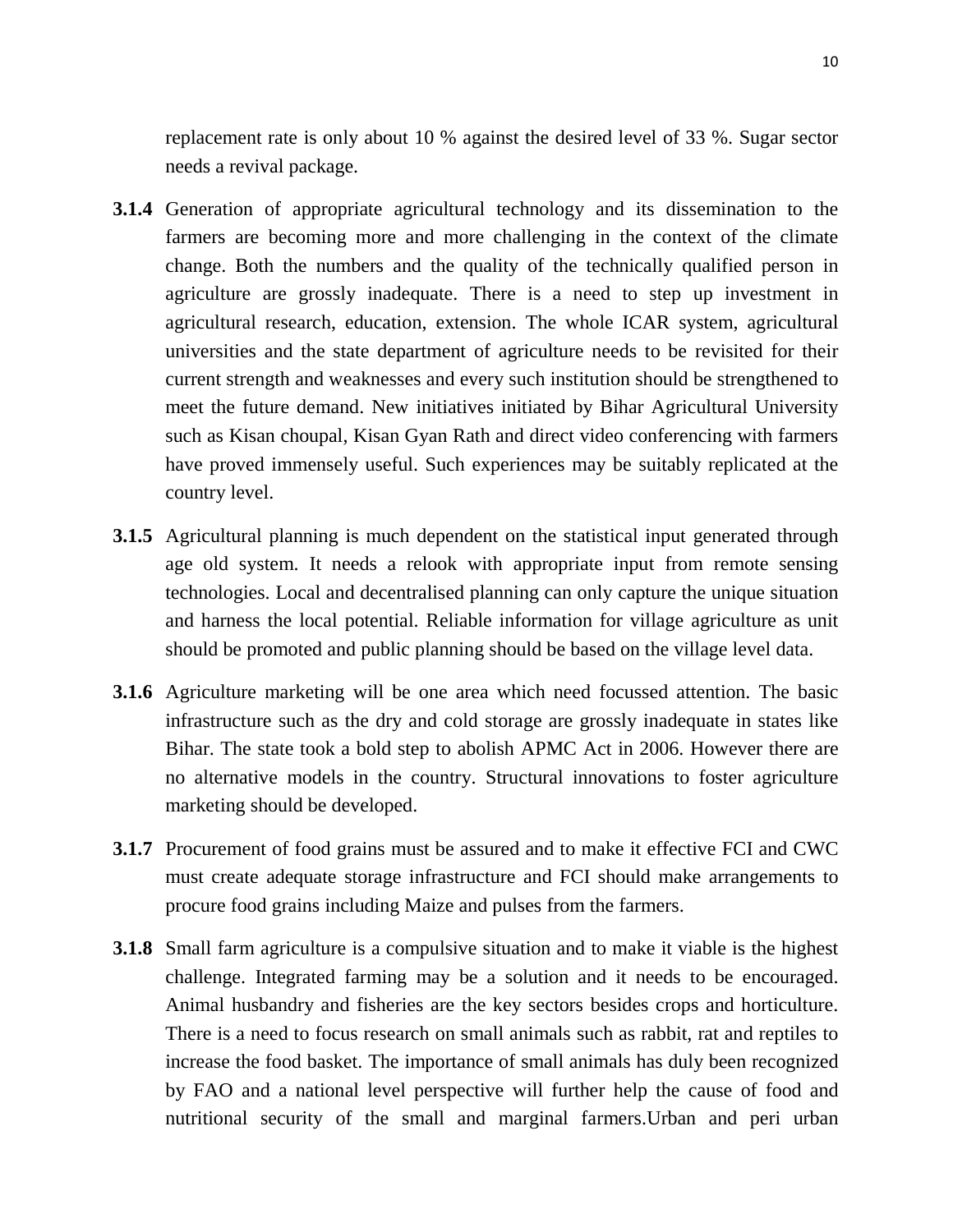agriculture offer new avenues and a perspective plan should be prepared to encourage urban agriculture.

- **3.1.9** High input cost particularly chemical fertilizers and pesticides would continue to pose challenge for the viability of small farm agriculture. Nutrient based subsidy regime for chemical fertilizers has led to skewed use of NPK fertilizers. Stable price of Urea and ever increasing price of P and K fertilizers are leading to excessive use of urea and frugal use of P & K. There is an urgency to restore the optimum balance. Organic farming technologies may be promoted to utilize the locally available resources. Bihar has a robust vermi compost and bio fertilizer programme which needs to be replicated. Similarly green manure programme has been implemented with much success. Agriculture Road Map aims at reaching vermi compost, bio fertilizer and green manure in every plot in 5 years. Soil test based fertilizer application and soil health card to all eligible farmers be granted in the stipulated time.
- **3.1.10** Farm mechanization saves cost and improves quality. Bihar has unique experience in implementing a massive farm mechanization programme. Mechanization software has been developed for transparency and accountability. All transactions are on line and farmers are benefitting from it.
- **3.1.11** Use of modern Agricultural technology is important for increasing production and productivity. SRI, Zero tillage, high density plantation and other appropriate technologies are promoted under the agricultural road map. Such technologies should constantly be developed and promoted in the farmers field.
- **3.1.12**Eastern states particularly Bihar has large untapped irrigation potential. There should be national policy to help states to harness the irrigation potential and any investment on this count should be supported through a national programme.
- **3.1.13** Flood and drought have become recurrent feature in Bihar. Paradoxically, north Bihar is ravaged by flood and south Bihar by drought in same year. Similarly wild animals such as blue bull are proving a threat to agriculture. In such an unstable situation farmers are hardly able to make an investment and therefore agriculture largely remains traditional and subsistence. There is an urgent need to have a comprehensive policy to mitigate risk of contingent situations in agriculture.
- **3.1.14**The challenges of climate change are becoming more and more apparent. This would pose greater challenges for agriculture. To mitigate the adverse impact we need to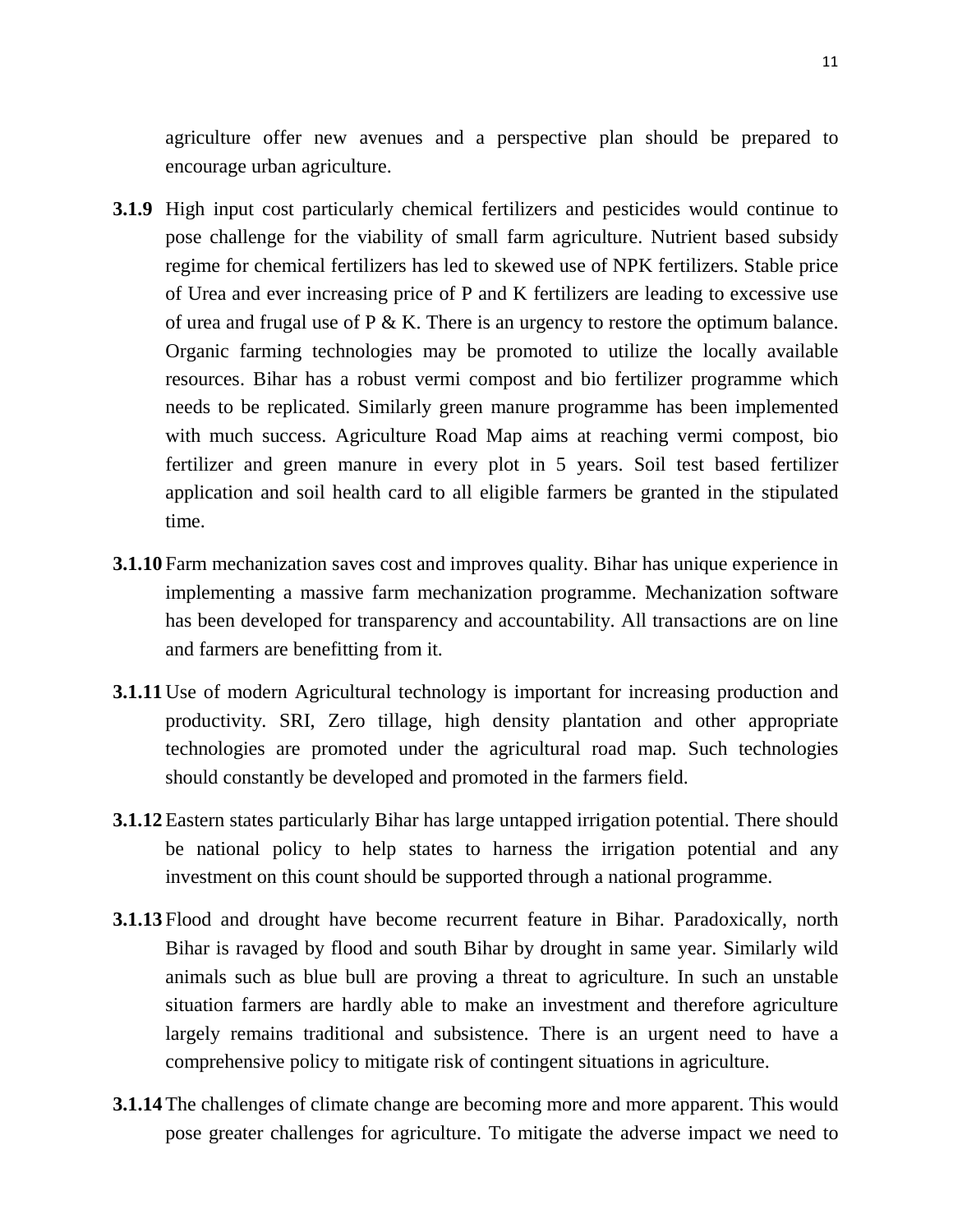explore more and more crops and animals in the food basket. There is a dangerous trend of shrinking food basket limited to few crops and varieties. Bio diversity within the species and among the species must be restored. Diversification among enterprises and diversification of varieties will have an important role to play in the coming times. Urban and peri urban agriculture would continue to draw attention and subtle planning would be required to foster it.

**3.1.15** Quality control of the agri inputs would continue to be important. Therefore a strong network of analytical lab of soil, seed fertilizers pesticide, residue analysis would be very important.

#### **3.2 Crop production Strategy**:

- **3.2.1 Inputs**: Production, availability at farmers' accessible places, timeliness, cost and quality.
- **3.2.2 Minimizing cost and maximising return:** Promotion of technologies and management practices which tend to decrease cost of cultivation and maximize return.
- **3.2.3 Sustainable production system**: Utilization of land, water and labour resources for best possible crop mix to suit to the conditions arising out of the global climate change. Crop and Enterprise diversification will be key to the sustainable production system. Recycling of organic wastes for use as organic fertilizers.
- **3.2.4 Extension:** Transformation of agriculture information to knowledge and science into technology for agriculture scientists, students, farmers and extension workers. Reorganisation of extension to make it efficient, accountable and transparent.
- **3.2.5 Special attention to** difficult physiographic situations viz. Tal, Diara, Saline, Acidic soils.
- **3.2.6 Respect & Reward:** Restoring respect to the agriculture as profession for farmers, students, scientists and extension workers.
- **3.3 Success Stories:**

#### **3.3.1 Mushroom Cultivation for Nutritional & Livelihood Security**

Realizing the vast potential of mushroom for nutritional and economic security for the state, the efforts of the Govt. of Bihar and the Agricultural Universities have resulted into cultivation of mushroom by more than 20000 families resulting in production of more than 2000 tonnes per annum. Five Units of button mushroom are functional round the year with a capacity 0.5 to 2 tonnes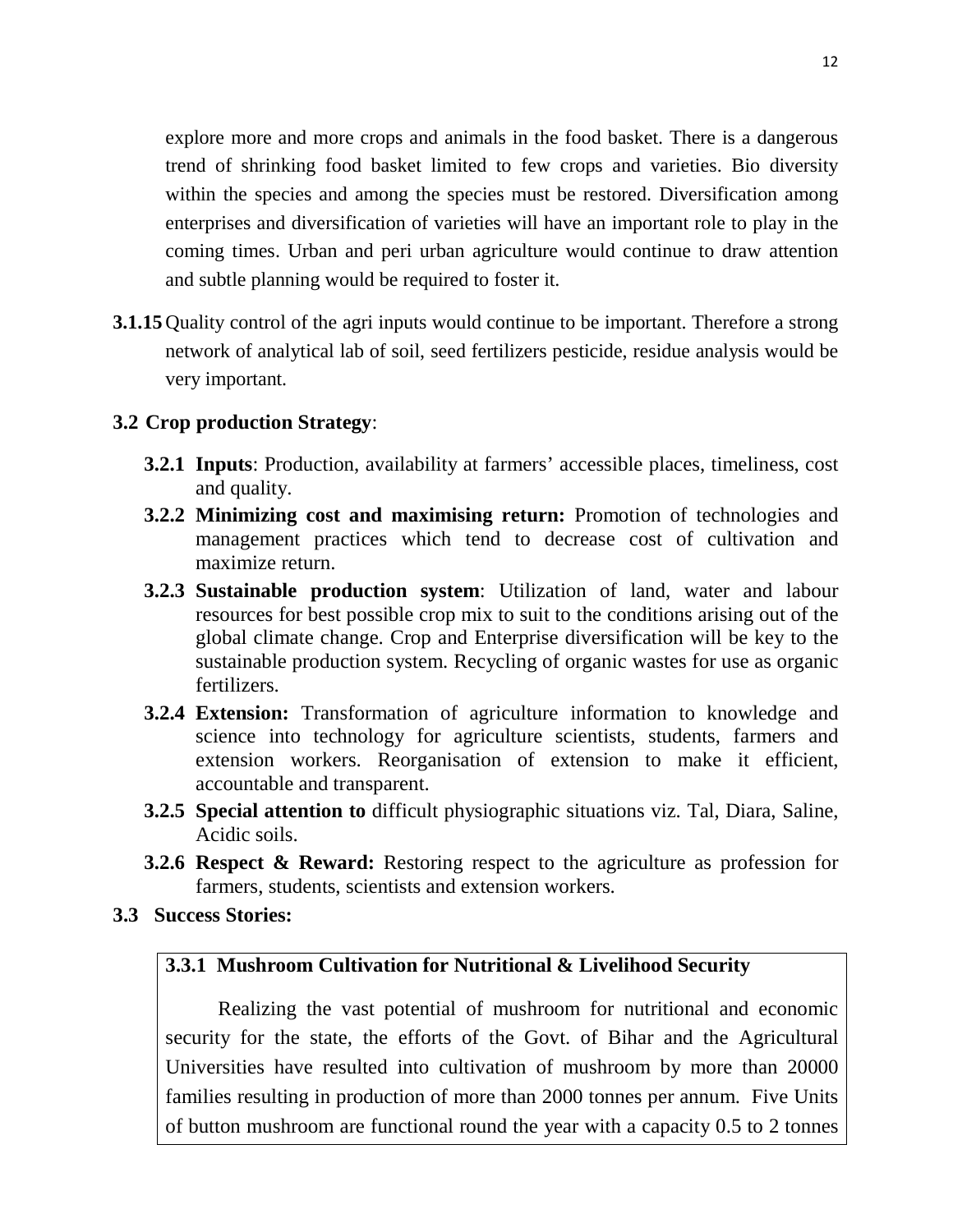per day in Purnia, Samastipur, Gaya, Patna and Vaishali districts. Mushroom cultivation technology is now available in all the 38 districts of Bihar. As a result, landless and weaker section (Maha Dalits) are earning Rs. 5,000/- to Rs. 10,000/- per month in a small hut of 1200 sq ft. and the small farmers are earning Rs. 15,000/- to 20,000/- per month by mushroom cultivation. The spent compost is also an excellent source of organic manure, which is being used by farmers resulting in higher production of different crops. Thus, mushroom cultivation has ensured income generation for un-employed rural youth, landless labourers, women and weaker section of the society besides providing additional income to the farmers engaged in land based crop production activities.

The Rajendra Agricultural University, Pusa has been pioneer in developing the technology for through out the year cultivation of mushrooms such as *Pleurotus* spp. (Oyster mushroom), *Agaricus* spp. (Button mushroom) and *Calocybe indica* (Milky white mushroom). A new variety of mushroom Rajendra Mushroom Dudhia-1 for summer season has been released recently by the University.

The University has trained 14000 farmers including 6000 women of different districts of Bihar, 2000 undergraduate students from different Universities of Bihar and other states in mushroom production technology and about 350 farmers for spawn production technology. It has facilitated establishment of 25 spawn production laboratories in the state by private entrepreneurs to meet the demand of spawn.

Thus, mushroom cultivation is an activity which may be taken up by farmers and rural youth to augment their income with little investment and efforts besides having availability of nutritional food for their families.

3.3.2 **Transfer of Technology to farmers:** The extension activities can be strengthened by adopting some of the innovative examples as mentioned in brief below which can be taken up as a policy initiative:

• **Kisan Choupal** is organized regularly on every Saturday by KVKs and colleges under the jurisdiction of Bihar Agricultural University, Sabour. In this programme, over 5 lakh farmers were benefitted during the last two years. It is another innovative experiment which can be conducted in the identified village helping farmers to solve their problems related to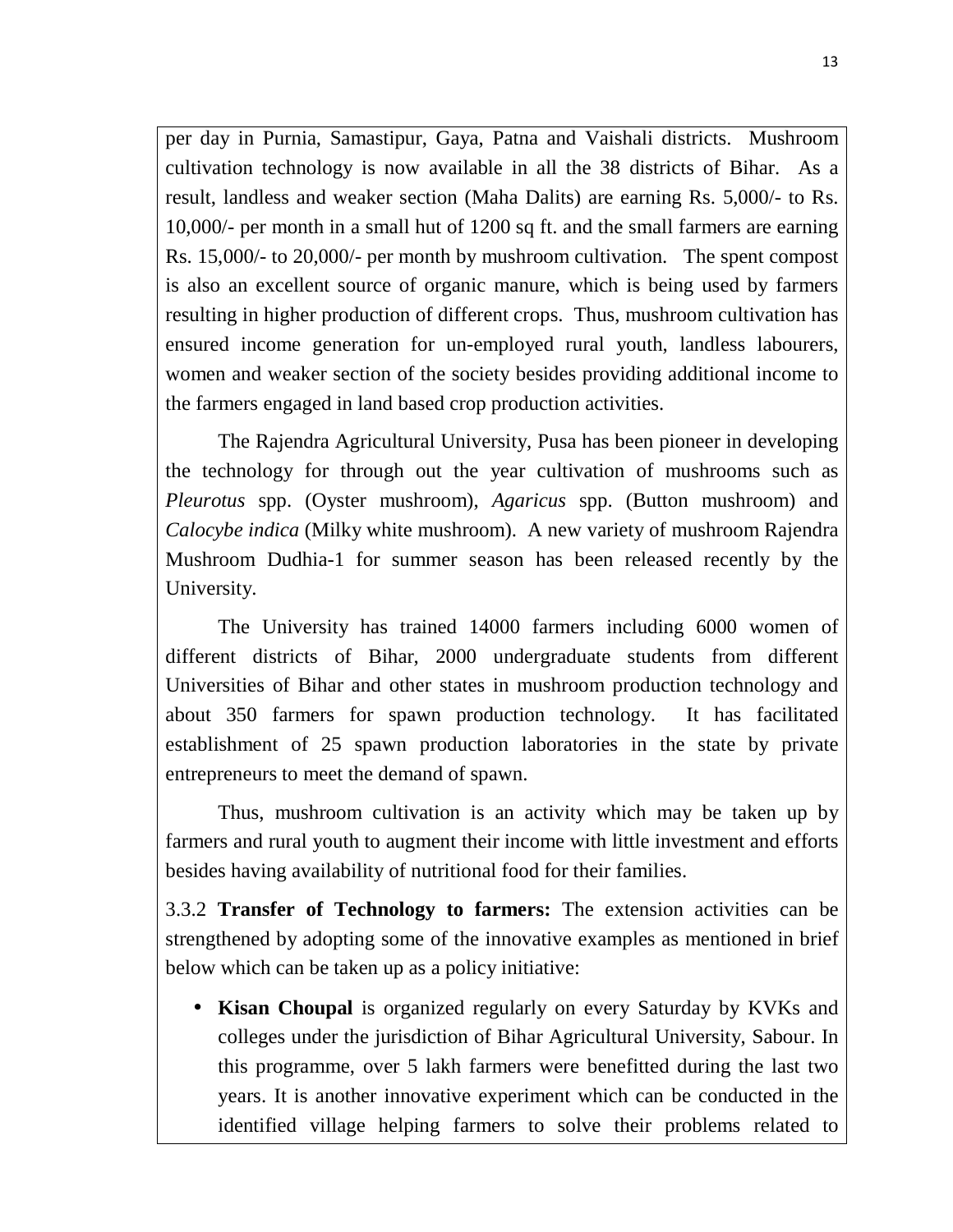cropping practices and agriculture along with the dissemination of scientific know-how from the university on their doorsteps in the villages by the agricultural universities.

- **Community Radio Station** It is currently running successfully in KVK Patna and has developed good rapport among farmers.
- **Kisan Gyan Rath** can be an important medium offering mobile multidimensional knowledge resource center to be availed by the farmers at their field and doorsteps. It can be equipped with inbuilt soil laboratory, demonstration unit, and video capabilities of different agricultural practices accompanied by the team of scientist in each KVK of the country.It is also running successfully in villages through KVKs under the jurisdiction of the university.
- **Video Conferencing** with the KVKs and the headquarters of the university is serving as an important tool to benefit the farmers with saving of resources. Each day, the farmers situated in different KVKs are trained through experts located at university headquarters. It can provide emerging opportunities for two-way interaction among the scientists, extension workers and farming community of the state helping in saving necessary resources and gaining expertise from the experts. It also helps to get the queries resolved regarding insect-pest infestation through video enabled feature of video conferencing.
- **Video Production Programme** through the production of video content on important cropping practices and farmers' participatory videos on a range of cereal, fruit, flowers and plantation crops can be helpful to generate added interest and motivation. The video content could also be displayed on YouTube links and other video sharing platforms. The YouTube channel of the university www.youtube.com/bausabour is very popular featuring videos on agricultural practices.

These innovative successful experiments if taken on a large scale have the capability to bring major reforms in the extension scenario of the country. The use of Information and Communication Technologies (ICTs) can be a game changer in this direction.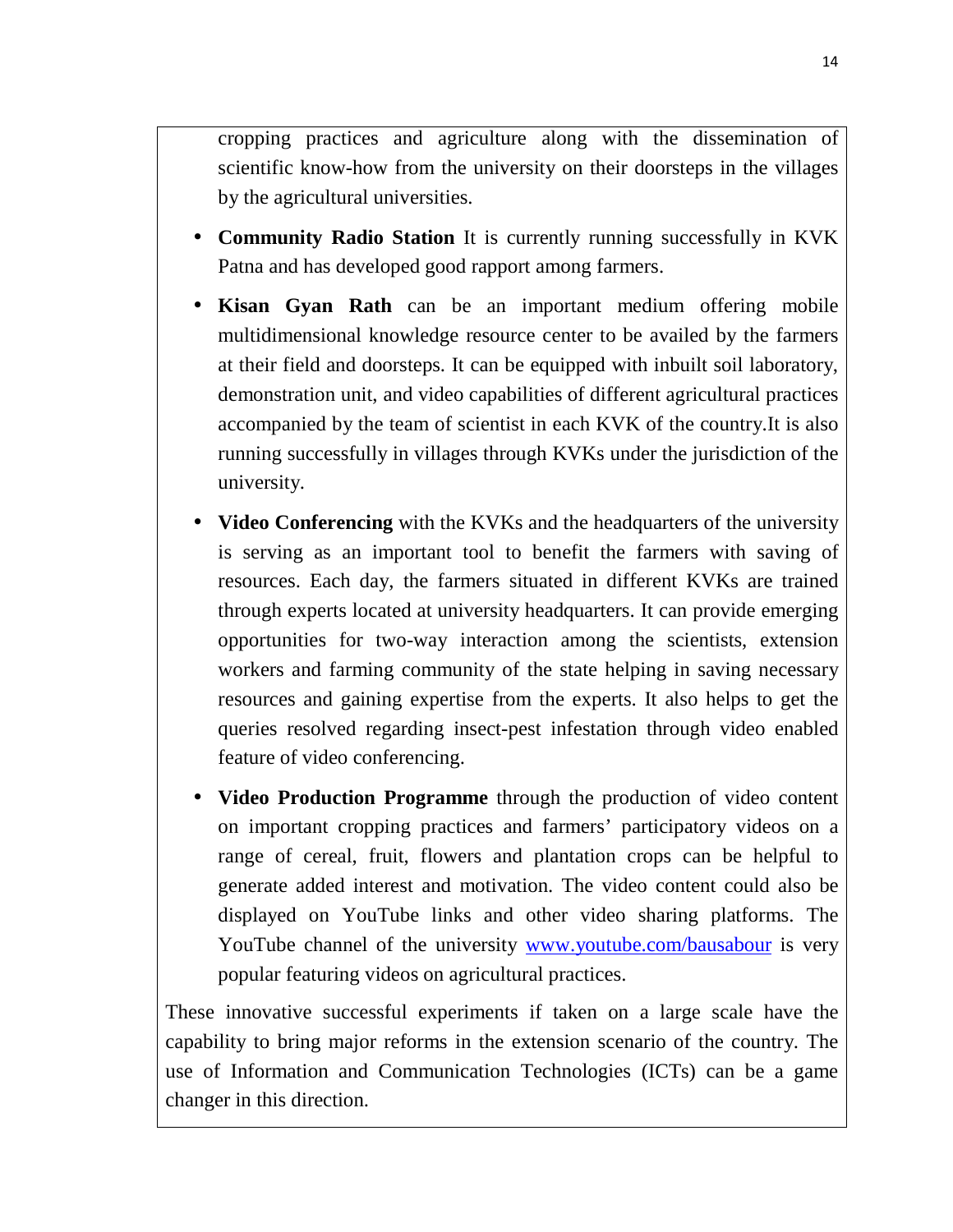# **3.4 Financial outlay for major programme:**

|  |  | <b>Rs. In crore</b> |
|--|--|---------------------|
|--|--|---------------------|

|                                                 | 2015-16      | 2016-17        | 2017-18 | 2018-19        | 2019-20 | 2020-21        | 2011-22 | <b>Total</b> |
|-------------------------------------------------|--------------|----------------|---------|----------------|---------|----------------|---------|--------------|
| Seed Plan                                       | 183          | 191            | 214     | 231            | 243     | 255            | 272     | 1590         |
| Horticulture                                    | 352          | 377            | 403     | 428            | 453     | 478            | 504     | 2995         |
| Soil Fertilility<br>Management                  | 564          | 645            | 725     | 805            | 886     | 966            | 1047    | 5638         |
| Quality control                                 | 38           | 40             | 39      | 40             | 41      | 43             | 53      | 294          |
| Mechanization                                   | 601          | 652            | 753     | 854            | 955     | 1056           | 1157    | 6028         |
| Extension                                       | 410          | 525            | 590     | 655            | 720     | 785            | 850     | 4535         |
| Soil & water<br>conservation                    | 80           | 105            | 130     | 155            | 180     | 205            | 230     | 1085         |
| Application of remote<br>sensing in agriculture | $\mathbf{1}$ | $\overline{2}$ | 3       | $\overline{3}$ | 3       | $\overline{3}$ | 3       | 18           |
| Agriculture Research &<br>Education             | 574          | 685            | 532     | 512            | 492     | 472            | 482     | 3749         |
| Total                                           | 2803         | 3222           | 3388    | 3683           | 3973    | 4263           | 4598    | 25931        |

**3.5 Production Milestones:** (Unit production in Lakh MT)

| Year/Item              | 2017   | 2022   |
|------------------------|--------|--------|
| Rice                   | 93.63  | 126    |
| Wheat                  | 65.75  | 72     |
| Maize & Coarse Cereals | 63.43  | 90.65  |
| Pulses                 | 29.2   | 36     |
| <b>Food grains</b>     | 252.01 | 324.65 |
| Oilseeds               | 3.14   | 4.5    |
| Fruits                 | 60.37  | 80     |
| Vegetables             | 186.11 | 225    |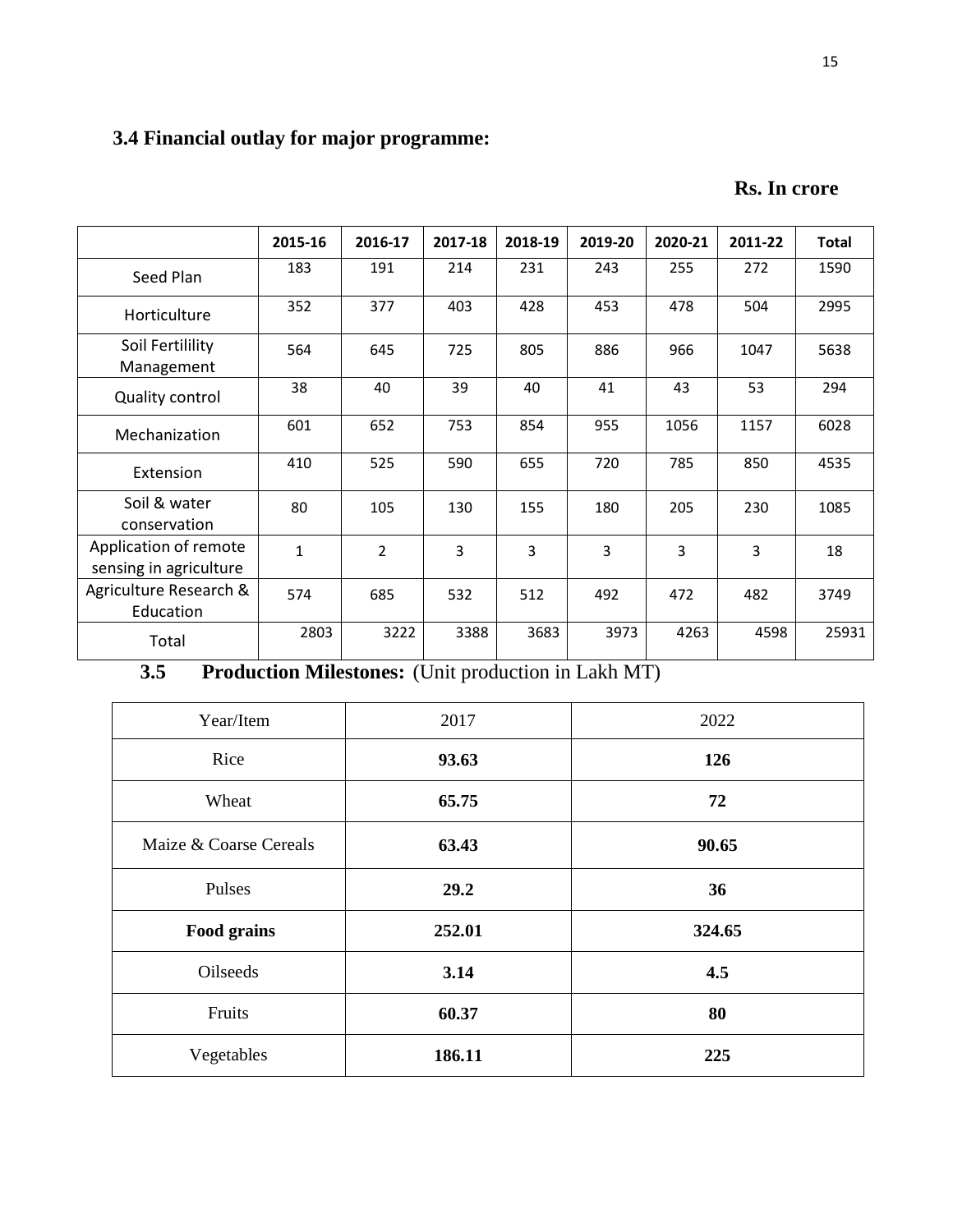#### **Chapter-4**

### **Animal Husbandry, Dairy and Fisheries**

**4.1 Animal Husbandry** is one of the key sectors which is very important from the point of view of income and employment in the rural areas. Animal Husbandry sector plays a very important role in the economy of the state. One third of the rural economy is dependent on this sector. Animal Husbandry gives an opportunity for poverty eradication, development of rural economy & alleviation of unemployment. Moreover availability of protein for human need, sufficient and incessant economic gain for rural people and employment for unemployed youths depend upon the multifaceted programmes of Animal Husbandry. There is a yawning gap between scientific recommendation and availability of major Livestock Products in the state:

| Sl. | <b>Product</b> | <b>ICMR</b> recommendation | <b>Availability in Bihar</b> |
|-----|----------------|----------------------------|------------------------------|
|     | Milk           | 220 gm /capita/day         | 185 gm /capita/day           |
|     | Egg            | 180 /capita/annum          | 11 /capita/ annum            |
|     | Meat           | 10.95 Kg /capita/ annum    | $2.11$ Kg /capita/ annum     |

The vision for animal husbandry sector is to bring reforms in policies to create an enabling environment for sustainable Animal Husbandry and Institutional strengthening through organisational restructuring and capacity development of the personnel by enhancing their technical, extension, managerial, social mobilisation and leadership skills and bringing sharp attitudinal changes. with this vision a qualitative increase in production of animal products is targeted.The Present milk production of the state is 7774.933 thousand MT per year. It has been targeted to take this production level up to 10035 Thousand MT per year by 2017 and to 14867 Thousand MT per year by 2022. The milk processing capacity is presently 2060 thousand litres per day which has been targeted to 8260 (thousand Litres) per day by the year 2017 & 13160 Thousand Litres by the year 2022. Presently the egg production in the state is 9835.485 Lakhs per annum which has been targeted to reach 216000 Lakhs per annum by the year 2017 & 234000 Lakhs per annum by the year 2022.The present meat production of the state is 218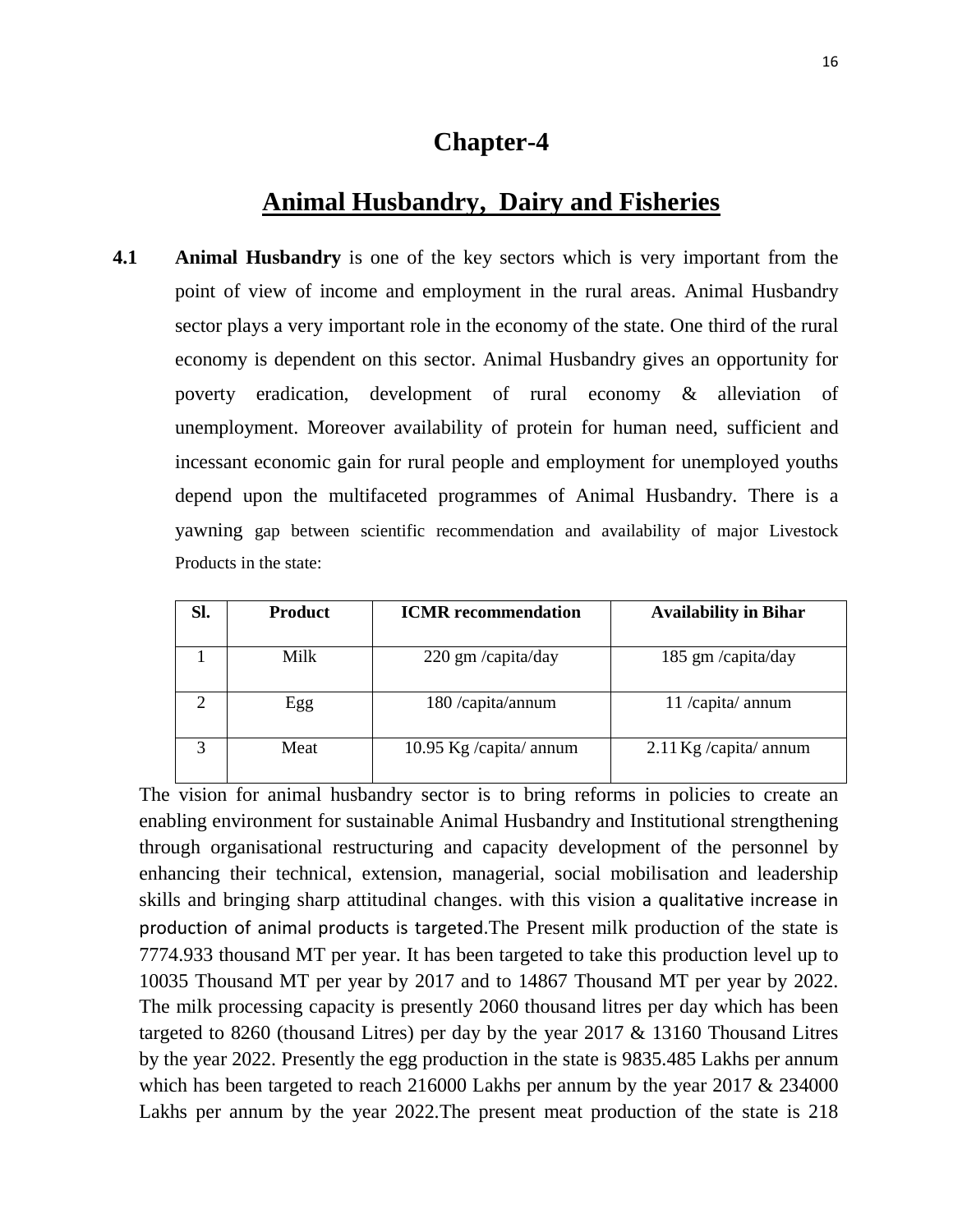thousand ton per annum which has been targeted to increase to 1314 thousand tonnes by the year 2017  $\&$  1423.5 thousand tonnes per annum by the year 2022. The present fish production of 2.88 lakh MT is targeted to increase to 8.86 lakh MT in 2017 and 10.25 lakh MT in 2022.

#### **4.2 Strategy for animal husbandry:**

**4.2.1** Bihar Livestock Breeding Policy, 2011 has been formulated with a view to enhance milk production as well as to conserve the indigenous germplasm. Special attention is being given on Artificial Insemination, Vaccination and Livestock Nutrition as well as poultry farming and goat husbandry. There has been a great emphasis of the State on assuring last mile reach into the villages through Mobile Ambulatory Services and construction of newer hospitals and dispensaries.

#### **4.2.2 Veterinary services**: **Preventive, diagnostic, therapeutic animal health services and disease surveillance**

- The preventive veterinary services include production/ procurement of vaccine. Preventive vaccination of animals against major diseases as well as zoonotic diseases (communicable to man).
- Diagnosis of the animal disease is done through various diagnostic labs in the state.
- Animal disease surveillance programme is implemented for forecasting and thereby preventing and eradicating the diseases.
- Therapeutic veterinary service provides primary and professional cure/aid to ailing animals through the network of 2553 veterinary institutions in the state. These institutions provide need based veterinary services at the institutions and at formers doorstep both as routine and in emergencies. The state has been vaccinating its livestock population from time to time as a preventive measure against diseases like Haemorrhagic Septicaemia, Black Quarter and Foot and mouth disease.

#### **4.2.3 Animal breeding Services for breed improvement**

- Animal breeding service aims at breed improvement for augmenting productivity and is done by conservation and development of native draft breeds and crossbreeding/upgrading of milch animals (cattle and buffaloes).
- Organized animal breeding service is primarily (now) providing artificial insemination service. This involves production/procurement of pedigreed bulls (of higher genetic potential)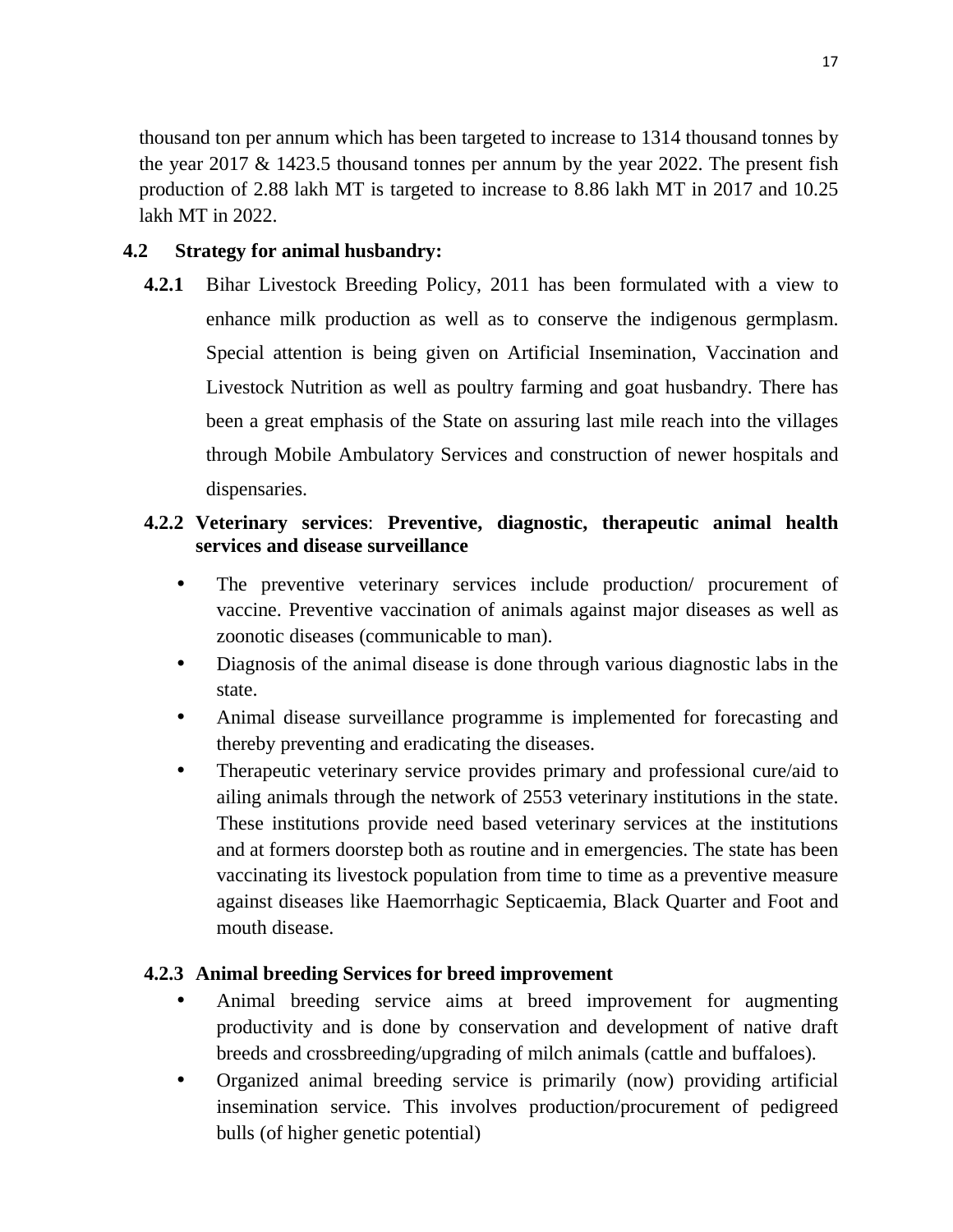- Production, processing, storage, distribution of frozen semen and actual AI work by field workers.
- Animal breeding service is provided by institutions through BLDA (Bihar) Livestocks Development Agency), Bihar State Milk Cooperative Federation Limited (COMPFED) & NGO's.
- Encouragement of breeding activity by giving training to the youths.
- The State has well defined livestock breeding policy and is being implemented for breed improvement in cattle and buffaloes.

#### **4.2.4 Extension Education and Training**

The state provides extension services for augmenting livestock production besides training farmers, officers and supporting staff of the department.

#### **Regulatory functions**

State is implementing prevention of cruelty to animals, animal disease prevention, prevention of cow slaughter & conservation of cattle and buffaloes through Bihar preservation and improvement of animal's act 1955. The State has also been strictly implementing the Prevention of Animal Cruelty Act, 1960.

#### **4.2.5 Feed and Fodder Resources Development**

Fodder is the main and important component of livestock production. Feed and fodder resource development is done mainly through providing inputs and extension services. The state has established 10 fodder block making units as Fodder Bank to help the farmers by providing fodder blocks to their animals during crisis period e.g. drought and flood. Moreover, Fodder seed minikits distribution programme at the tune of 90000 minikits in 2009 - 10 (kharif and Rabi) and 170000 fodder seed minikit ( Kharif and Rabi) in 2010 -11 for fodder production was implemented to nurture the need of animals of the state.

#### **4.2.6 Livestock Census & statistical services**

 The department conducts household wise survey of livestock (livestock census) once in five years as per guidelines of the central government. The integrated sample survey is done regularly for 3 seasons to estimate the annual production of milk, meat, eggs and wool in the state as per the guidelines issued by the central government.

#### **4.2.7 Poultry Development**

 Poultry development aims at providing extension training services and providing financial support for augmenting egg and meat production. The state is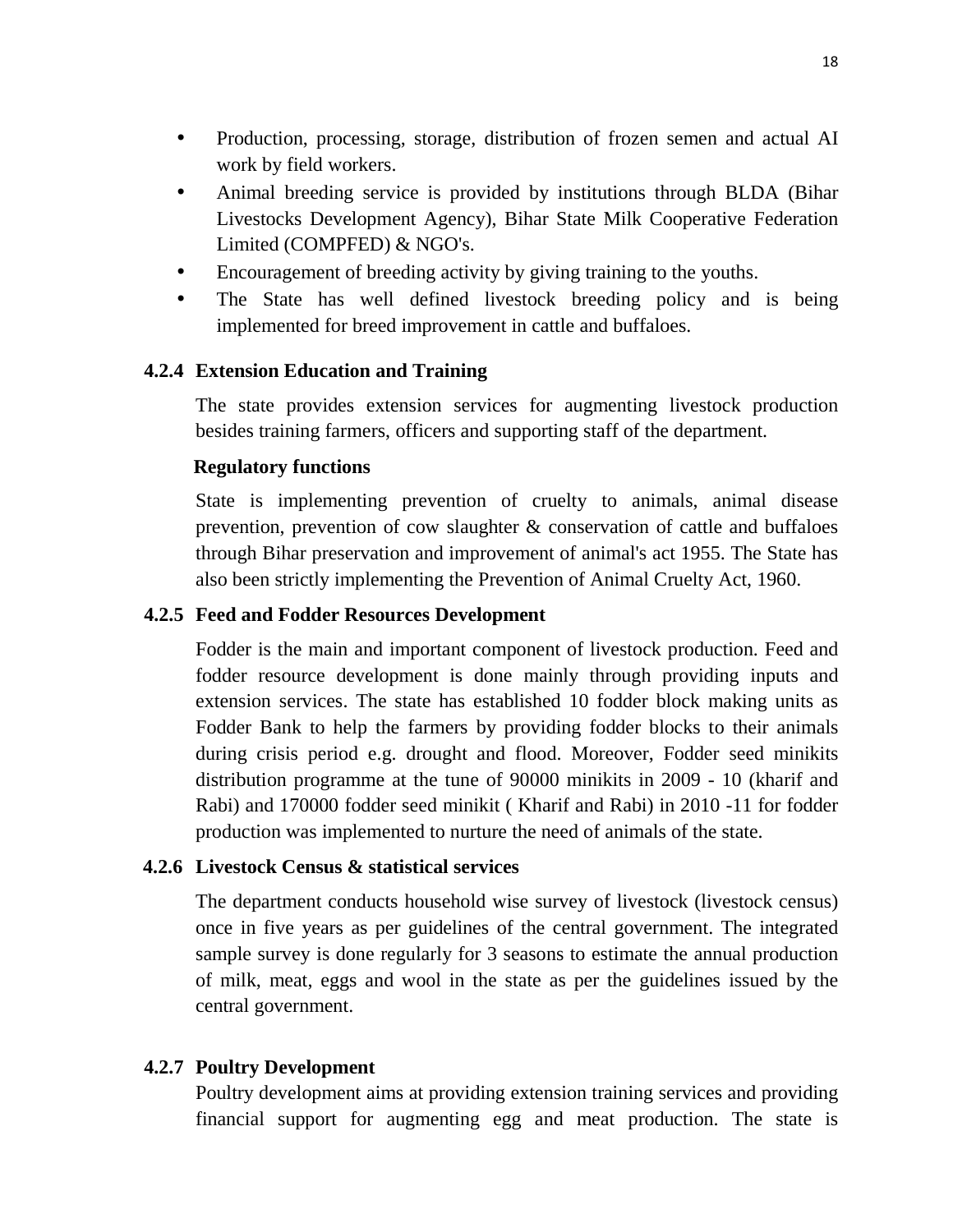implementing programmes aimed at development of backyard poultry (low input systems) Low input improved birds vizVanraja, Cari, Nirvik and Grampriya are supplied on subsidized cost besides carrying out vaccination programmes for control of Raniket disease (fowl plague) in desi birds.

#### **4.2.8 Animal Welfare Activities**

- Animal welfare activities viz caring for unproductive old animals are supported through department programme like assistance to Goshalas in the state.
- subsidy on establishment of commercial layer farms in private sector
- requirement of funds per layer poultry farm
- subsidy on establishment of goat breeding farms in private sector

#### **4.3 Technical intervention**

- Transforming traditional livestock farming to modern husbandry techniques by mainstreaming best practices based on sound scientific principles and visible farmers participated result demonstrations
- Diversification of livestock farming with due consideration to farmers' capacity, needs and local conditions
- Bringing non-productive livestock resources into the fold of priority development initiative.

#### **4.4 Reliable database, M & E system**

- Establishment of robust and reliable database encompassing resources, outputs and field practices to support quality of planning and implementation.
- Introduction of monitoring, evaluation and technical backstopping system to ensure quality implementation of state and centrally sponsored schemes and programmes.

#### **4.5 Empowerment of livestock farming communities**

- Empowerment through on-site training and exposure visits to develop their technical, managerial and participatory skills.
- Conducting farmers' led result demonstrations at Panchayat level on modern animal husbandry practices.
- Grooming result demonstration farmers as extension volunteers through training, technical and extension support and involving them in the development programme and building of animal husbandry database.
- Creating a participatory learning environment and putting farmers on innovative mode.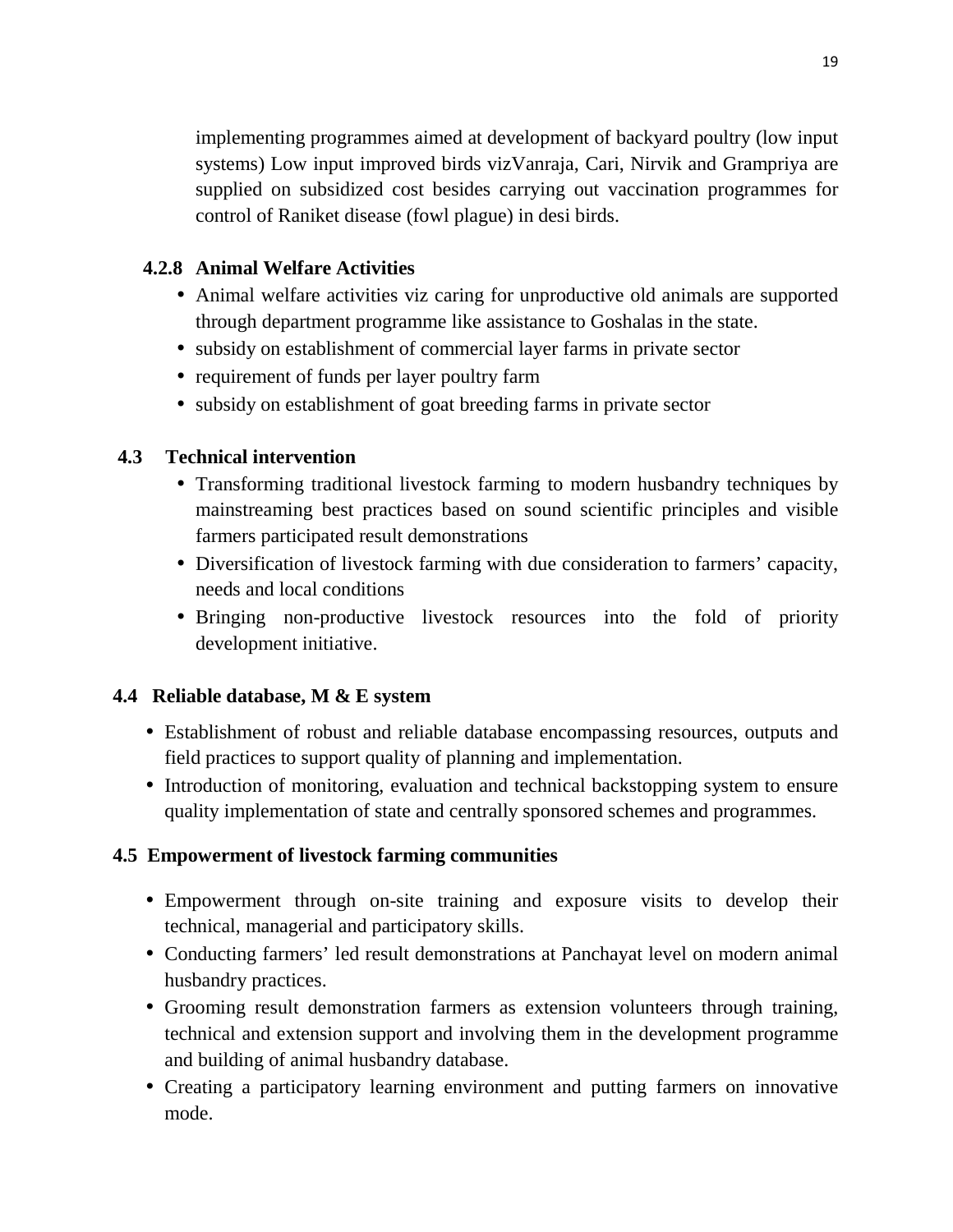• Creating a participatory learning environment and putting farmers on innovative mode.

#### **4.6 Creating opportunities for poultry entrepreneurs**

- Establishing network of professionally managed hygienic and modern retail outlets at district headquarters and state capital by involving poultry professionals and developing their entrepreneurship skills.
- Ensuring year round availability of quality day-old-chicks at local level by establishing hatcheries in potential areas and promotion of layer poultry farms in the vicinity.

#### **4.7 Programme**s

- Strengthening financial institutions for timely and adequate credit facilities
- Promoting insurance coverage for livestock and livestock farmers.
- Strengthening institutions for artificial insemination, quality semen production, cattle and poultry feed mill and feed testing laps.
- Training of livestock farmers.
- Establishing cooperative structure for cattle, goatery and poultry products.
- Establishing Veterinary University for diverse development of all sectors of animal husbandry.
- Establishment and strengthening of extension system upto village level.
- Encouraging public private partnership
- Institutional strengthening through organizational restructure and capacity building of personnel/staff by enhancing technical , extension , managerial , social mobilization and leadership skills.
- Socio-economic uplift of poor livestock and poultry farmers.
- Improving database systems on resources, output, field practices and income/livelihood benefits.
- Improving, monitoring and evaluation for tracking implementation of schemes.
- Programmes for women empowerment.
- Programmes on farming of low input verities of poultry.
- Use of Information Technology through 'mKisan Postal' and other extension sites.
- Training and promotion of Small Ruminants Resource Persons.
- **4.8 Dairy vision :**Bihar is agriculturally rich and conditions are conducive for the milch animal rearing and dairy development. Agriculture road map for dairy development give thrust on expansion of cooperative society network so as to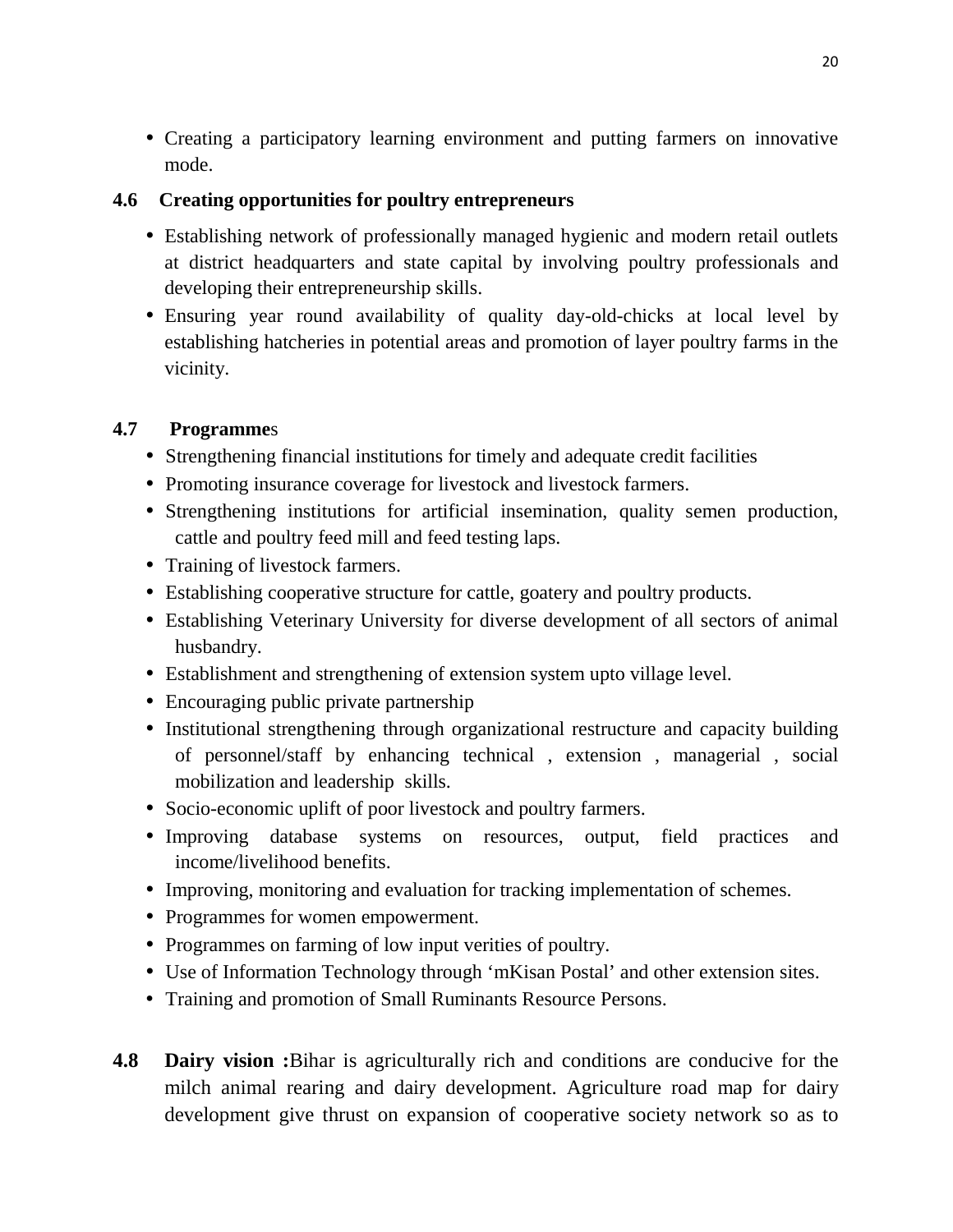make available an avenue for surplus milk disposal in maximum number of villages, human capital development so that farmers can understand the improved animal upkeep practices, breed improvement, infrastructure development for processing and preservation of milk and market development so that all the milk produced is sold at remunerative rate to the urban consumers.

- **4.9** Bihar's livestock wealth is around 6.60 percent of total livestock population in the country. In 2012-13, total milk production of the State was estimated to be 6845 thousand tons, which amounted to 5.17% of the national milk production. Per capita availability of milk in Bihar during 2011-12 was 175 gms, as compared to 147 gms in 2004-05. During this period the all India average increased from233 gms to 290 gms. The Indian Council of Medical Research has, however, recommended the minimum requirement of 220 gms of milk per person per day indicating a shortage of 45 gms.During 2012-13, in total milk production of 187.53 lakh kgs per day, the co-operaive sector handled about 13.61% of the total marketable surplus by procuring 12.46 lakh kgs of milk per day. During 2014-15, till feb, 2015 the average collection was 16.55 lakh kgs per day registering a CAGR of 12% since 1987.
- **4.10** As per growth rate of population in the State the requirement of milk by 2021-22 at the rate pf 220 gms per person day as per recommendations of Indian Council of Medical Research, the total requirement of milk will be 292.53 lakh kgs per day. Keeping in view the above mentioned milk production requirement, the cooperative sector in the State will have to gear up its activities in all the spheres of dairy development so as to match with the National obligations. Bihar is located very strategically with having enormous market potential both nationally and internationally. On one side we have Nepal and on the other side we have Bangladesh. Both the countries are milk deficit. Within the country, the complete North-East is vast market which at present is being served by the milk surplus States in the North and West. Again Sikkim, West Bengal, a part of the Eastern U.P. and Orissa are other milk deficit States. We have started capturing markets in the eastern U.P. and West Bengal towns which are contiguous to our borders. The future plan has also to keep this in mind.

#### **4.11 Dairy development Strategy and programmes**

4.11.1 **Expansion of Dairy Co-operative Network**The existing co-operative network is covering about 45.5% of the inhabited villages of Bihar i.e. 55.5% of the State is still uncovered. By 2021-22 this number will grow to 30500 covering 80% of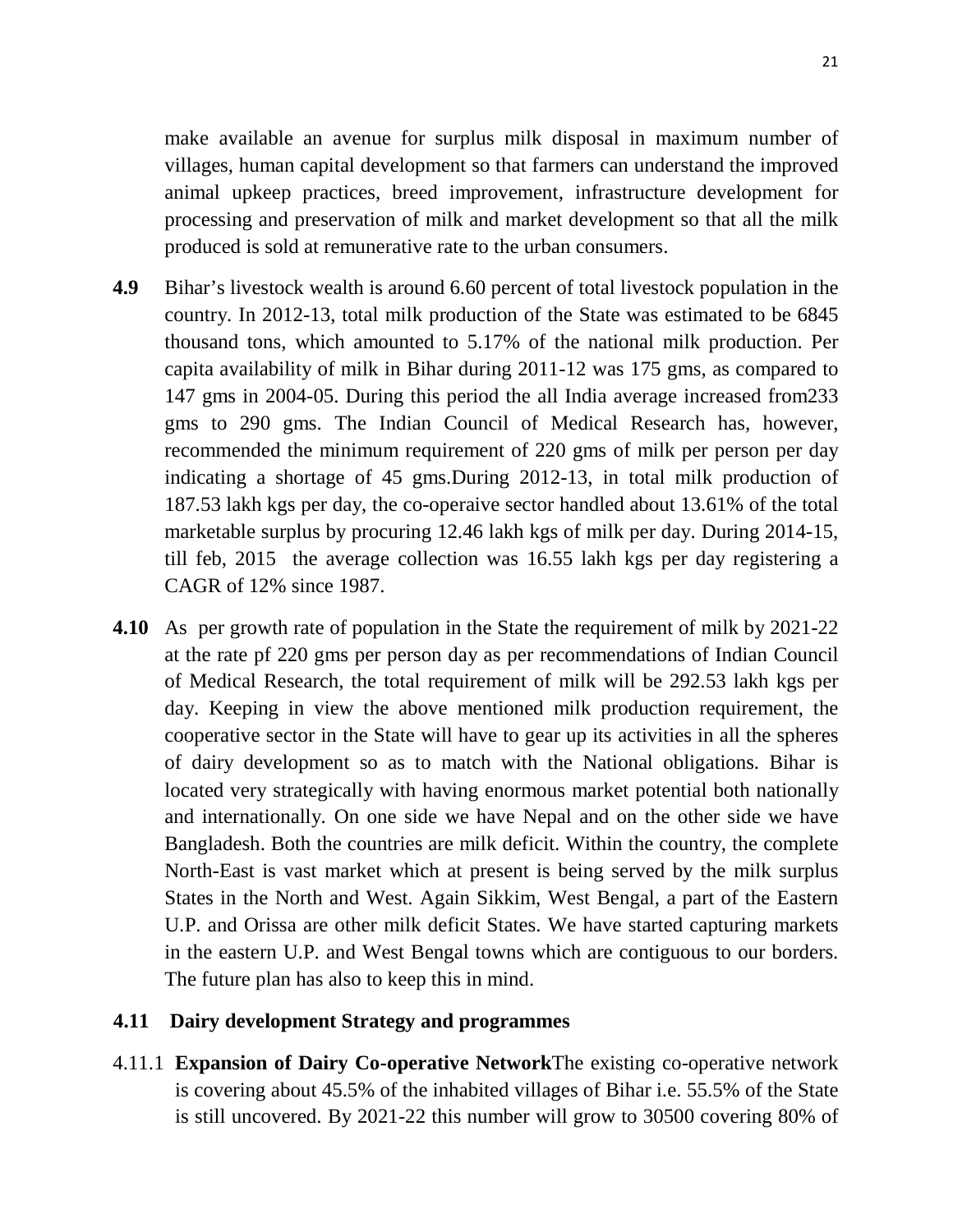the villages in all districts. The thrust will be on organisation of all women dairy co-operative societies. The number of new DCS will be 12500 and of member in these DCS will be 19.15 lakh at the end of 2021-22.

- 4.11.2 **Increasing the productivity of Milch Animals** The productivity of milch animals is proposed to be increased through dairy farming. In order to mitigate the shortage of good crossbreds as a short term measure to increase the milk production induction of heifers / milch animals of Shahiwal, Red Sindhi, Gir, Murrah breeds is proposed to be done under Mini dairy and Small dairy units which will be linked with commercial basks backed by subsidy component from the State Plan schemes. It is proposed to establish 22500 units of Small dairy, Mini dairy, Midi dairy and commercial dairy by 2021-22.
- 4.11.3 **Skill Development** Capacity building of farmers in latest techniques of animal husbandry and animal health, nutrition etc. helps them manage these animals better and get better output. It has been proposed to enhance the capacity of training centres. These centres will provide training on society organisation, artificial insemination and to the management committee members. It has also been proposed to arrange study tour of farmers to other States like Punjab and Gujarat to acquaint them with improved practices so as to replicate them. Besides this, training on specialised programmes will be arranged at other specialised training centres DNS, Patna, COMFED and out of state the centres are NDRI, Karnal and NDDB, Anand. A total of 70500 farmers will participate under various training programmes.
- **4.12 Fisheries Vision**: Bihar is bestowed with vast and varied inland aquatic resources. The paradox of fisheries development in Bihar is that while it has large, untapped and underutilized water resources for aquaculture. Despite being the fourth highest inland producing state in the country, it has to depend on Andhra Pradesh for the supply of about 1.5 lakh tonnes of fish. The annual domestic demand of fish within the state is nearly 5.82 lakh tonnes, against the present annual production of around 4.32 lakh tones only. The annual per capita fish availability of the state is 7.56 kg per head while the national average is 9 kg per head. The average fish production from the available water resources of the state is 2600 kg / ha. per year against the national average of 2900 kg/ ha./year. The underutilization of aquaculture resources, unscientific management of water bodies and lack of entrepreneurship are some of the most obvious reasons for the substantial gap between demand and supply. The major challenge therefore, is to develop aquatic resources for maximum sustainable fish yield to bridge the gap of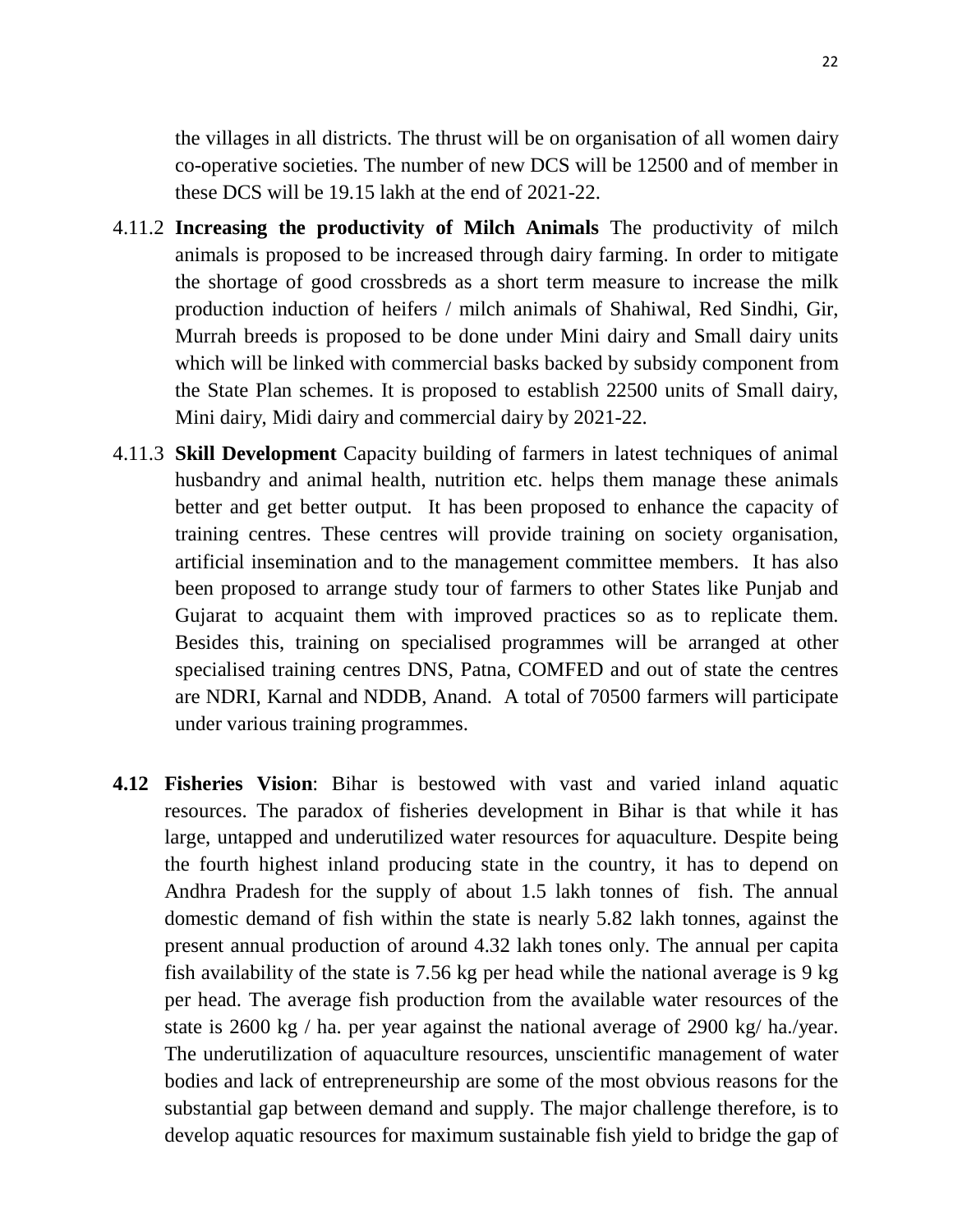demand and supply and to enhance the nutritive and livelihood security of fish farmers. Bihar is a land-locked state with an agrarian economy. It is endowed with vast and varied fisheries and aquaculture resources viz rivers, canal, reservoirs, ox-bow-lakes, flood plains (chaurs) and ponds. Fisheries is an age-old traditional occupation deeply associated with the economical and rural sociocultural system of the state. Fish surplus state where fisheries contribute in rural livelihood, food security and integrated economy development. Development and management of fisheries and aquaculture resources for three fold increase in fish production. Creating additional livelihoods to fishers and farming households, ensuring nutritional security and economic growth of the state with due considerations to environmental well-beings and gender concerns.

#### **4.13 Strategy**

- Transforming traditional aquaculture to modern aquaculture by mainstreaming best practices based on sound scientific principles and visible farmers participated result demonstrations
- Diversification of aquaculture with due consideration to farmers' capacity, needs and local conditions
- Initiation of ornamental fish culture and recreational fisheries.
- Development of ox-bow lake fisheries through enhancement and better management practices.
- Bringing unutilised fisheries resources, such as chaurs (flood- plain fisheries) into the fold of priority development initiative.
- Establishment of robust and reliable database encompassing resources, outputs and field practices to support quality of planning and implementation.
- Introduction of monitoring, evaluation and technical backstopping system to ensure transparent implementation of state and centrally sponsored schemes/ programmes.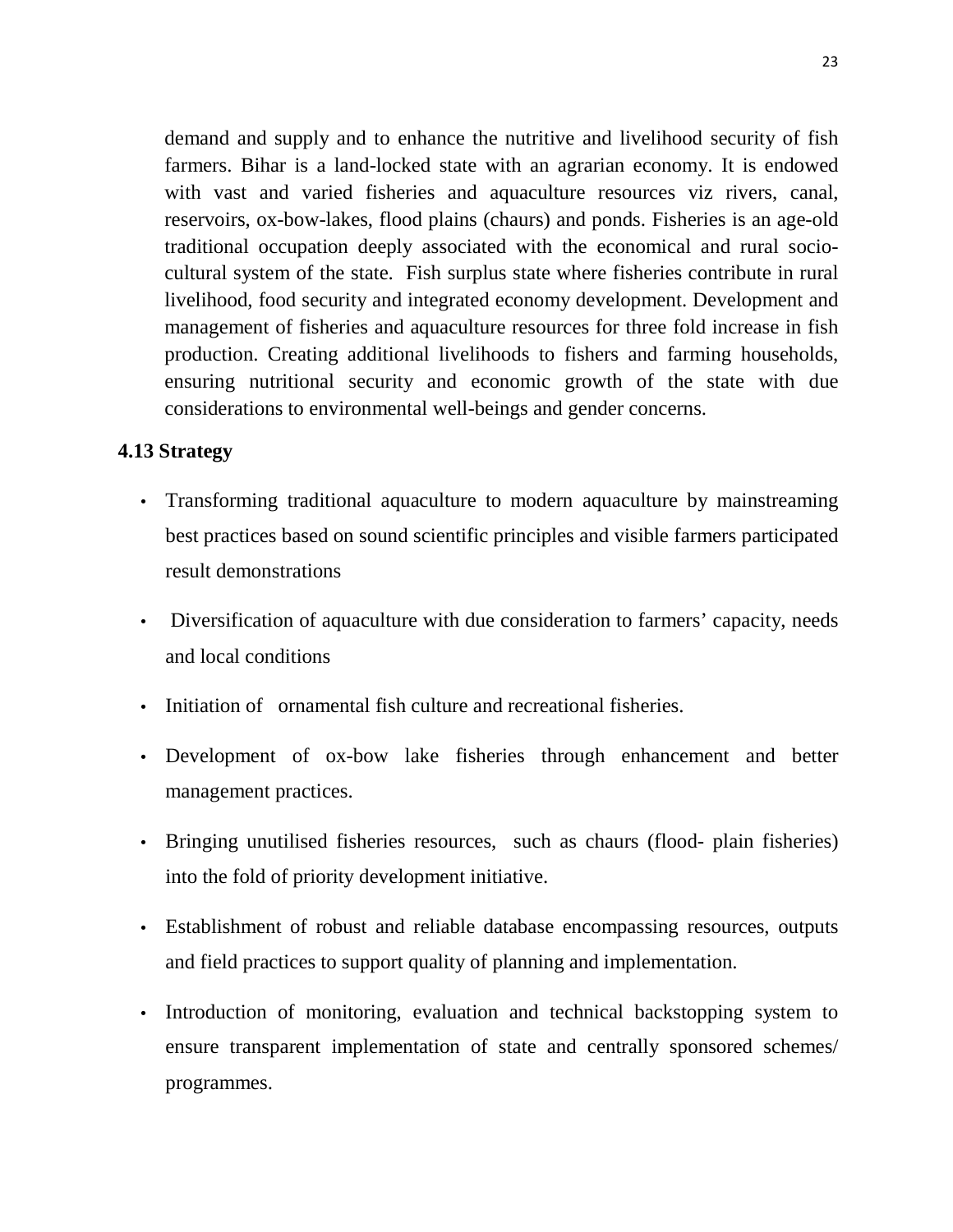- Empowerment through on-site training and exposure visits to develop their technical, managerial and participatory skills.
- Conducting farmers' led result demonstrations at Panchayat level on aquaculture practices / ox-bow lake fisheries / chaur fisheries.
- Grooming result demonstration farmers / fishers as extension volunteers through training, technical and extension support and involving them in the development programme and building of fisheries database.
- Creating a participatory learning environment and motivating farmers to work on innovative mode.
- Establishing network of professionally managed hygienic and modern retail outlets at district headquarters and state capital by involving fisheries professionals and developing their entrepreneurship skills.
- Ensuring round the year availability of quality seed at local level by establishing hatcheries in potential areas and promotion of in-situ seed rearing by farmers in their vicinity. Encouraging fisheries professional graduates to participate in this developmental programs.

#### 4.28 **Schemes**

- Construction of fish seed hatchery.
- Construction of Pens.
- Construction of new ponds.
- Establishment of Fish Feed Mills.
- Fish feed distribution scheme.
- Establishment of Market Outlet (Wholesale and Retail fish sale markets)
- Cold storage -cum ice plant at District level.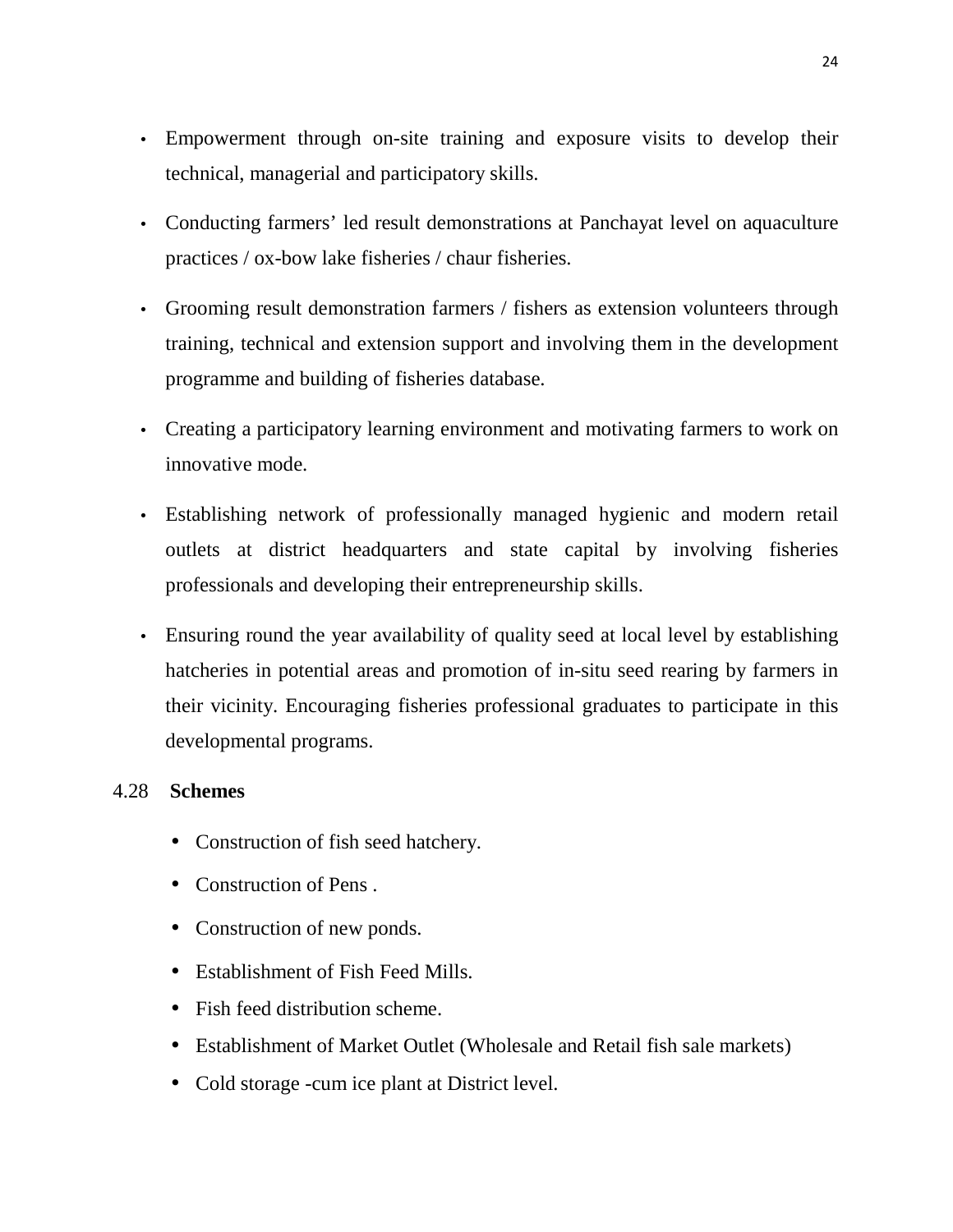- Establishment cold chain ( Procurement of live fish carriers, refrigerated vans and refrigerated - van-cum-cash counter)
- Strengthening of database or system
- Mobile extension van equipped with audio visual aid at Divisional level .
- Publication of training / extension manuals, bulletins and audio visual materials .
- Assured solar water pump with borewell.
- Establishment of Disease diagnostic lab.

#### **4.29 Financial outlay: Rs in crore**

| Year         | <b>Animal husbandry</b> | <b>Dairy</b> | <b>Fishery</b> | <b>Total</b> |
|--------------|-------------------------|--------------|----------------|--------------|
| $2015 - 16$  | 162                     | 598          | 52.48          | 812.48       |
| 2016-17      | 178                     | 658          | 52.48          | 888.48       |
| 2017-18      | 196                     | 724          | 53.05          | 973.05       |
| 2018-19      | 216                     | 796          | 52.87          | 1064.87      |
| 2019-20      | 237                     | 876          | 52.12          | 1165.12      |
| 2020-21      | 261                     | 963          | 56.80          | 1280.8       |
| 2021-22      | 287                     | 1059         | 56.81          | 1402.81      |
| <b>Total</b> | 1537                    | 5674         | 376.61         | 7587.61      |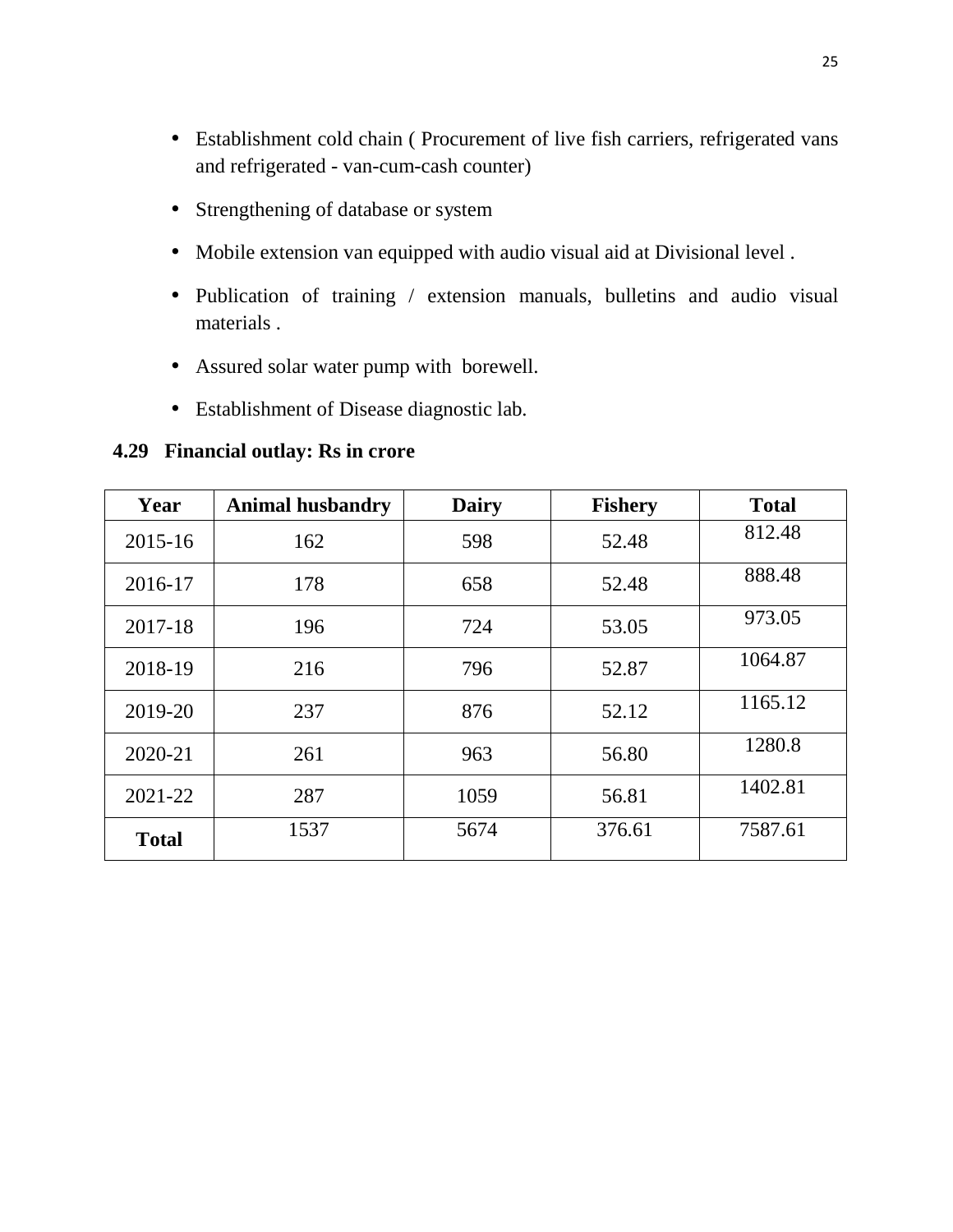# **Chapter-5**

#### **Water resources**

**1. Introduction:** The river Ganga divides the State into two parts. The land on the Northern Bank of the river, North Bihar lies at the foothills of Himalaya and has border with Nepal. The rivers namely Kosi, Gandak, Bagmati & Kamala originate in Nepal and flow through North Bihar before draining into river Ganga which acts as a master drain for these tributaries. During monsoons when the drainage capacity of Ganga is reduced due to its being in spate, North Bihar faces severe natural disaster in the form of floods, water logging & erosion. As a result the state's economy is thrown out of gear.

#### **5.1 Vision:**

**5.1.1 Vision:** In order to achieve the targets set for crop production and productivity in Agriculture Road Map, harnessing of irrigation potential to hilt is important. Present irrigation intensity has to be increased from 83% to 158% by year 2017 and 209% by year 2022. In the table 1, this status has been clarified. The standards decided in this regard is quite challenging . Therefore, concerted effort will have to be made to achieve the prescribed targets for  $12<sup>th</sup>$  five year plan period (2012-17) in the Agriculture Road Map and if there remains any short fall, it will be completed during the  $13<sup>th</sup>$  five year plan period (2017-22).

#### **Table-1 Crop Season Wise Irrigation Requirement**

| (Area in Lakh Ha.) |  |
|--------------------|--|
|--------------------|--|

| Particulars/Year              | <b>Kharif</b> | Rabi  | <b>Summer</b> | <b>Total</b> | <b>Irrigation/Crop</b><br>intensity $(\% )$ |
|-------------------------------|---------------|-------|---------------|--------------|---------------------------------------------|
| Present Irrigated Area        | 20.20         | 23.11 | 3.3           | 46.61        | 83%                                         |
| Irrigation Requirement (2017) | 31.00         | 38.00 | 30.00         | 99.00        | 158%                                        |
| Irrigation Requirement (2022) | 35.00         | 51.00 | 44.90         | 130.90       | 209%                                        |

**5.1.2** For achievement of targets of Agriculture Road Map (2012-22) as irrigation requirement shown in 1, the ultimate, created and achieved irrigation potential of the state is presented in 2. It is clear that proposed irrigated agriculture intensity of 209% can be achieved from net sown area of 56.19 lakh ha by taking three irrigated crops from most of the agricultural land.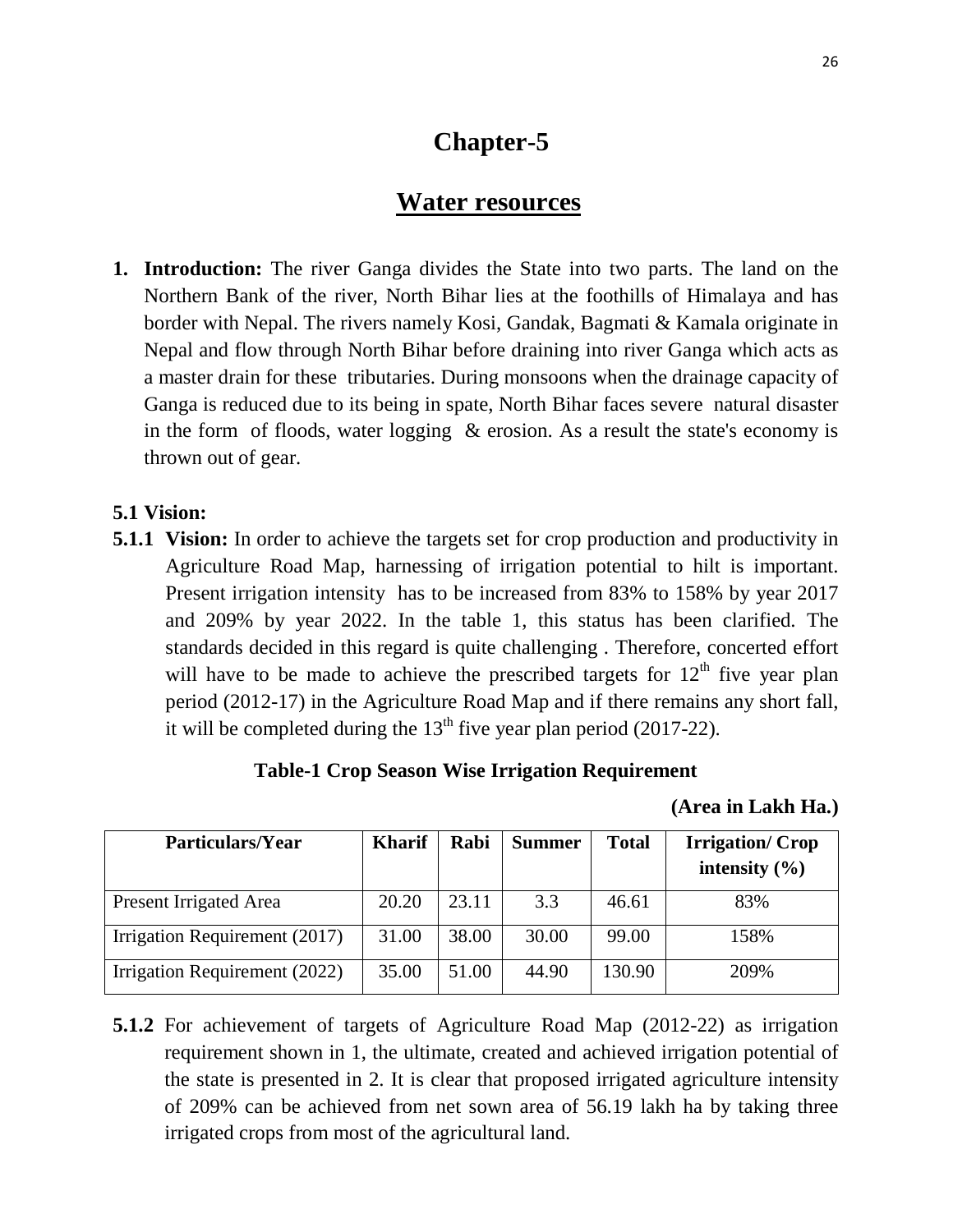| 2-Ultimate, Created and Achieved Irrigation Potential of the State. |  |  |
|---------------------------------------------------------------------|--|--|
|                                                                     |  |  |

#### **(Area in Lakh Ha.)**

| <b>Type of Irrigation Potential</b>                             | <b>Ultimate</b><br><b>Potential</b> | <b>Created</b><br><b>Potential</b> | <b>Utilised</b><br><b>Potential</b> |
|-----------------------------------------------------------------|-------------------------------------|------------------------------------|-------------------------------------|
| (a) Major-Medium Irrigation                                     | 53.53                               | 28.86                              | 16.36                               |
| (b) Minor Irrigation                                            |                                     |                                    |                                     |
| (i) Surface Irrigation (Including Ahars & Pynes)                | 15.44                               | 5.191                              | 2.358                               |
| (ii) Ground Water Schemes (mostly private shallow<br>tube well) | 48.57                               | 28.99                              | 26.75                               |
| Total:-                                                         | 117.54                              | 63.041                             | 45.468                              |

It is clear from the above table that against the up to date created potential of 63.041 lakh ha, through the major, medium and minor water resources schemes annually 45.468 lakh ha irrigation is achieved and irrigation potential of about 17.573 lakh ha area has been lost which need to be restored. In the Agriculture Road Map for the proposed agricultural production, 158% irrigation intensity by year 2017 and 209% irrigation intensity by year 2022 is required and thereby, irrigation will have to be provided in 99.00 lakh ha area by 2017 and 130.90 lakh ha by 2022. Even if, it is proposed to develop the entire ultimate irrigation potential of 117.54 lakh ha by year 2022, requirement will be to create irrigation potential for an additional about 13.36 lakh ha (approx) of land by that period. There are the following alternatives for this:-

- (i) Integrated development of the entire potential of major, medium and minor water resources.
- (ii) Conjunctive use of surface and ground water.
- (iii) Channel storage of surface water resources in rivers /pynes bed during rainy season and their use in non-monsoon months.
- (iv) Enhancement of ground water availability (especially in hilly regions of South Bihar) through rain water harvesting and ground water recharge techniques.
- (v) Increase in ultimate irrigation potential of the state by enhancing the water use efficiency by adopting participatory irrigation management and other techniques.
- (vi) Efforts to achieve irrigation in larger areas with lesser water by covering extensive area under sprinkler and drip irrigation system.
- (vii) Establishing about 8 lakh additional deep private tube wells to utilize very small fraction (about 0.30%) of the huge static ground water resources of about 2550 Billion Cubic Metre (BCM) stored in deep aquifers in North Bihar.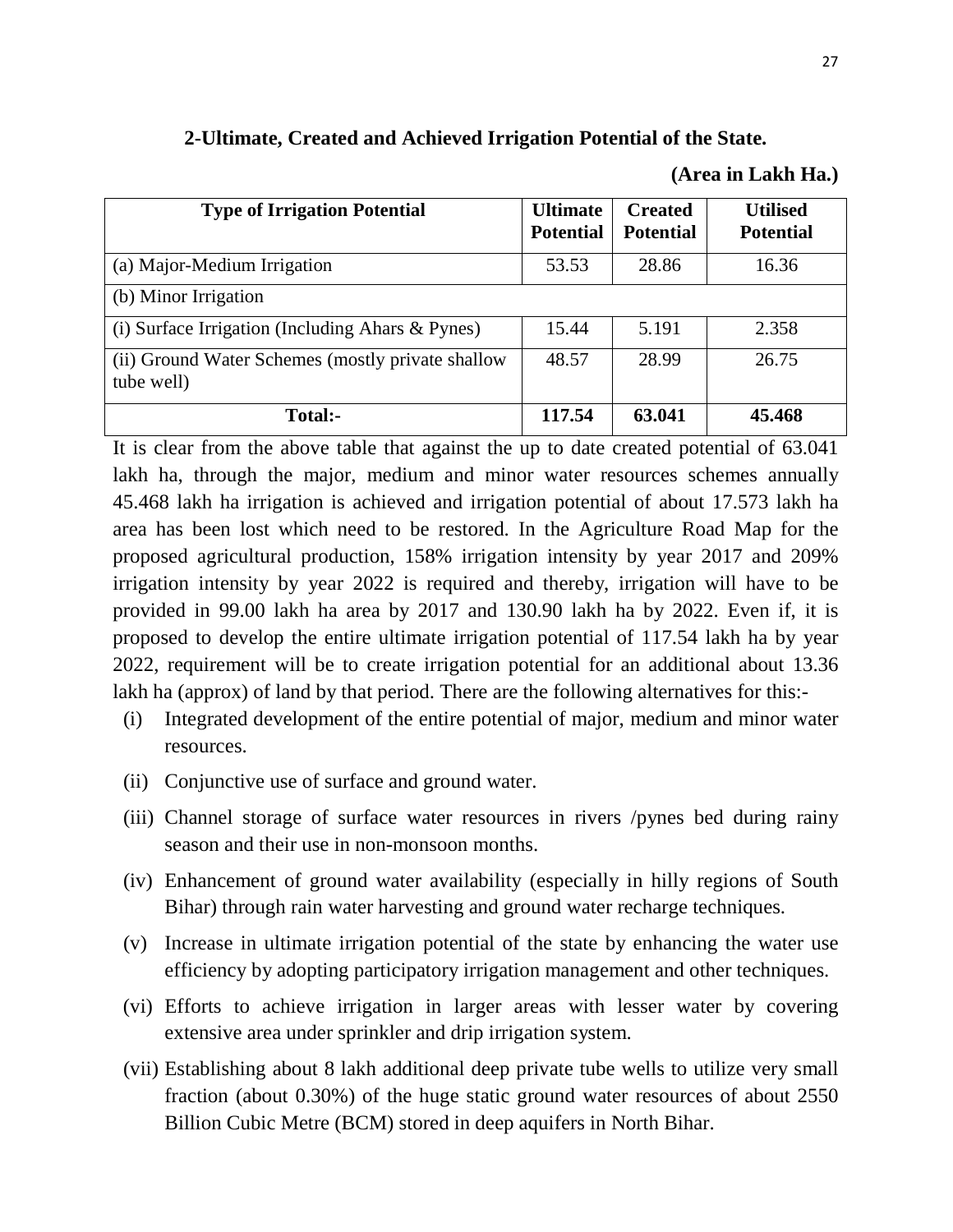This deep aquifer need not be tapped during  $12<sup>th</sup>$  five year plan period (2012-17). Very small fraction of ground water resources stored in deep aquifer will be tapped during  $13<sup>th</sup>$  five year plan period (2017-22) by installing 8 lakh additional private tube wells in North Bihar. Otherwise, there will be shortfall of about 16 lakh ha of projected irrigation during the period.

**5.1.3** Qualitative improvement in irrigation along with its horizontal capacity expansion. Under capacity building programme of major,medium and Minor Water Resources programme.Organizational expansion, proposals for farmers' organizations and participatory irrigation management have also been given included. Adequate provisions have been made for required monitoring, evaluation, research, documentation and technical manpower support. This provision is about 10% of the cost incurred on water resources development/irrigation components of the programmes. The capacity building provision will also cover the cost of infrastructure for quality control, third party inspection, non-government supporting individuals and organizations as well as water user's associations.

#### **5.2 Strategy of Water Management & Irrigation:-**

The following main strategies of water management and irrigation should be adopted:

- **5.2.1 Conservation of surplus monsoon water** for utilization during lean flow period is most imperative need of the irrigated agriculture sector. Due to non-availability of suitable dam sites within the state, the storage, conservation and development of water resources is constrained. However, this constraint may be overcomed to some extent by adopting the traditional indigenous technology / methodology of diverting water in Pynes by constructing barriers like barrages / weirs / sluice gates on streams and storing them in Ahars. This methodology is ideally suitable and time tested for all districts of South Bihar.
- **5.2.2 Restoration of lost potential:** Irrigation schemes having culturable command area (CCA) more than 2000 Ha and up to 10,000 Ha come under medium irrigation and those above, 10,000 Ha come under major irrigation. Existing created potential is 29.25 LHa under major and medium irrigation scheme in the state. This lost potential is being restored through schemes under Accelerated Irrigation Benefit Programme (AIBP), State plan, NABARD and extension renovation and modernization (ERM) of the existing schemes.
- **5.2.3 Drainage:**About 9.41 lakh ha. of land has drainage congestion and water logging problem in the State. Till date above 1.80 lakh ha. has been made free from drainage congestion. Out of balance 7.61 lakh ha., 2.50 lakh ha. cannot be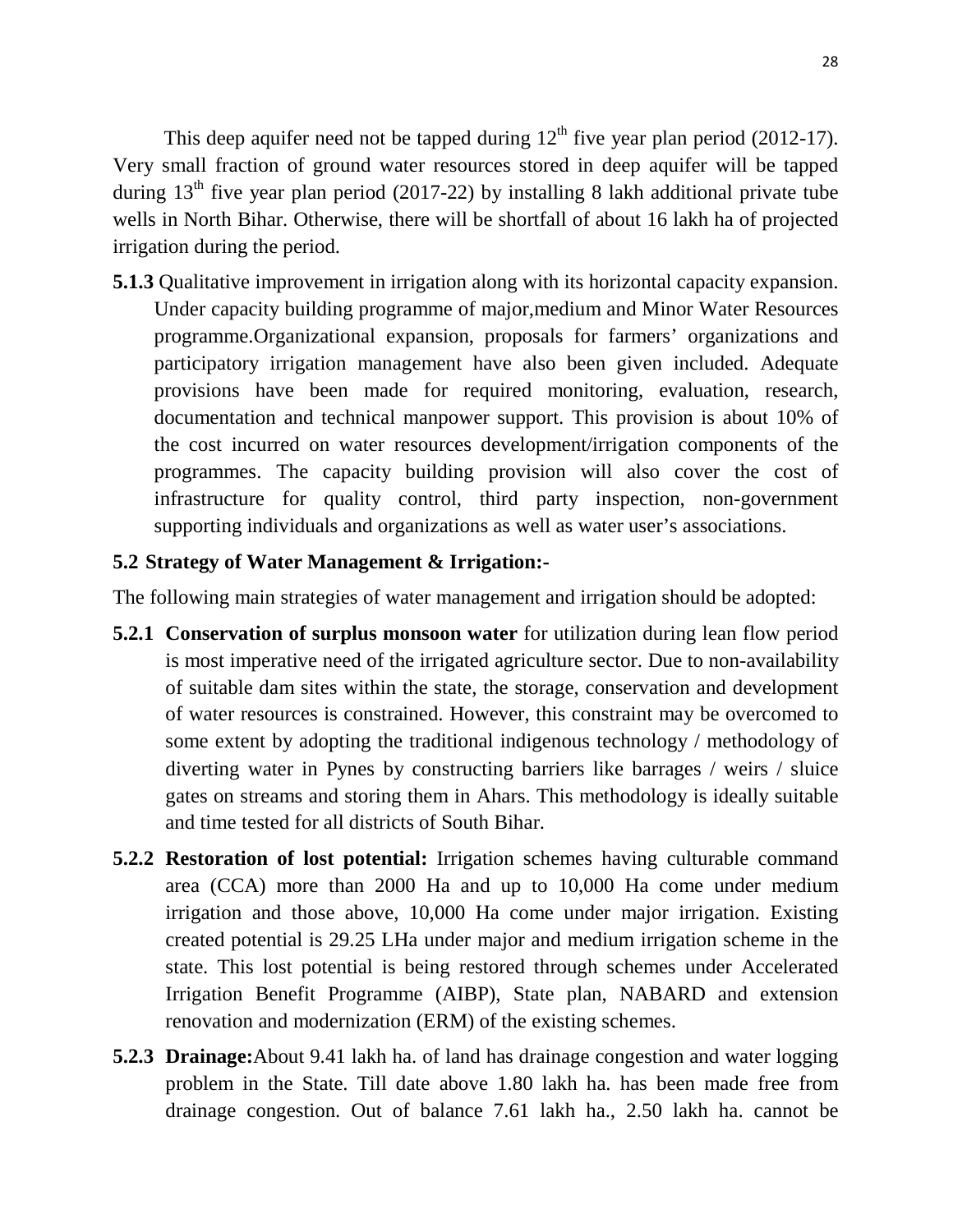economically drained out. Aqua-culture & pisciculture should be encouraged in this area.

- **5.2.4 Command Area Development and Water Management(CADWM)** Programme issued by the Ministry of Water Resources, GoI for  $12<sup>th</sup>$  Plan, the CADWM Programme has to be implemented in a holistic manner pari-passu with Irrigation Project under Accelerated Irrigation Benefits Progamme(AIBP) under which CADWM Programme is being funded. This ensures that Irrigation Potential created (IPC) with hydraulic connectivity gets utilized soon after its creation, improves water use efficiency, increases agricultural productivity and production and brings sustainability in the irrigated agriculture in a participatory environment. All aspects of CADWM Programme need be taken up in an integrated and coordinated manner so as to achieve the envisaged objectives of raising food grains production to meet the increasing need for growing population.
- **5.2.5 Performance Evaluation & On Course Correction Mechanism:** Periodically performance evaluation will be carried out to ascertain how far the irrigation schemes are able to meet their planned objectives. This evaluation of performance will also suggest the on course correction and remedial measures in case of deviation/failure in achieving the projected targets. Project Benefit Monitoring and Evaluation (PBME) will be required to be undertaken for establishing bench marks which will help in comparing the various indices of development in future.
- **5.2.6 Cross Cutting Issues :** It has been observed that interaction between agriculture and irrigation is actually lacking. As a result, the desired benefit of irrigation is not achieved. Even if the scheme is able to provide irrigation service, it lacks reliability, timeliness and adequacy. Even if timely and adequate irrigation is provided, the agricultural productivity remains low. This calls for effective interaction between officials of water resources department (service provider) beneficiary farmers (stake holders) and consumers and officials of agriculture department (facilitators) for achieving the optimum agricultural productivity and production. Institutional mechanism for thorough discussion on these crosscutting issues in irrigated agriculture need to be developed.
- **5.2.7 Long term solution of Flood Problem:** Bihar faces the severe damages due to flood caused by the rivers originating from Nepal and Tibet every year. Therefore, the entire cost incurred on flood protection schemes of trans-border districts of Bihar must be borne by GoI under River Management Activities & Works related to Border Area (RMAWBA). Re-identification of Flood Prone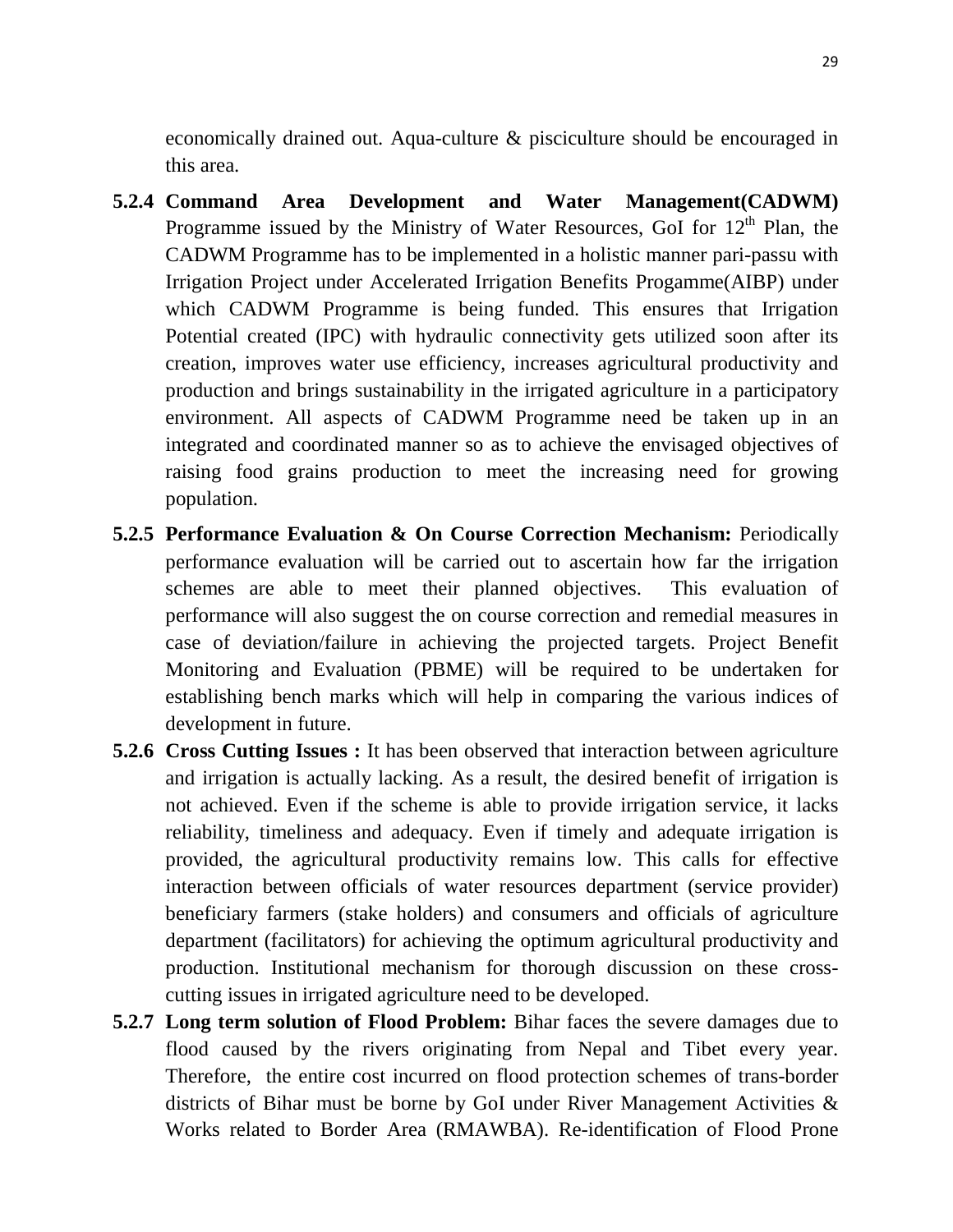Districts should be carried out at earliest on the basis of Highest Flood Level (HFL) and actual inundated area. For permanent solution of flood problem in Bihar under long term measures the construction of Sapta Kosi High Dam-Sun Kosi Diversion scheme on Kosi river, the Multi Purpose High Dam at Noonthore on Bagmati river and at Chisapani on Kamla river is necessary. For this purpose the preparation of DPR of these three projects should be completed at the earliest and concerning Joint Project Office(JPO) at Viratnagar, Nepal should be strengthened.

- **5.2.8 Simplification in rules for AIBP(FMP) Schemes.** Process for sanctioning the scheme under FMP(AIBP) is at present very cumbersome so it should be relaxed by merging the TAC stage and SRC stage at state level and Advisory committee as well as Investment Clearance stage should be abolished. GFCC should be empowered to approve scheme costing up to Rs100.00 Crores. The central share (CS) under FMP (AIBP) should be 90% but if it is not possible then the central share for old and damaged project under FMP should be kept at 90% instead of 50% and for new projects it should be kept 75% instead of 50%. Reimbursement mechanism of central share for previous year should be adopted and it should be reimbursed during next succeeding year . Eligibility criteria of 50% physical and financial progress should be modified to 10% for inclusion of more new schemes under AIBP. Under AIBP irrigation sector provision of central share should be enhanced from 25% to 50% for Projects of normal areas and provision of CS should be enhanced from 75% to 90% for Projects of flood and drought prone areas,
- **5.2.9 Silt Management and Linking of Rivers :** The construction of barrages on Ganga river for the purpose of National Water Way seems not to be better option but the deepening and dredging of Ganga river for the development of National Water Way would be a better option. Rivers originating from Nepal and Tibet bring huge quantity of silt with its water flow. Siltation of river bed causes havoc during flood and so scientific and technical management of silt is crying need of present time. Therefore, it is needed that an effective Silt Management Policy should be framed by Government of India. Linking of river basins projects should be declared as National Projects.
- **5.2.10 Interstate Dispute Resolution Authority:** It should be constituted immediately to resolve Inter-State issues pertaining to Tilaiya- Dhadhar Diversion Scheme, North Koel Reservoir Scheme, Batane Reservoir Scheme, Upper Mahananda Irrigation Scheme and Indrapuri Reservoir Scheme.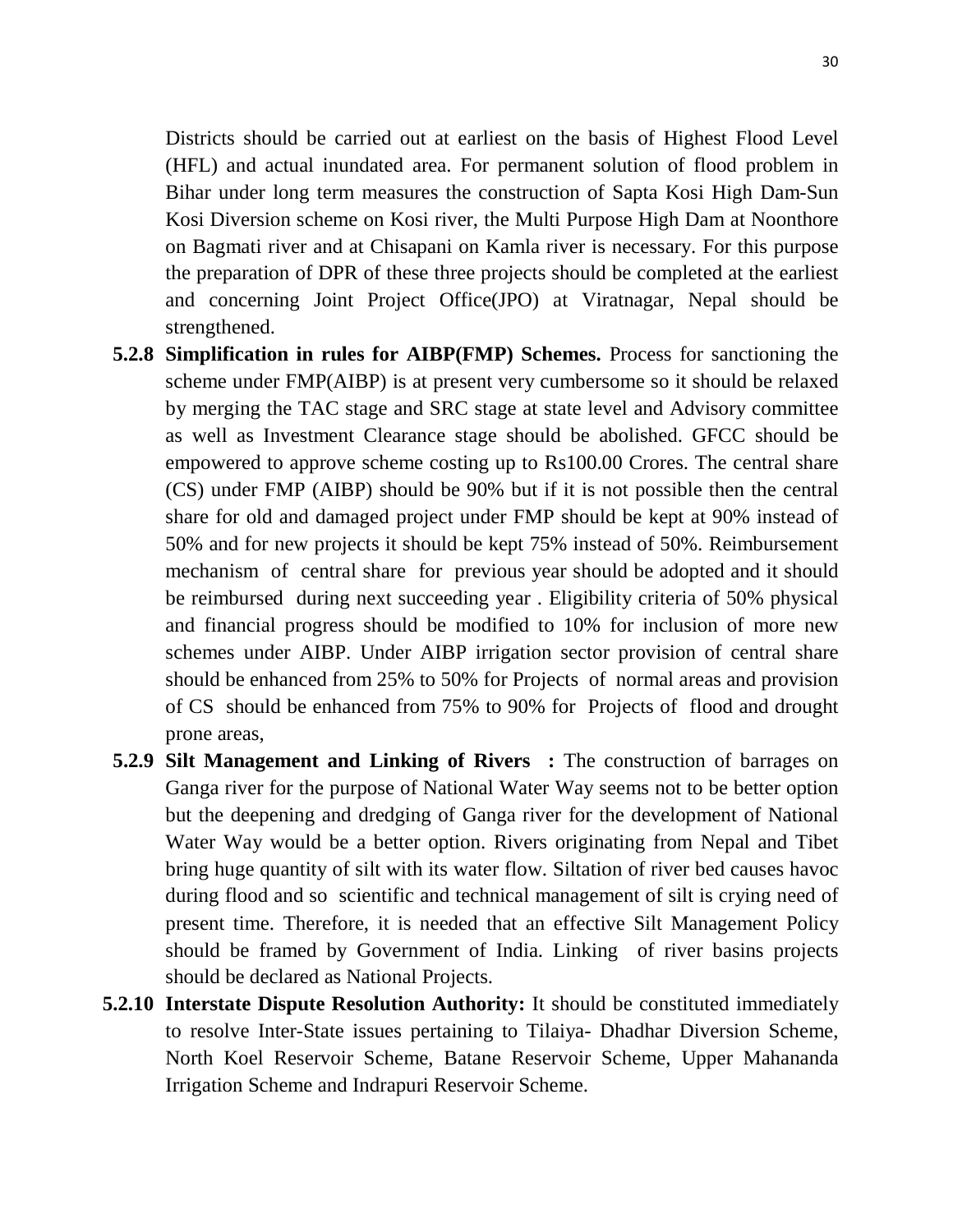- **5.2.11** Almost every year Bihar faces vagaries of flood. About 68.80 lakh ha land is flood prone in the state. The recurring floods cause heavy loss to standing crops, lives and properties. Managing flood is imperative for intensive irrigated agriculture. As a short term measure, the state has constructed 3745.65 KM length of embankment to protect 36.46 lakh ha area from flood upto 2014-15. There is a programme to protect another 3.36 lakh ha of additional land from flood by constructing 344.74 KM of embankment in a time frame of 2015-17 and the remaining 28.98 lakh ha will be made flood free by constructing 2969 KM of Embankment during 2017-22.
- **5.2.12** Programme of enhancement of presently utilized irrigation potential of 45.468 lakh ha to 101.09 lakh ha by March, 2017 and 130.90 lakh ha by March, 2022.
- **5.2.13** Programme of enhancement of present summer irrigation of 3.3 lakh ha to 30 lakh ha by March, 2017 and 44.90 lakh ha by March, 2022.
- **5.2.14** Establishment of 14.64 lakh private shallows tube wells by March, 2022.
- **5.2.15** Establishment of 25,400 deep private tube wells (6" dia) in South Bihar and sugarcane plantation areas (both South and North Bihar) by March, 2022.
- **5.2.16** Establishment of 50 thousand irrigation dug wells(big dia) for hilly region of South Bihar.
- **5.2.17** Artificial ground water recharge and ground water monitoring after construction of 6700 check dams-cum-water harvesting-cum irrigation structure in South Bihar plateau regions.
- **5.2.18** Extensive renovation of about 1770 Ahar-pyne irrigation systems by March, 2017.
- **5.2.19** Restoration of lost potential of 17.57 lakh ha of existing major, medium and minor schemes by March, 2017.
- **5.2.20** Proposal of interlinking of river schemes and transfer of surplus water of North Bihar rivers to South Bihar by pumping through the Ganga during 2017-22.
- **5.2.21** Selective lining and extension of canals during 2012-22.
- **5.2.22** Proposals of water logging removal by providing adequate drainage to 2.11 lakh ha land by year 2017 and 5.11 lakh ha land by year 2022 mostly in North Bihar.
- **5.2.23** Flood protection measures for 26.68 lakh ha by year 2017 and additional 12.45 lakh ha by year 2022.
- **5.2.24 Setting Physical Targets for Major & Medium Irrigation Schemes Schemes**: Targets will be related to creation of irrigation potential through implementation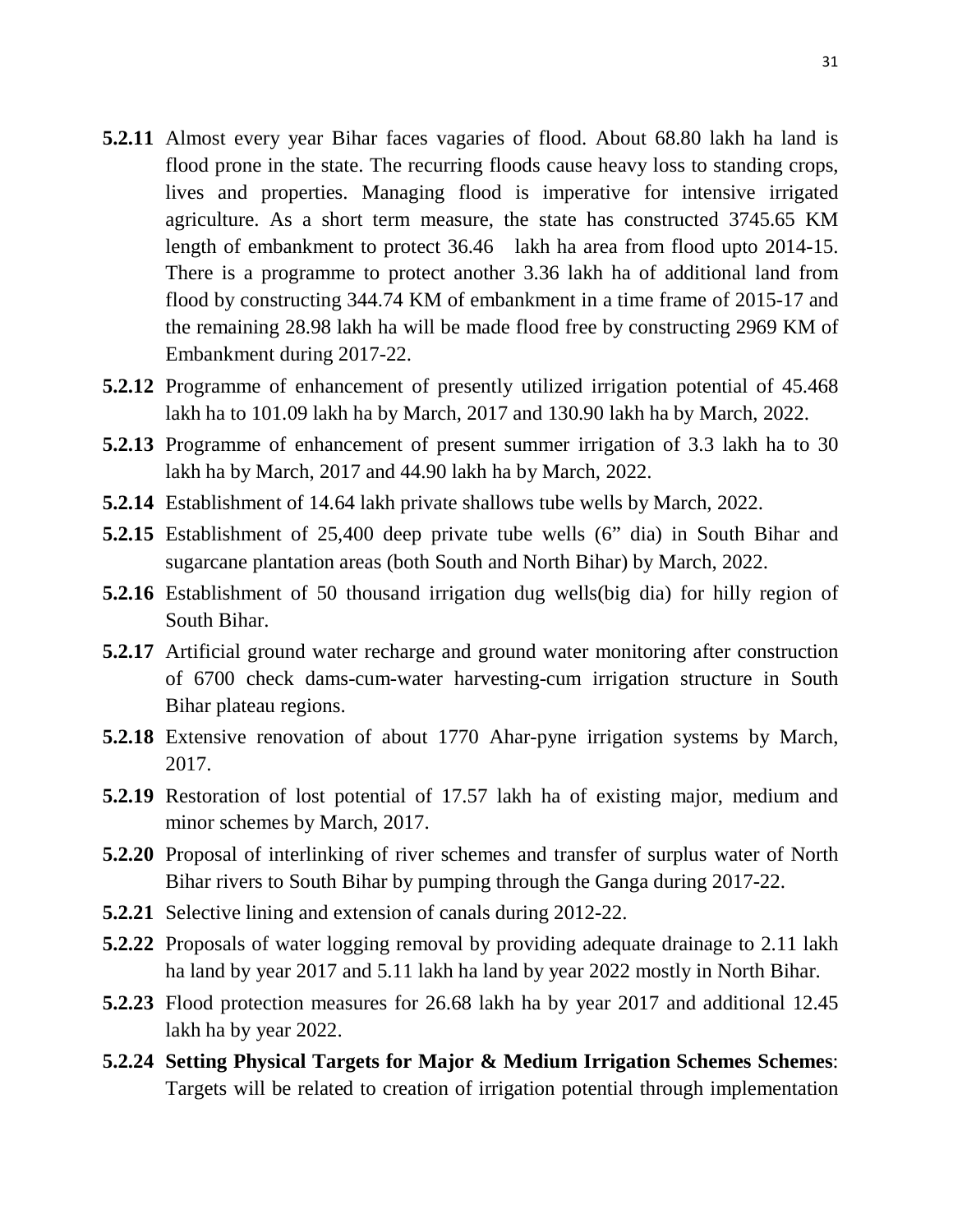of various schemes under the sphere of major and medium Irrigation schemes as follows: **(Figures in lakh ha.)**

| <b>Ultimate</b> | <b>Irrigation</b> |                    | <b>Irrigation Potential to be developed</b> | <b>Irrigation</b>            | <b>Potential</b><br>to<br>be |
|-----------------|-------------------|--------------------|---------------------------------------------|------------------------------|------------------------------|
| irrigation      | <b>Potential</b>  |                    | during (2015-17)                            | developed during $(2017-22)$ |                              |
| potential       | <b>Created as</b> |                    |                                             |                              |                              |
|                 | on 31.03.15       | of<br>Restoration  | Additional Irrigation                       | Restoration of               | Additional                   |
|                 |                   | Irrigation<br>lost | Potential<br>be<br>to                       | lost Irrigation              | Irrigation                   |
|                 |                   | Potential          | created                                     | Potential                    | Potential to be              |
|                 |                   |                    |                                             |                              | created                      |
|                 |                   |                    |                                             |                              |                              |
| 53.53           | 29.25             | 1.36               | 2.62                                        | 2.17                         | 20.65                        |
|                 |                   |                    |                                             |                              |                              |

#### **5.3 Financial outlay for major programme:**

#### **(Figure in Rs.Crore)**

| <b>SN</b>      | <b>Sectors</b>                                                  | 2015-16  | 2016-17  | 2017-18  | 2018-19  | 2019-20  | 2020-21  | 2021-22  | <b>Total</b> |
|----------------|-----------------------------------------------------------------|----------|----------|----------|----------|----------|----------|----------|--------------|
| 1              | Major & Medium Irrigation Sector                                |          |          |          |          |          |          |          |              |
| A              | Additional<br>Creation of<br>Irrigation<br>Potential.           | 2241.415 | 2241.415 | 7664.688 | 7664.688 | 7664.688 | 7664.688 | 7664.688 | 42806.27     |
| $\mathbf B$    | Restoration of<br>lost Irrigation<br>Potential                  | 809.195  | 809.195  | 302.918  | 302.918  | 302.918  | 302.918  | 302.918  | 3132.98      |
|                | <b>Sub Total</b>                                                | 3050.61  | 3050.61  | 7967.606 | 7967.606 | 7967.606 | 7967.606 | 7967.606 | 45939.25     |
| $\overline{c}$ | Drainage<br>Schemes &<br>Removal<br>$\sigma f$<br>Water logging | 190      | 190      | 567      | 567      | 567      | 567      | 567      | 3215         |
| 3              | Command Area<br>Development &<br>Water<br>Mangement<br>(CADWM)  | 675      | 675      | 605.4    | 605.4    | 605.4    | 605.4    | 605.4    | 4377         |
| $\overline{4}$ | Flood Control &<br>Management                                   | 505.045  | 505.045  | 1739.834 | 1739.834 | 1739.834 | 1739.834 | 1739.834 | 9709.26      |
| 5              | Minor irrigation<br>resources                                   | 5000     | 5500     | 6050     | 6655     | 7321     | 8053     | 8858     | 47437        |
|                | <b>Grand Total</b>                                              | 9421     | 9921     | 16930    | 17535    | 18200    | 18932    | 19738    | 110677.5     |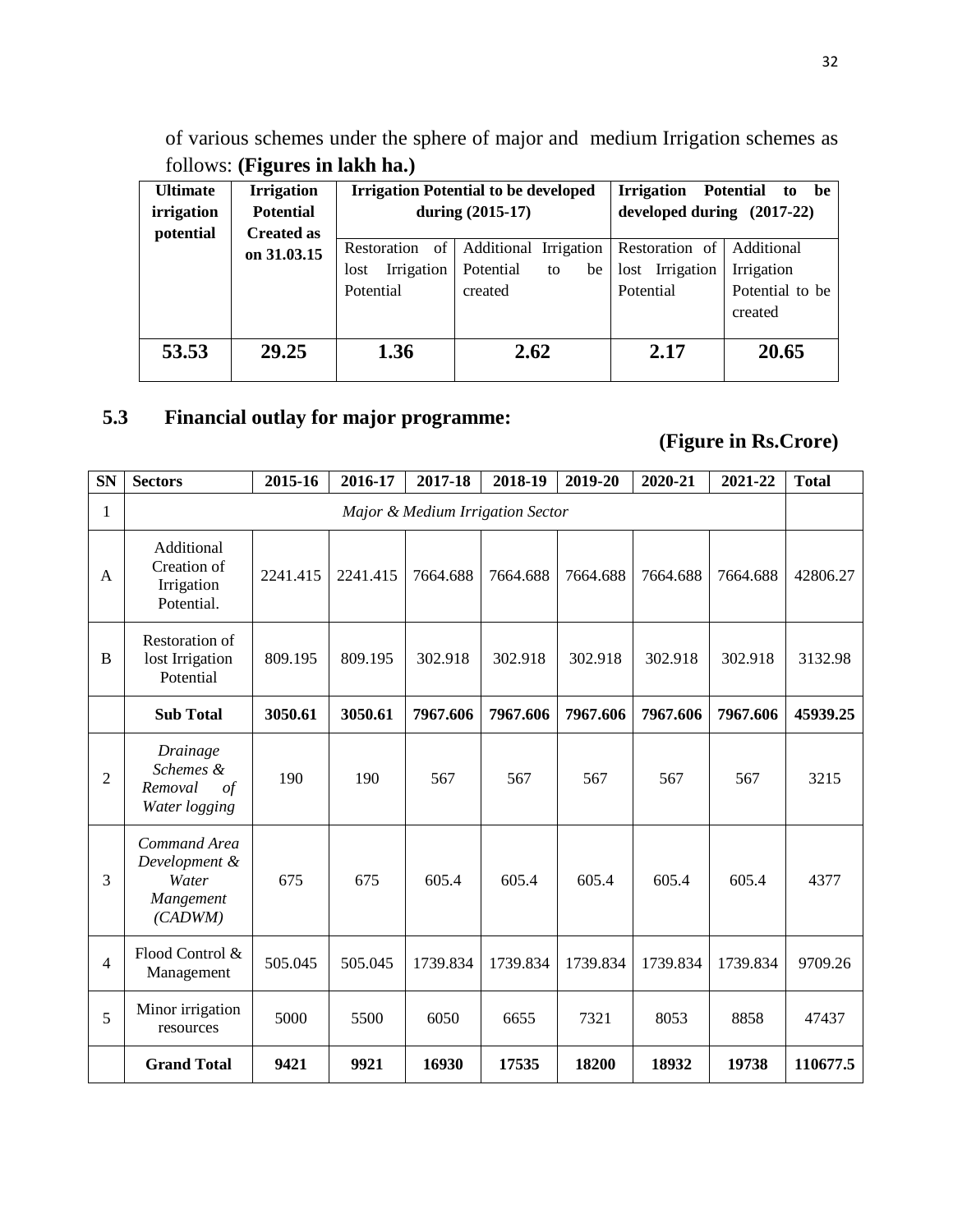#### **5.4 Water Resources Milestones:**

Agriculture Production & Irrigation Indicators after implementation of Road Map for Irrigated Agriculture through Development of Water Resources (2015-22)

| Sr             | Year/           | <b>Required gross Irrigated</b> | <b>Required Irrigation</b> |
|----------------|-----------------|---------------------------------|----------------------------|
| N <sub>0</sub> | <b>Item</b>     | area (lakh ha)                  | Intensity $(\% )$          |
| 1.             | <b>Existing</b> | 65.12                           | 120%                       |
| 2.             | 2017            | <b>99.00</b>                    | 158%                       |
| 3.             | 2022            | 130.90                          | 209%                       |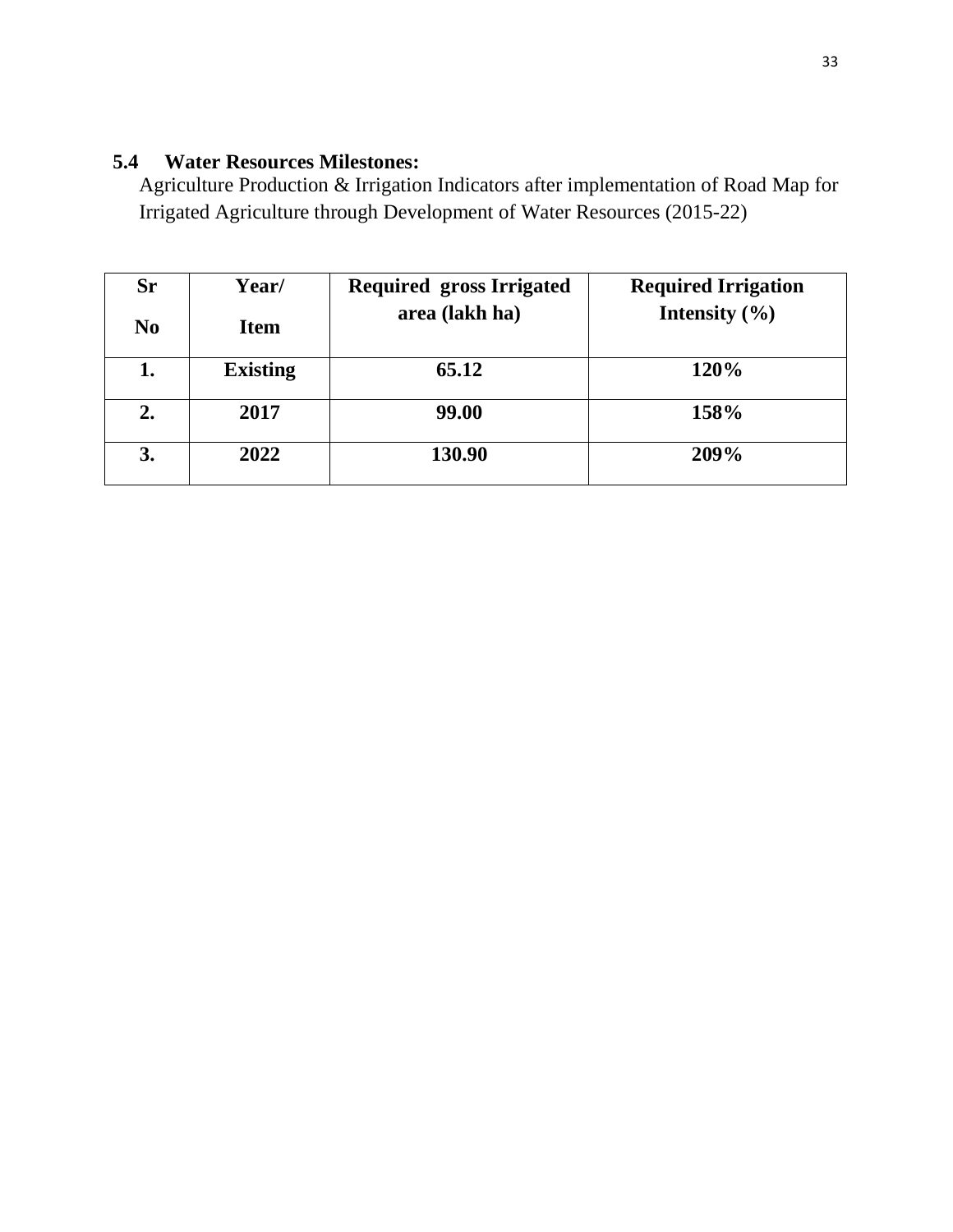### **Chapter-6**

#### **Energy**

**6.1 Vision:** To energize irrigation pump sets (Govt. and Private) and cater to the requirement of Agro-based Industries by providing adequate conventional and non-conventional energy by optimization of the resources for meeting the Agricultural requirement in a time bound manner to achieve agriculture growth and enhancement in agro-based rural economy. Presently, through the rural feeders (mixed feeders), 5.83% of total energy is provided to Irrigation Agriculture Services (IAS-I Private & IAS-II, State Govt.) only against all India Average of 20.30% while for Haryana it is 38% (Highest). Detailed Power requirement for proposed Tube Wells (Both Govt. and Private), agro-based Industries, Food Processing Industries, Animal Husbandry and Fisheries etc. under two five year plans (2012-17)  $\&$  (2017-22) has been worked out. The total connected load of Private Tube Wells numbering 22.14 lacs will be 5860 MW, and the total connected load of Govt. Tube Wells will be 832 MW by 2021-22. Allowing for the diversity factor the demand of power for Tube Wells (Govt. & Private) by 2021-22 works out to 4120 MW. Over and above, there will be requirement of power for Agro-based Industries, Food Processing Industries, Animal Husbandry and Fisheries etc. is estimated to be 160 MW. Total projected demand of power for Agriculture Sector due to Rainbow Revolution works out to be 4280 MW by 2021-22. 10% of this demand i.e., 428 MW is proposed to be met through non-conventional energy sources by installing 285000 solar pump sets of 2 HP each and balance 90% requirement i.e., 3852 MW will be met through conventional energy sources. The major demand of conventional energy will be due to demand of Pvt. Tube Wells numbering 1929000 having demand of 3065 MW.The total projected power requirement for Agriculture purposes to be met through **conventional sources of energy** works out as follows :-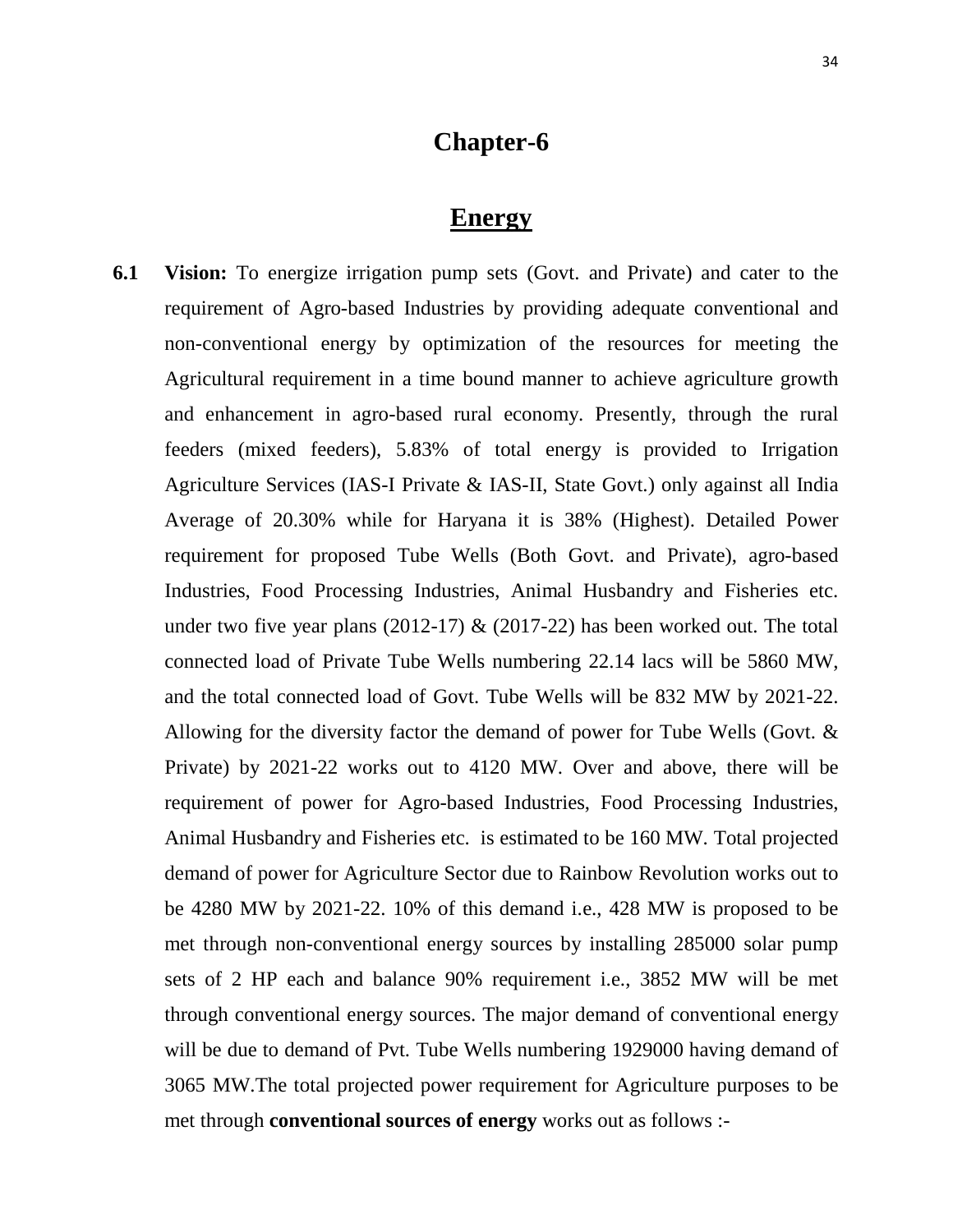| Year         |                                                                  |                                          | Power requirement for<br><b>State Tube Wells</b> |                                                                       | Power requirement for<br><b>Private Tube Wells</b> |                                                                               | <b>Total</b><br><b>Power</b>                                                         | <b>Power</b><br>requirement for<br><b>Agro</b> based                                                                                          | Projected<br>total Power<br>requiremen       |
|--------------|------------------------------------------------------------------|------------------------------------------|--------------------------------------------------|-----------------------------------------------------------------------|----------------------------------------------------|-------------------------------------------------------------------------------|--------------------------------------------------------------------------------------|-----------------------------------------------------------------------------------------------------------------------------------------------|----------------------------------------------|
|              | <b>Minor</b><br><b>Irrigati</b><br>on<br>(Conne<br>cted<br>Load) | <b>Irrigation</b><br>(Connected<br>Load) | <b>Total</b><br>(Connected<br>Load)              | Power<br>requirement<br>taking<br>diversity<br>factor into<br>account | Number of<br>Pvt. Tube<br>Well<br>(cumulative)     | Power<br>require<br>ment<br>taking<br>diversit<br>y factor<br>into<br>account | require<br>ment for<br>the<br><b>Tubewel</b><br>$\mathbf{ls}$<br>$(Govt. +$<br>Pvt.) | industries, Food<br>Processing<br>Industries,<br>Animal<br>Husbandry &<br><b>Fisheries etc.</b><br>taking diversity<br>factor into<br>account | t for<br><b>Agriculture</b><br><b>Sector</b> |
| $\mathbf{1}$ | $\overline{2}$                                                   | 3                                        | $\overline{\mathbf{4}}$                          | 5                                                                     | 6                                                  | $\overline{7}$                                                                | $8(5+7)$                                                                             | 9                                                                                                                                             | $10(8+9)$                                    |
| Existing     | 83                                                               | 9.73                                     | 92.73                                            | 70                                                                    | 51663                                              | 82                                                                            | 152                                                                                  | $\overline{0}$                                                                                                                                | 152                                          |
| 2015-16      | 195                                                              | 115                                      | 310                                              | 233                                                                   | 431665                                             | 686                                                                           | 919                                                                                  | 76                                                                                                                                            | 995                                          |
| 2016-17      | 242                                                              | 292                                      | 534                                              | 400                                                                   | 616663                                             | 980                                                                           | 1380                                                                                 | 95                                                                                                                                            | 1475                                         |
| 2017-18      | 252                                                              | 492                                      | 744                                              | 558                                                                   | 747897                                             | 1189                                                                          | 1747                                                                                 | 108                                                                                                                                           | 1855                                         |
| 2018-19      | 267                                                              | 492                                      | 759                                              | 569                                                                   | 944747                                             | 1501                                                                          | 2070                                                                                 | 121                                                                                                                                           | 2191                                         |
| 2019-20      | 287                                                              | 492                                      | 779                                              | 584                                                                   | 1207214                                            | 1919                                                                          | 2503                                                                                 | 134                                                                                                                                           | 2637                                         |
| 2020-21      | 312                                                              | 492                                      | 804                                              | 603                                                                   | 1535298                                            | 2440                                                                          | 3043                                                                                 | 147                                                                                                                                           | 3190                                         |
| 2021-22      | 340                                                              | 492                                      | 832                                              | 627                                                                   | 1929000                                            | 3065                                                                          | 3692                                                                                 | 160                                                                                                                                           | 3852                                         |

(Figures in MW)

Remarks : The steep rise in power requirement for medium and major Irrigation Schemes during 2012-17 is due to proposed drainage improvement and scheme for economic use of water in Mokama Taal having projection of 20,000 tube wells requiring 10 KW each (200 MW) and during 2017-22, due to scheme of Intra River Basin Transfer of North Bihar rivers to South Bihar requiring pumping through Ganga (227 MW).The scenario of Total demand of power for Agriculture Sector and modified projected demand of power (as per 17th EPSC report) of Bihar, owing to Rainbow Revolution alongwith projected power availability is tabulated below :-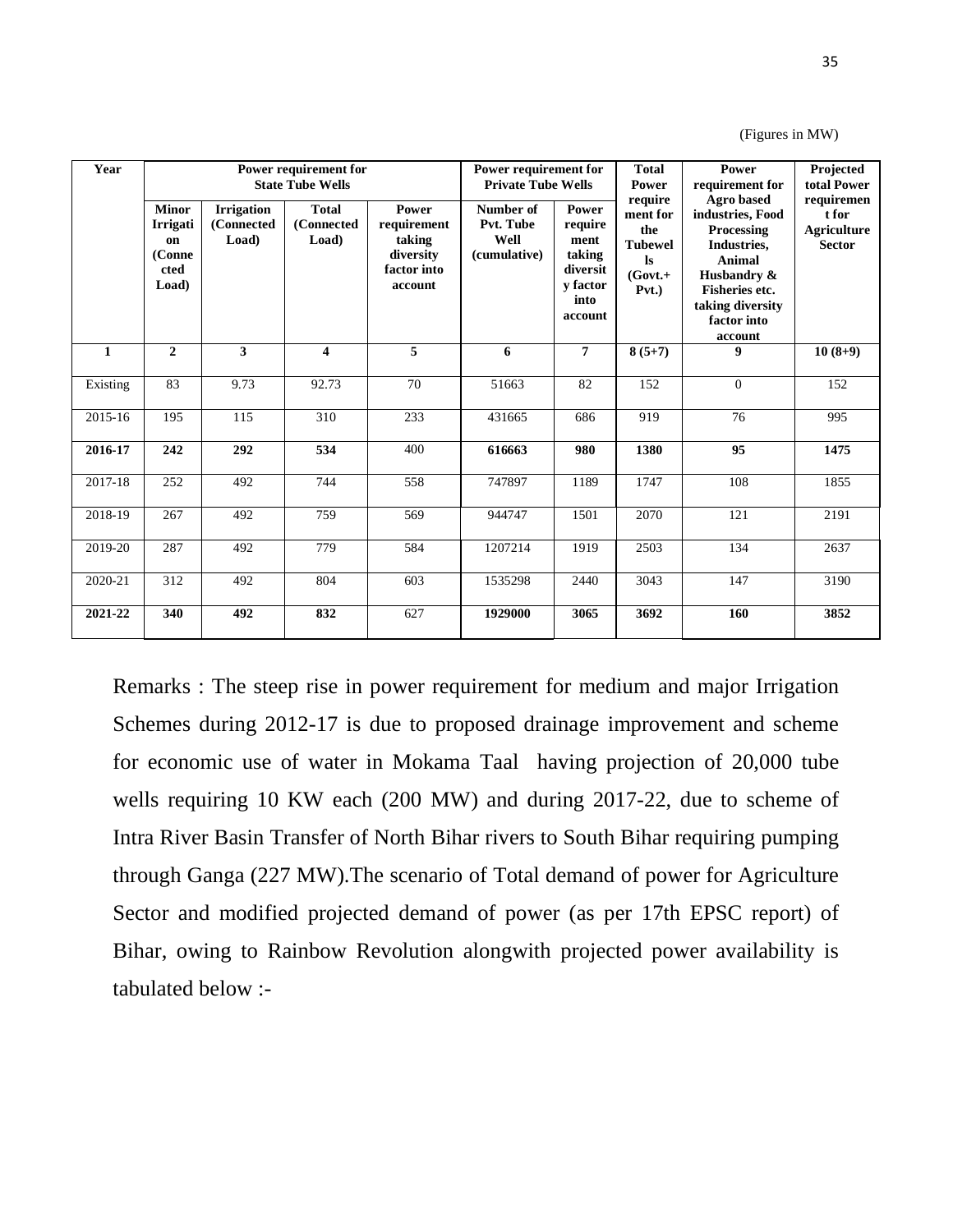| Year            |                |           | Projected requirement of Power due to Rainbow Revolution |                    | Modified          | Projected    |
|-----------------|----------------|-----------|----------------------------------------------------------|--------------------|-------------------|--------------|
|                 | Govt.          | Private   | Requirement of power                                     | Projected          | Projected         | availability |
|                 | Tubewells      | Tubewells | due to Agro based                                        | <b>Total Power</b> | requirement of    | of Power     |
|                 |                |           | Industries, Food                                         | requirement        | Power (Demand)    | in Bihar     |
|                 |                |           | Processing Industries,                                   | for                | for Bihar in view |              |
|                 |                |           | Animal Husbandry and                                     | Agriculture        | of Rainbow        |              |
|                 |                |           | Fisheries etc. taking                                    | Sector             | Revolution        |              |
|                 |                |           | diversity factor into                                    |                    |                   |              |
|                 |                |           | account                                                  |                    |                   |              |
|                 | $\overline{c}$ | 3         | 4                                                        | 5                  | 6                 | 7            |
| <b>Existing</b> | 70             | 82        | $\boldsymbol{0}$                                         | 152                | 3000              | 1500         |
| 2015-16         | 233            | 686       | 76                                                       | 995                | 5957              | 5314         |
| 2016-17         | 401            | 980       | 95                                                       | 1476               | 6750              | 8032         |
| 2017-18         | 558            | 1189      | 108                                                      | 1855               | 7597              | 8935         |
| 2018-19         | 569            | 1501      | 121                                                      | 2191               | 8385              | 9314         |
| 2019-20         | 584            | 1919      | 134                                                      | 2637               | 9181              | 9314         |
| 2020-21         | 603            | 2440      | 147                                                      | 3190               | 9982              | 9314         |
| 2021-22         | 627            | 3065      | 160                                                      | 3852               | 10760             | 9314         |

#### **(Figures in MW)**

*Note : Against the total projected requirement of power of 3852 MW due to Rainbow Revolution, the major power requirement is due to tube wells (both Govt. & Pvt.) and it is proposed to meet this requirement through dedicated feeder. Taking 10 to 12 hrs. power supply to dedicated feeders, the actual power requirement during any point of time will not be more than 60% of the projected requirement of power of 3852 MW and accordingly, the modified projected power requirement for Bihar has been worked out.*

- 6.2 **Strategy :** For meeting the projected power requirement for Agriculture Sector inclusive of Agro-Industries, Food Processing Industries, Animal Husbandry, Fisheries & Seed Production etc. due to Rainbow Revolution, the total requirement of the energy has been worked out under two broad categories, viz. :-
	- Conventional Energy
	- Non-conventional Energy

The primarily conventional energy will cater to major energy requirements for Agriculture purposes except for such locations where either due to economic considerations or physical inaccessibility etc., it will not be viable to provide gridconnected electrical energy at the site. Keeping these aspects in view, it was decided that 90% of the total requirement of the energy for the purposes will be met through conventional sources whereas balance 10% will be met through non conventional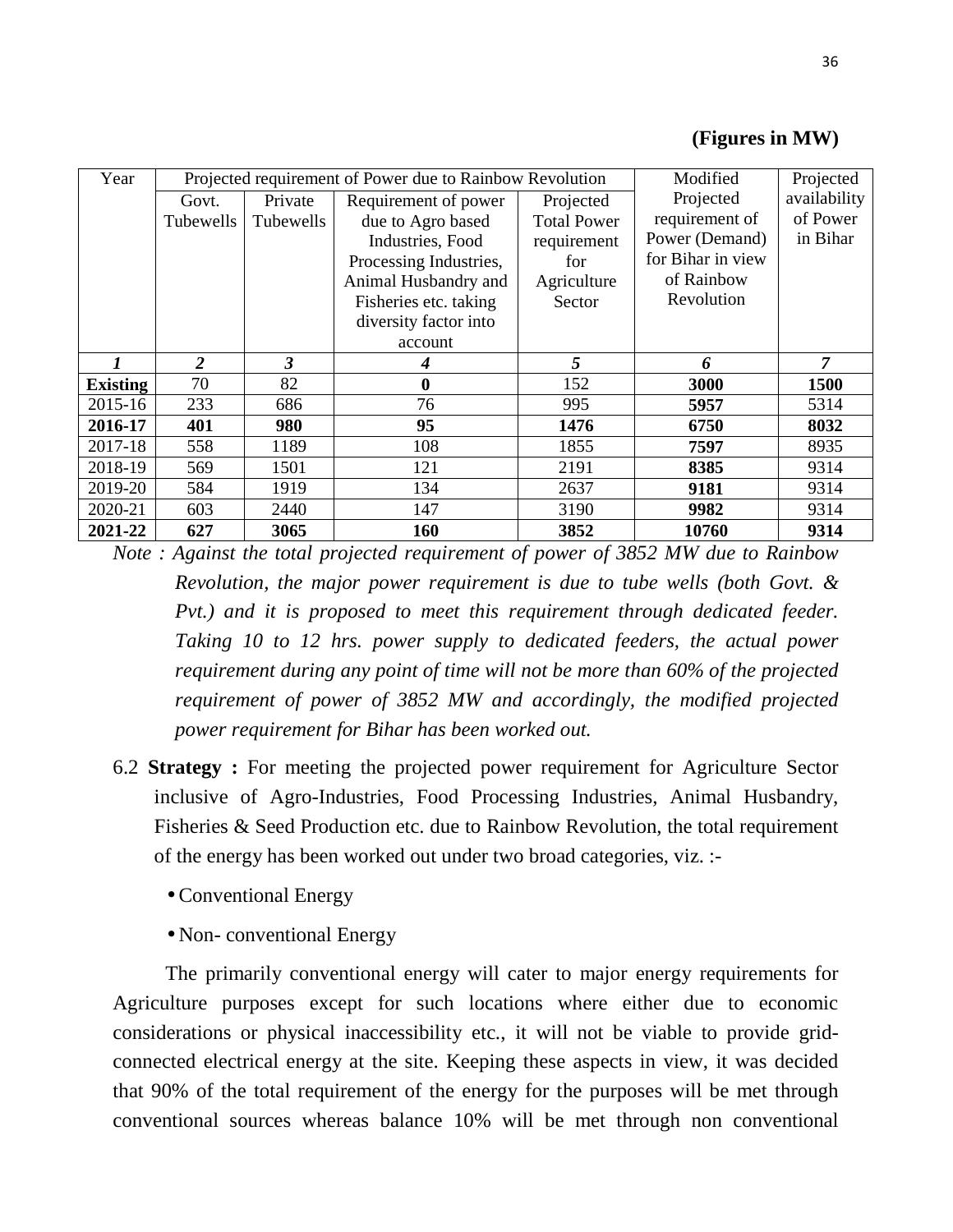sources. It has been decided to provide dedicated feeder for meeting the requirement of electrical power for Agriculture.

- The modified demand of power for Bihar is inclusive of power requirement due to increased demand of Industrial / Allied activities owing to Rainbow Revolution.
- $\hat{\mathbf{v}}$  To have dedicated power for agriculture which will improve quality of supply, permits rotation of load between agriculture and other rural requirements during scarcity of power, allow HVDS system improving HT to LT ratio and assured power to agriculture during specified period of time.
- The requirement of Power for **Fisheries** will occur during the month of April, May & June and during this period the requirement of power for irrigational purposes will be only 30% of its load. However, the requirement of power for breeding the fish will be throughout the year, though in small quantity.
- Taking the diversity factor into account against requirement of power to the different segments and category of consumers the increased requirement of energy and its demand can be well catered through the integrated distribution network.
- It has been proposed that requirement of power in North Bihar with **High Water Table having the** bulk of private **Shallow Tube Wells**, will be met through solar pump sets in large numbers.
- $\triangle$  Biomass Energy can also supplement the power requirement in Rural Areas.
- **Staggering of Load:** Irrigational requirement to be met during non-peak period.
- **Demand side management**: Energy efficient motors as prescribed by Bureau of Energy Efficiency (BEE) to be used for agriculture pump sets with power factor correction capacitors which will reduce the demand.
- **Through tariff mechanism**: Application of Time Of Day (TOD) tariff to agriculture sector will flatten the demand.
- Mechanism for increased Subsidy Burden on Govt. due to High Line Losses in Rural Areas to be developed.
- **Annual Appraisals**: For ensuring required availability of power, the actual requirement of power for Agriculture Sector will be reviewed annually.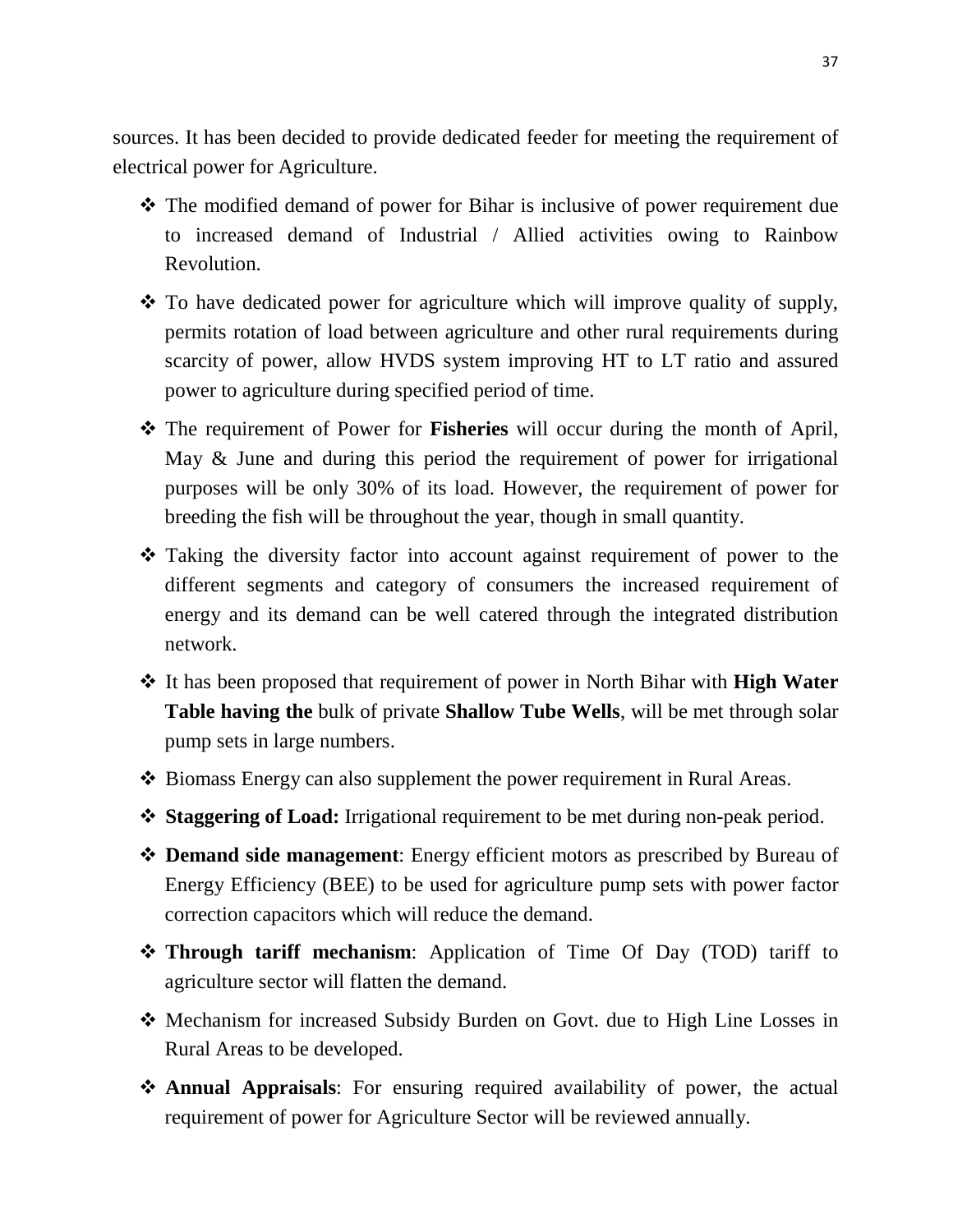- **The Captive Generation** of power through Sugar Mills, which will be fed to BSEB Transmission system can be gainfully utilized for meeting the Irrigational requirement of cane crops in the associated areas. These areas will be provided stable power supply for minimum period as per requirement to promote yield of cane as a boost to Sugarcane Industries.
- **Simplified Procedure** for releasing service connection for Agriculture Pump Sets to farmers by organizing camps in villages / Block Headquarters on fixed date with wide publicity.

|                         | 2015-16      | 942  |
|-------------------------|--------------|------|
| $\overline{2}$          | 2016-17      | 1130 |
| 3                       | 2017-18      | 1243 |
| $\overline{\mathbf{4}}$ | 2018-19      | 1367 |
| 5                       | 2019-20      | 1504 |
| 6                       | 2020-21      | 1654 |
| 7                       | 2021-22      | 1820 |
|                         | <b>Total</b> | 9660 |

#### **6.3 Financial requirement Rs. In crore**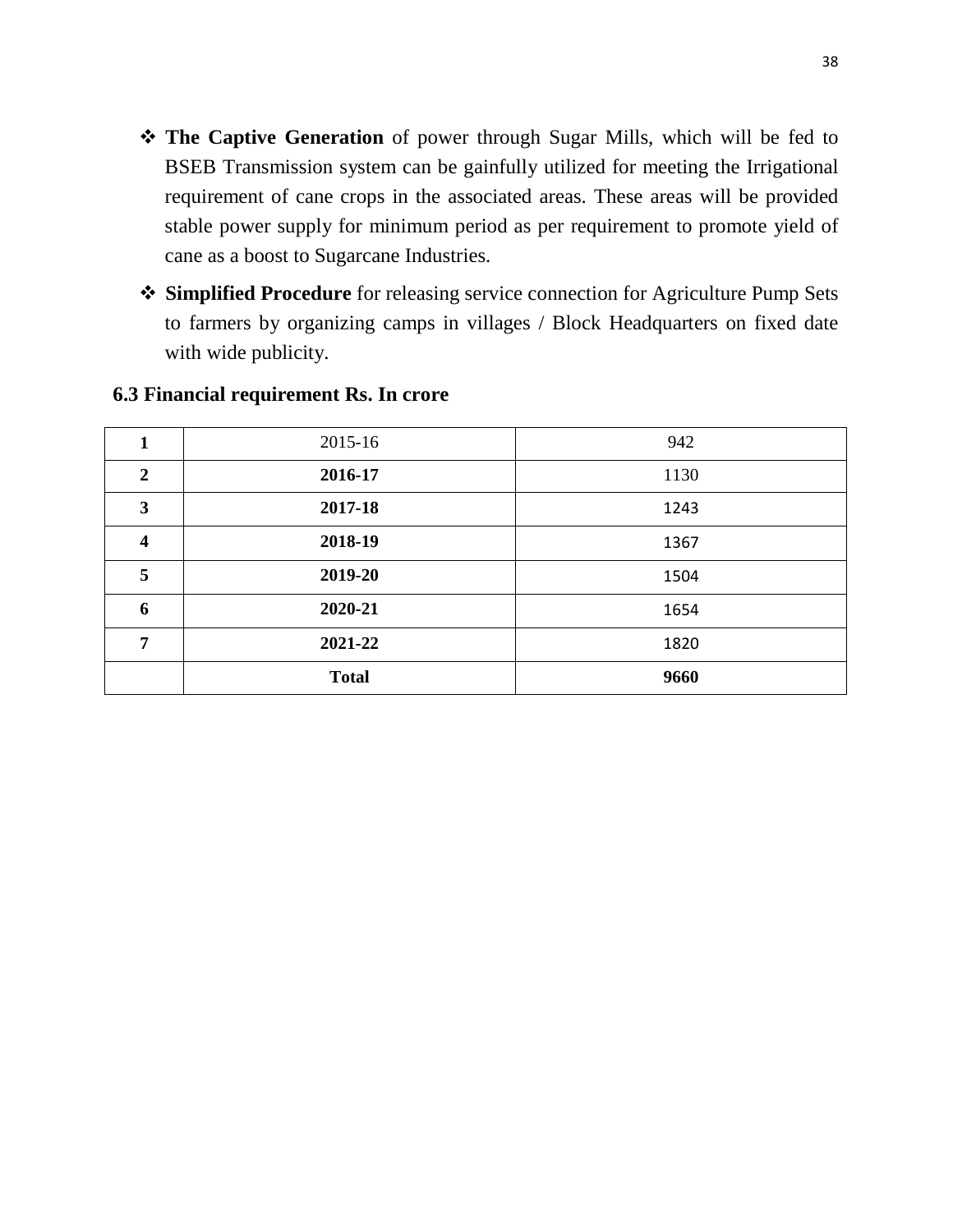# **Chapter-7**

# **Land Resource Management**

- **7.1 Vision:** The preparation and maintenance of to-date record of rights is the basic plank on which land resource management and administration rests. The same has, in turn, clear bearings on the following:-
	- Land Possession Certificates
	- Institutional Credit/ agricultural productivity
	- Consolidation of fragmented land holdings/agricultural productivity
	- Identification and preservation of Public and Community lands including Common Property Resources
	- Land reforms through re-distributive justice and other measures.
	- Execution of various development & welfare schemes

With the use of modern technology RoR will be continuously updated once a base is created. No Revisional survey and settlement since Cadastral Survey could be conducted in some areas of the State. Experience shows that Revisional survey and settlement operations, following conventional methods, in some parts of the State, have proved to be long drawn out and cumbersome. In such circumstances, the very purpose of survey and settlement is defeated, as by the time records are finally published, they become out-dated.

In the context as explained above, it is proposed to cover the entire State by special survey and settlement, in one go. A distinct legal base has been created to support the operations. A distinct set of Rules, Technical Rules and Settlement Manual accordingly will lay down practices and procedures in this regard.

#### **7.2 Stategy:**

- **7.2.1** Modern technology is available to minimize time spent on survey part, while the settlement aspect may be judiciously squeezed without sacrificing quality, transparency and grievance redressal.
- **7.2.2** It is proposed that base mapping, demarcation and ground truthing be carried out by modern technology in preliminary and subsequent stages. Active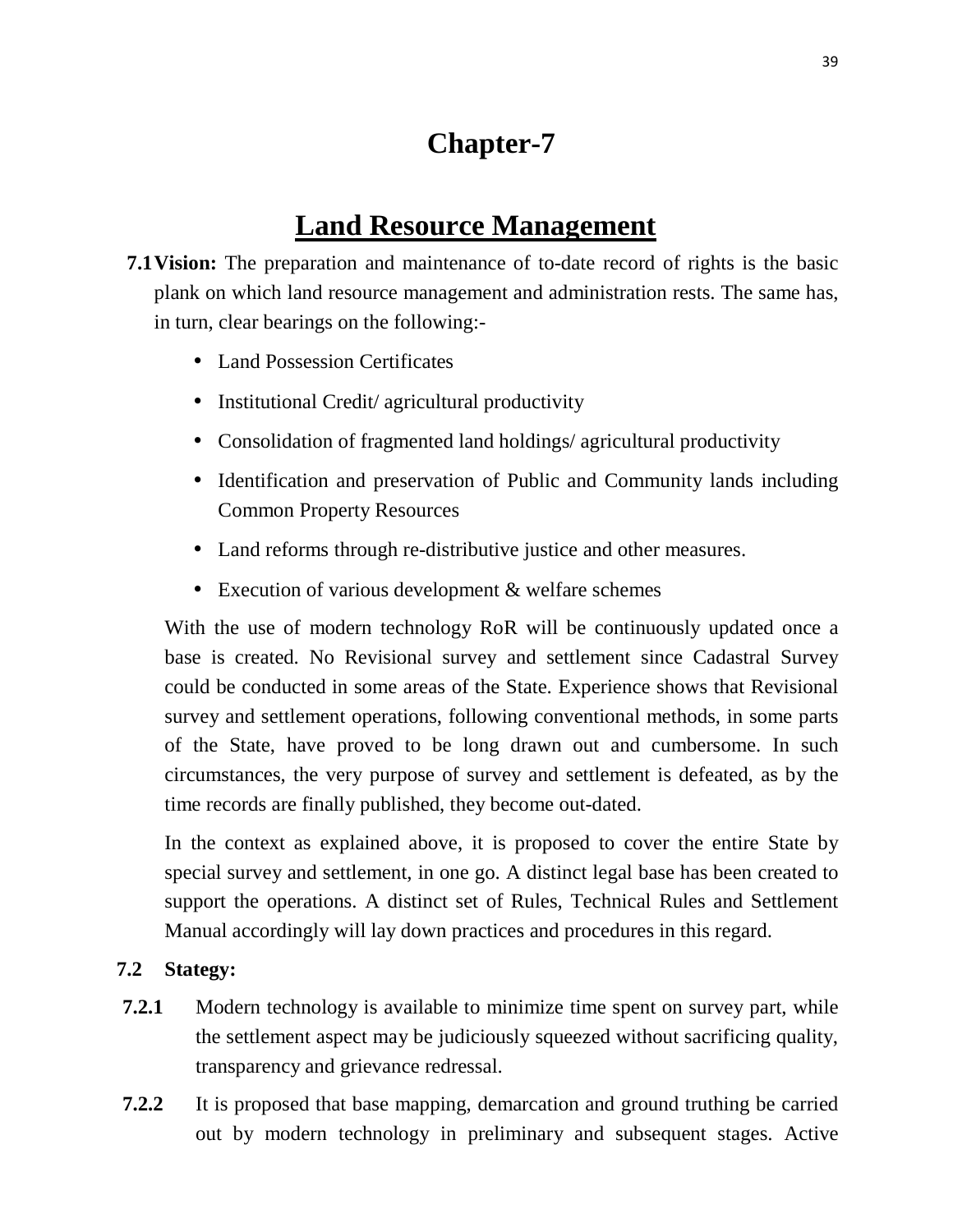participation of Panchayati Raj institutions and people will be ensured. Certain services will be outsourced to save on time and ensure technical proficiency. Claims and objections will be invited and the same will be duly disposed off at various stages of the drive. While services of experienced officers available in various districts will be taken, staff requirements for the drive will be met by available staff and, additionally, staff taken on contract.

- **7.2.3** Special focus will be made on the empowerment of the rank and file associated with the special drive. This will ensure quality as well as technical proficiency. The proposed system will be marked by people's participation and accessibility to information and data. Transparency at all levels will be the hallmark of new practices and procedures.
- **7.2.4** Consolidation of fragmented land holdings will be carried out and completed in a period of 5 years after the conclusion of the 3-year special survey/settlement drive. This will call for certain corollary legal and administrative exercises.
- **7.2.5** Mutation Act 2011 and Mutation Rules 2012 is already in force. In the above Mutation Law also provides for the preparation of Khata-Pustika for all Raiyats. This would be effectively enforced in next three years.
- **7.2.6** There is a serious concern about the absenteeism in agricultural sector. This hampers investment by tillers. As a result crop productivity remains low. If the leasing process of land is facilitated through empowering legal provisions, optimal utilisation of resources and increase in agricultural productivity may be assured.
- **7.2.7** There is also a move towards a land titling system. Efforts will be made to move from presumptive to conclusive titles and from a registration of deeds to the registration of titles.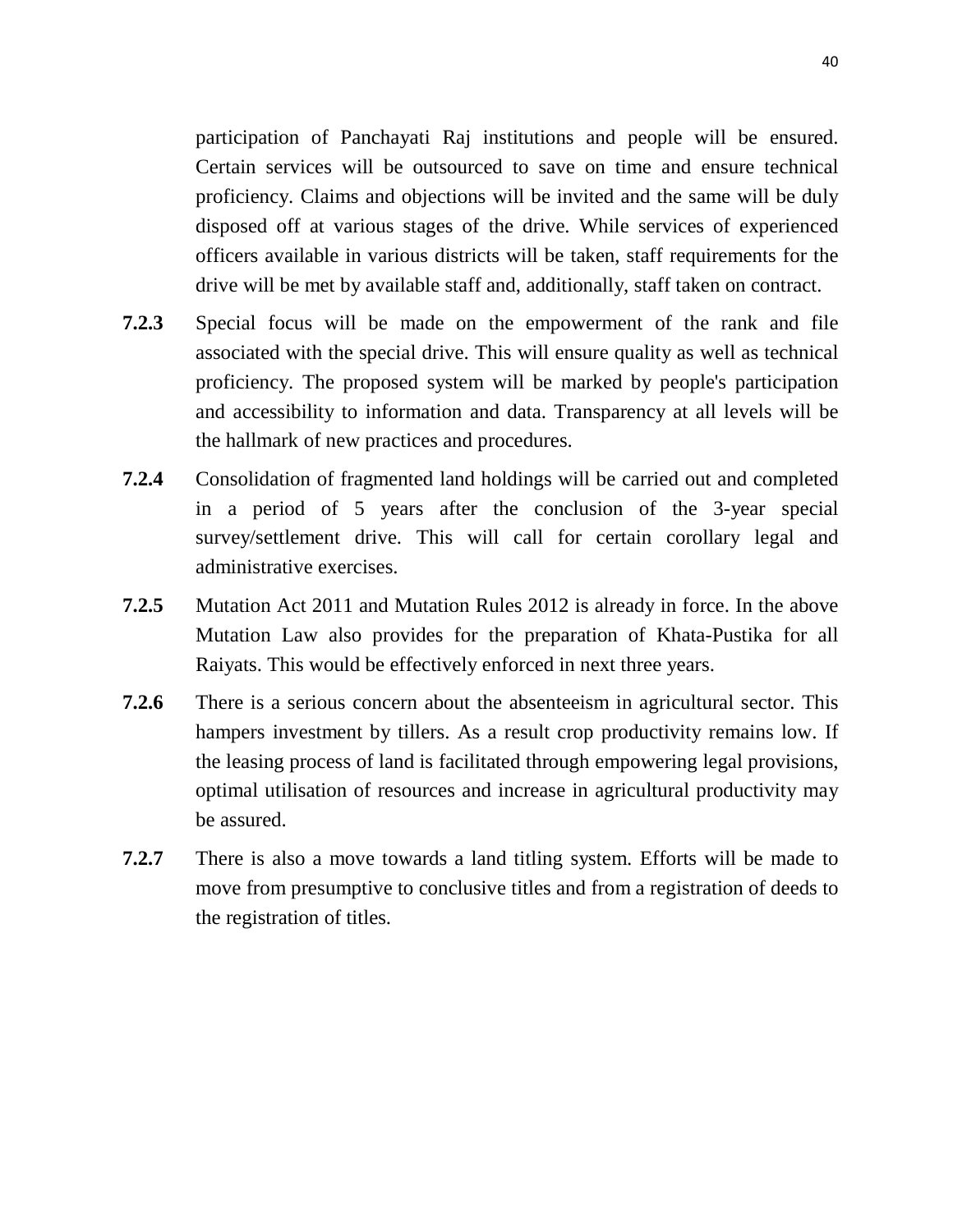**7.2.8** The existing Directorate of Land Records & Survey, Bihar/Bihar Survey Office, Gulzarbagh, Patna and Revenue (Survey) Training Institute, Bodhgaya will be modernized and suitably reoriented.

#### **Financial outlay Rs in crore**

| S.N                     | Year         | <b>Outlay (Rs. In crore)</b> |
|-------------------------|--------------|------------------------------|
| $\mathbf{1}$            | 2015-16      | 158                          |
| $\overline{2}$          | 2016-17      | 174                          |
| $\overline{\mathbf{3}}$ | 2017-18      | 191                          |
| $\overline{\mathbf{4}}$ | 2018-19      | 210                          |
| 5                       | 2019-20      | 231                          |
| 6                       | 2020-21      | 254                          |
| $\overline{7}$          | 2021-22      | 280                          |
|                         | <b>Total</b> | 1499                         |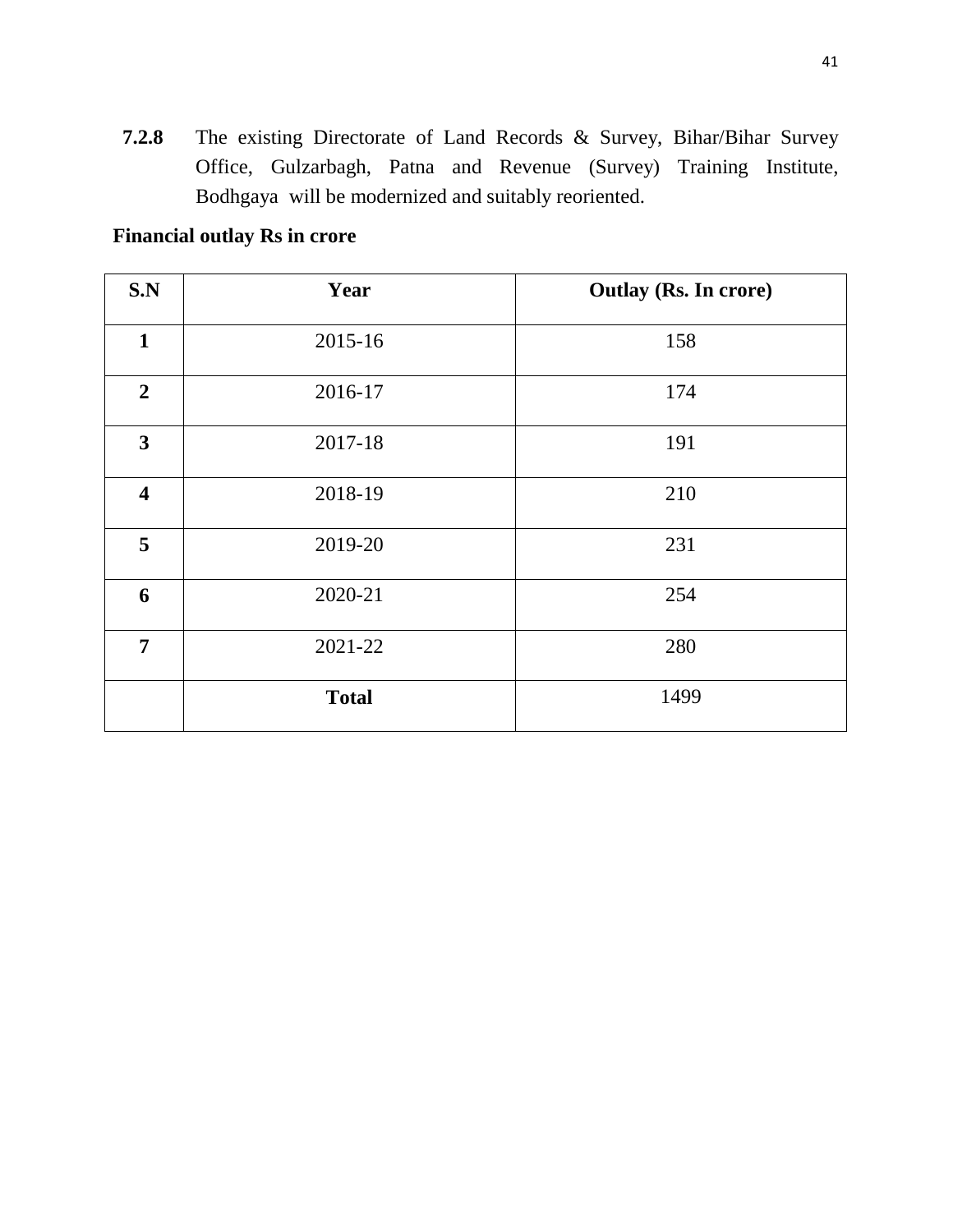# **Chapter-8**

## **Plantation & Green coverage**

#### **8.1 Introduction**

- 8.1.1 Bihar is a forest deficit state. There is immense pressure on land due to dense population and the pre-eminence of agriculture in the economy of the people. Since there is no scope to expand forest area, the only way for increasing tree cover is by bringing more non-forest land under tree cover. It is aimed to raise the tree cover in Bihar to15% by the end of 2017.
- 8.1.2 More than 50% of the forest area is classified as open forest area , with a crown density between 10% to 40% according to the State of The Forests Report -2013 published by the Forest Survey of India.
- 8.1.3 One of the major challenges is to improve the quality of forests in the notified forest areas. Most of the forests are situated in the southern part of the state (barring forests in West Champaran District) which is prone to drought. The site quality of these areas is low which not support very rich forests. All the forests are being maintained for environmental conservation purposes. The current working plans of the forests do not prescribe any commercial exploitation.
- 8.1.4 As the area under natural forests cannot be increased the only way of increasing the tree cover is its enhancement in non forest areas. The area outside forest is very densely populated and extremely fertile. Agriculture takes the pre-eminent land use. Increase of tree cover can only be achieved if the economic returns from tree planting are better than those accruing from agricultural activities.

#### **8.2 Strategy**

**8.2.1** The Forest Policy prescribes a tree tree cover of 33% at the national level. The prescribed tree cover for hilly areas is 60% and for plain areas it is 20%. Bihar should strive for 20% tree cover which is not practical considering the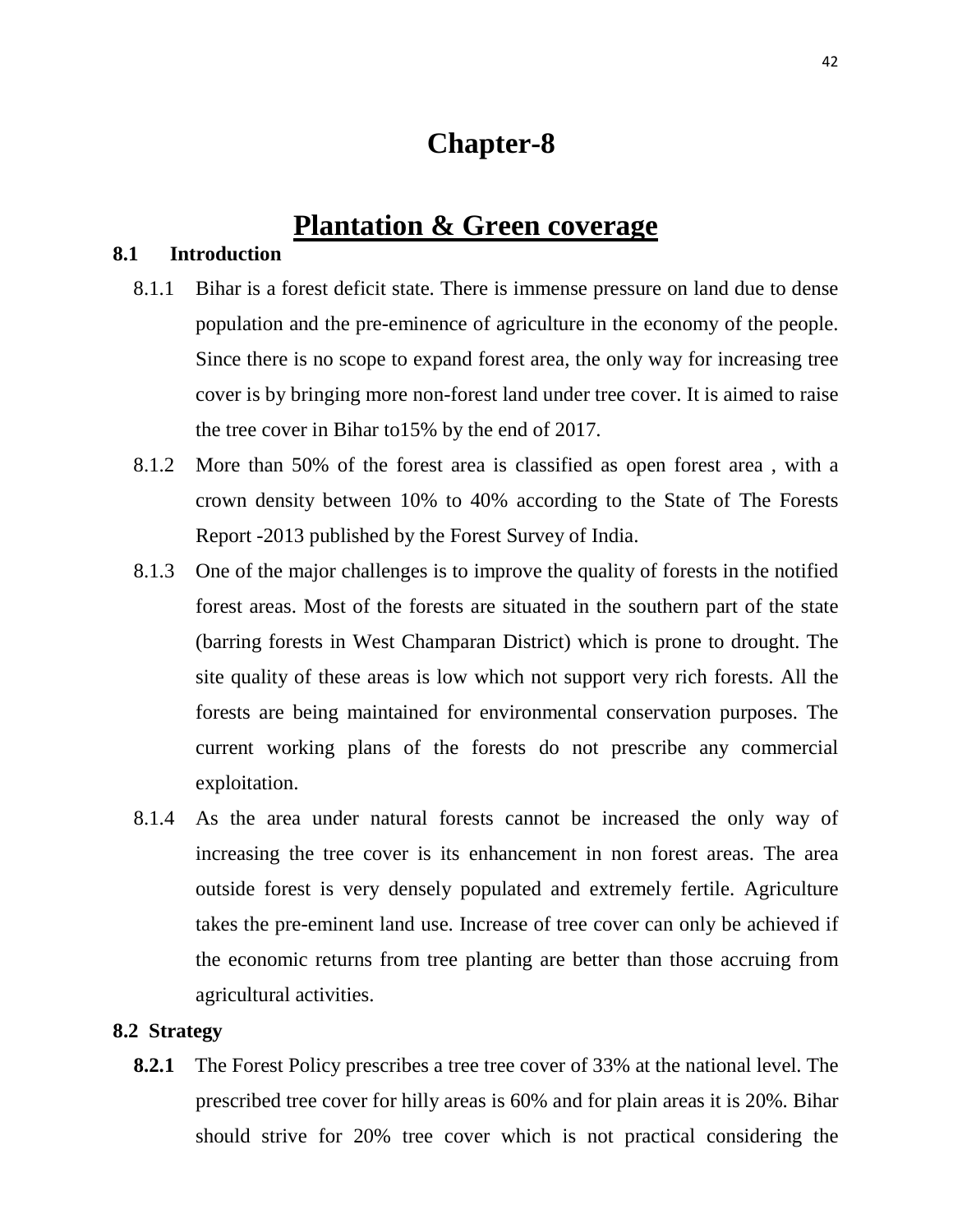population density and pre-eminence of agriculture. The Agriculture Road Map envisages increasing the tree cover to 15%. This is proposed to be done by two pronged approach as described in the following paras :

#### **8.2.2 Treatment of Forest Areas**

- More than half of the notified forest area accounting for 6.87% of the total geographical area of the state is classified as open forest i.e. having a crown density between 10 and 40%. It is necessary to improve the tree cover in the forest areas and transfer these areas into moderately dense forests ( crown density between 40 and 70%).
- Similarly attempts should be made to transfer the moderately dense forest into very dense forests (crown density over 70%).This is being done by improving the soil moisture regime by undertaking extensive soil and moisture conservation measures since 2012 under the Agriculture Road Map. The ridge-to-valley principle with multi tier sequenced approach is being adopted. Each watershed has unique characteristics and problems. Its treatment and management would therefore require careful consideration of various site specific factors like topography, nature and depth of soil cover, type of rocks, water absorbing capacity of land, rainfall intensity, land use etc. The intention is to retain as much precipitation as possible within the forest areas. The efforts are already bearing fruit as indicated by the evidence available in the adjoining areas. Number of small water bodies created across the landscape has become a very important source of water for the local villagers in crunch periods. The wells in the adjoining areas which used to run dry in summer are now providing water to the local people even in summer months.
- The soil and moisture conservation measures are being supplemented by plantation at 2500 plants/ ha, 1100 plants/ ha and 200 plants/ ha depending on the existing tree cover. With the improvement in soil moisture regime it is expected that the tree cover would also improve in due course of time. The Agriculture Road Map had fixed a target of treating 2 lakh hectares of forest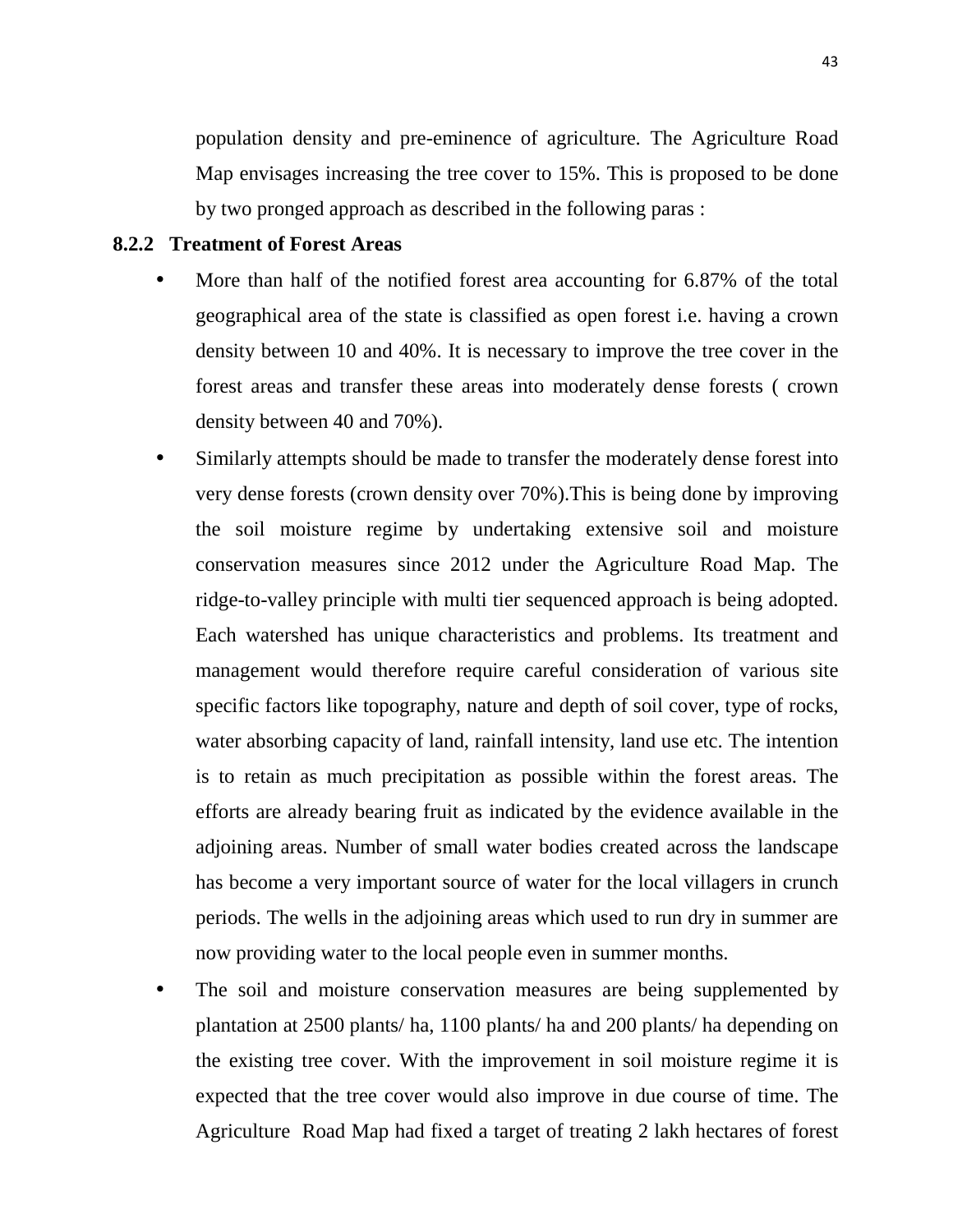land during 2012-17 period during which 10.25 crore plants will be planted. A total of 1.04 lakh hectares have been treated between 2012-13 and 2014-15 and 4.78 crore plants have been planted. This is proposed to be increased to 3 lakh hectares by 2021-22 and the target of planting is proposed to be increased to 1537.5 crores.

- One of the important factors in improving the quality of forests is the use of quality planting material. This can be done by using tissue culture techniques (particularly for bamboo), identification of plus tree and development of seed orchards. This has to be supplemented by creating a seed bank and seed certification mechanism for ensuring the quality of the planting material.
- Infrastructure of production of quality planting material needs to be improved. The state has embarked on this process by sanctioning establishment of two tissue culture labs for production of quality bamboo seedlings. The number needs to be increased as the state has excellent potential for bamboo production.
- Establishment of modern nurseries is another essential input for this purpose. The state is in the process of commissioning six modern nurseries. There is need for establishment of at least one nursery in the 28 forest divisions.

#### **8.2.3 Increase tree cover outside forest areas**

Increase in tree cover outside forest areas will be the key for improving the tree cover in the state. For this purpose the trees have to compete with agriculture by providing higher economic return. Propagation of short rotation, high yield crops should be the route. The state has introduced Poplar on a large scale in the districts of North Bihar. These trees can co-exist with the agricultural crops and provide economic benefit when the crops mature at the expected rotation of 6-9 years. The Agriculture Road Map envisages planting of 600 lakh plants between 2012 and 2017. It is proposed to increase the target to 900 lakh plants by 2021-22.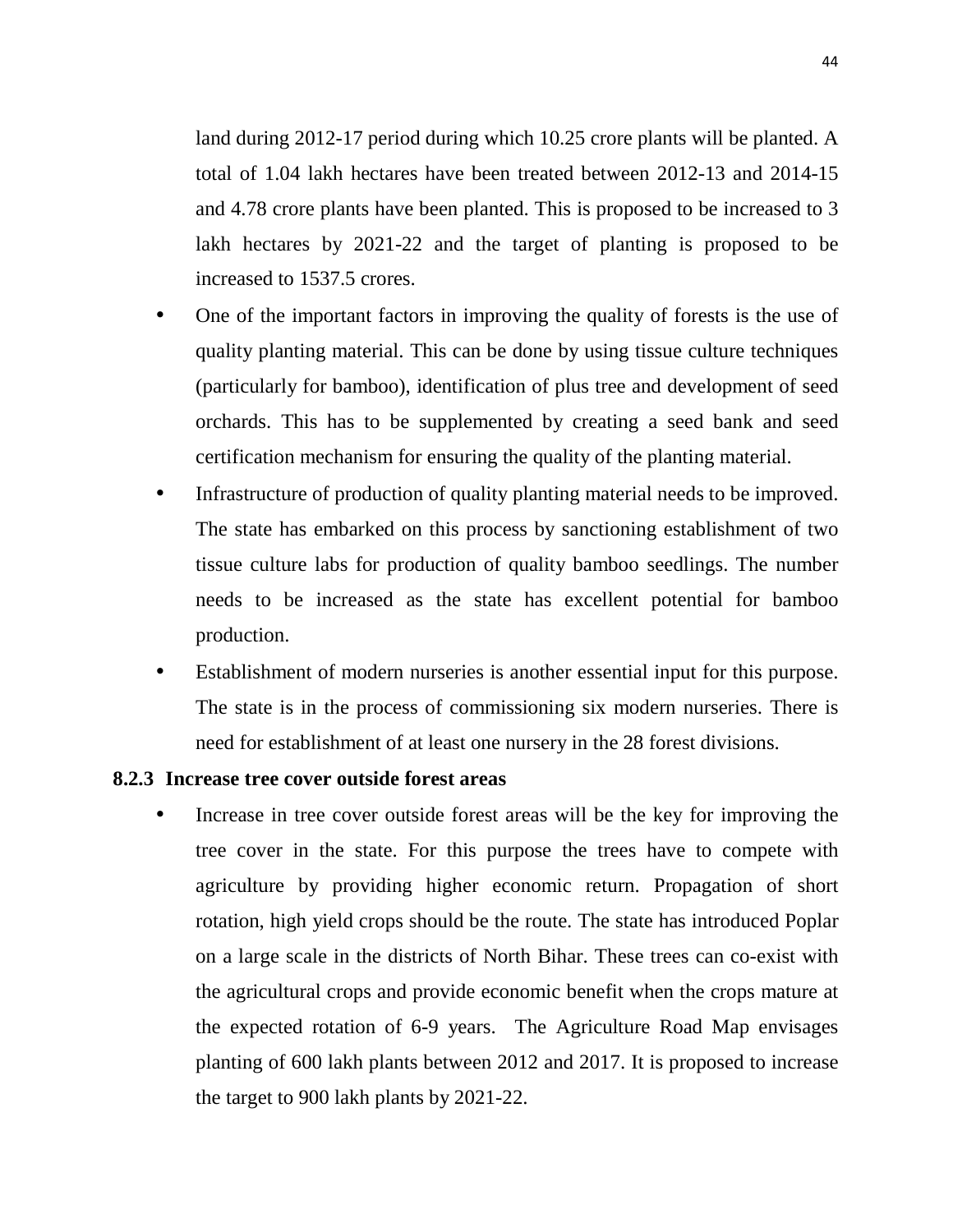- Plantation of trees on vacant government lands, roadsides, canal banks, river embankments is another area where tree planting can be taken up. River bank embankments over 3600 kms, 10300 km of canal banks, and nearly 80000 km of roadsides offer scope for planting. The Agriculture Road Map had a target of 2200 km of river embankments, 6235 km of canal banks and 42000 km of roadsides. It is proposed to cover the entire available land by 2021-22. These linear plantations require intensive protection mechanism as they pass through densely populated areas having heavy human and cattle pressure.
- Urban areas, institutional areas offer another window of opportunity for plantation, though their extent is limited.
- Target for plantation on government wastelands, canal banks, roadsides, river embankments, urban areas etc under the Agriculture Road Map was 7.70 crore. This is proposed to be increased to 10.00 crores till 2021-22.

#### **8.3 Strengthening of Monitoring mechanisms**

- 8.3.1 It is necessary to monitor the success of the plantations on a regular basis. In case of plantations in forest areas it is being done using an android based system where regular monitoring of the health of plantation is done by uploading of the status by officers inspected by officers.
- 8.3.2 Monitoring of the plantations in farm lands is extremely difficult as these are scattered in nature and the number plants in a single plantation is very limited. However, it is expected that the farmers will ensure that the plantations are successful keeping their economic interests is view.
- 8.4 **Strengthening of institutional Mechanisms** Development of market structure and forward linkages is essential to sustain the plantation program in the farmers field. Large scale availability of wood which will be available at maturity needs a good market so that the farmers get the maximum benefit for their produce. This needs to be integrated with strengthening of wood based industries by providing incentives.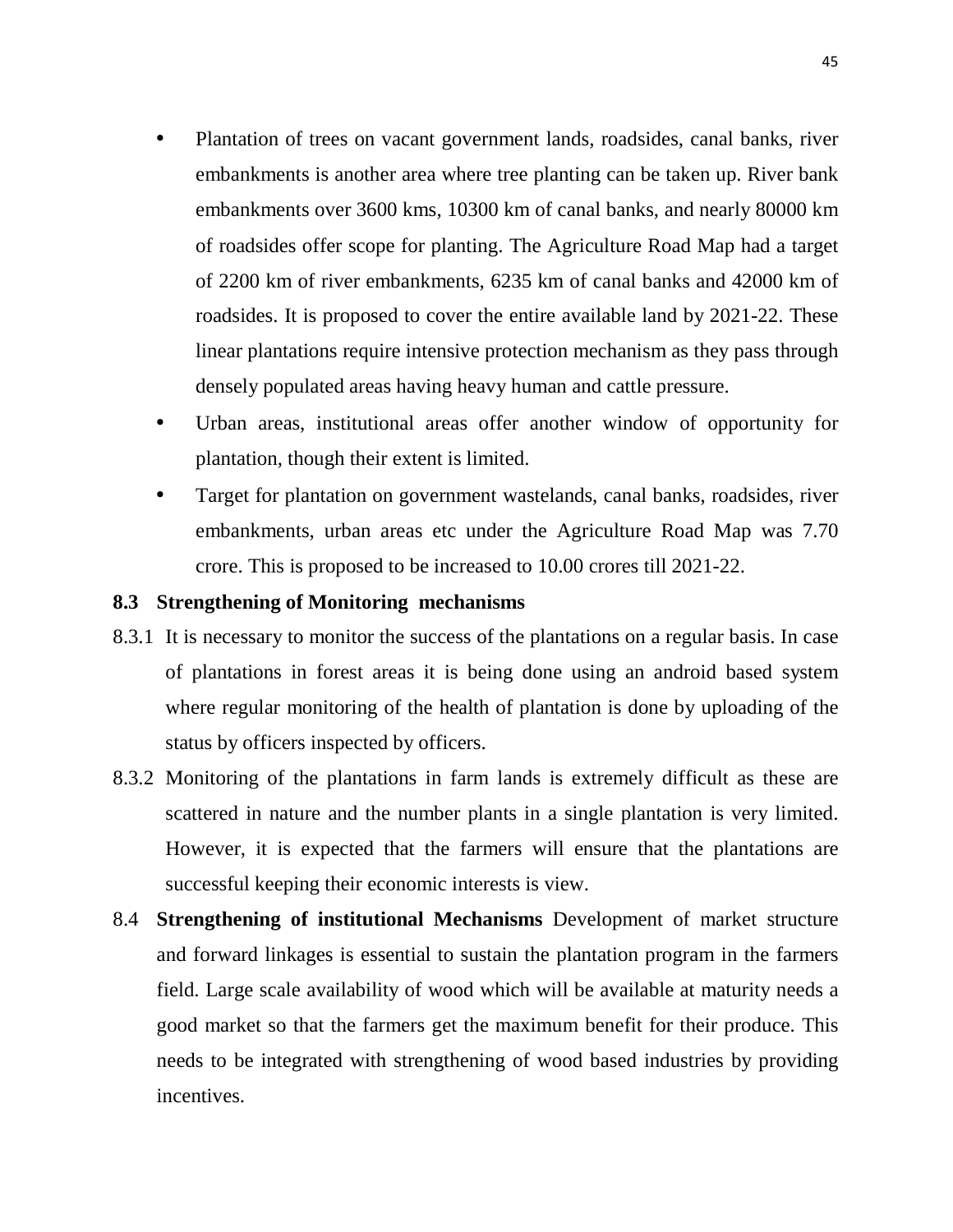| S.N                     | Year    | Outlay (Rs. In crore) |
|-------------------------|---------|-----------------------|
| $\mathbf{1}$            | 2015-16 | 321                   |
| $\overline{2}$          | 2016-17 | 369                   |
| $\mathbf{3}$            | 2017-18 | 400                   |
| $\overline{\mathbf{4}}$ | 2018-19 | 450                   |
| 5                       | 2019-20 | 540                   |
| 6                       | 2020-21 | 620                   |
| $\overline{7}$          | 2021-22 | 620                   |
|                         | Total   | 3320                  |

# **8.5 Financial outlay till 2021-22**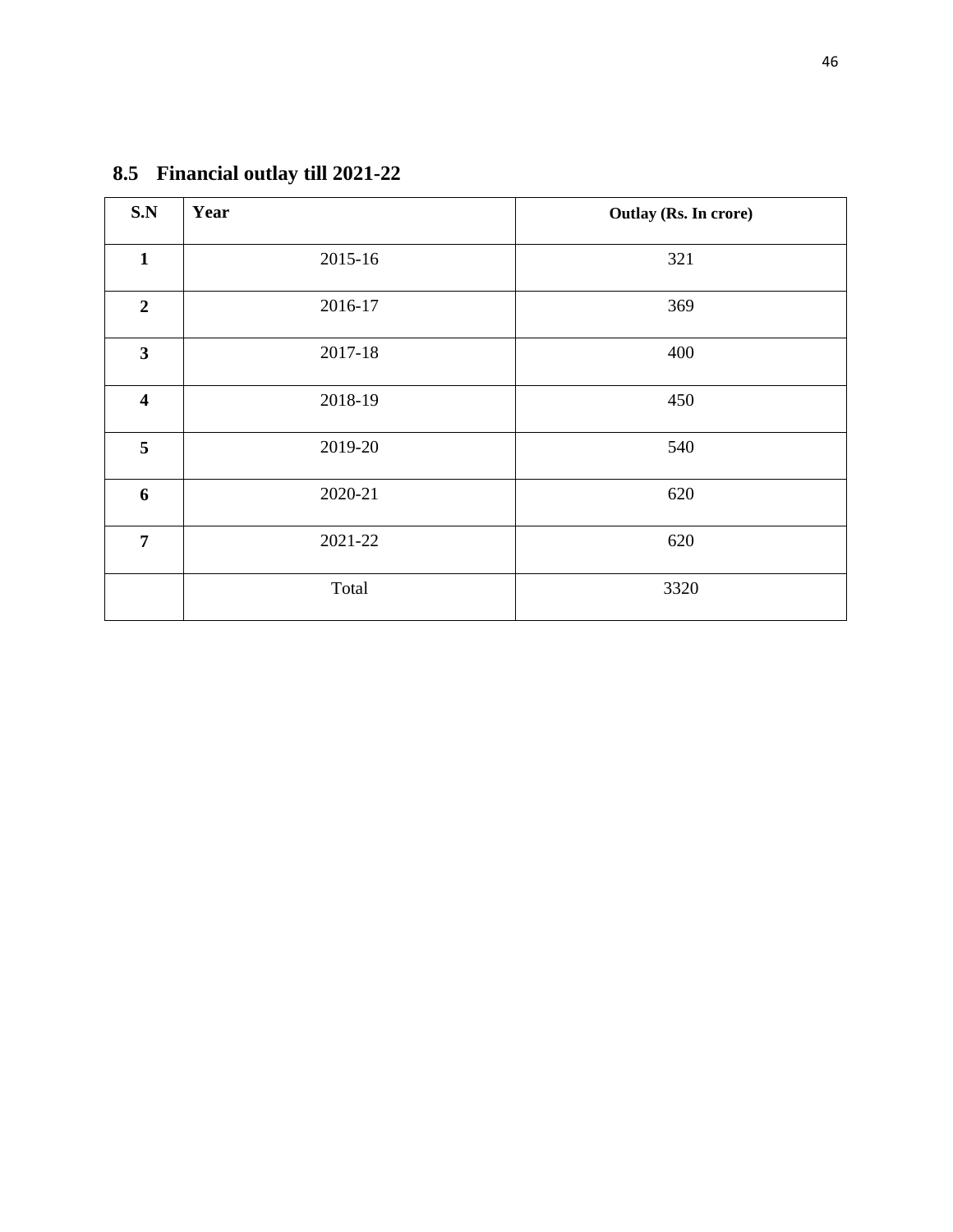# **Chapter-9**

# **Approach Road**

- **9.1 Introduction** The primary objective of approach road is to provide farm to market connectivity by constructing all weather roads. Various schemes like PMGSY, MMGSY, NABARD funded scheme contribute to this goal. At present, habitation with population of 250 is being connected to main stream under Mukhya Mantri Gram Sampark Yojna by all weather roads. Pradhan Mantri Gram Sadak Yojana (PMGSY), central government funded schemes started with an objective to provide connectivity to settlements with population of 1000 to the main stream, later it revised its plan and habitation with population of 500 were also taken up for providing connectivity. In some extremist ridden areas a habitation with population of 250 is being also covered by PMGSY. The target as per Agriculture Road Map between period 2012-2017 is completion of 63950 km which is quite challenging given the financial limitations.
- **9.1.1** Rural road is a life line to the villagers because it enhances the standard of life by fetching valuable emoluments for the agricultural & non agricultural products. The total network in Bihar is 1,40,220 km out of which 1,22,598 km is rural roads network which is about 87% of the total road network in Bihar. At present 50,200 km rural roads has been constructed which has connected as many as 54103 habitations.
- **9.1.2** State vision is to connect all unconnected habitations by 2025. Bihar Rural Roads Maintenance policy has been formulated for ensuring proper maintenance of rural roads.

#### **9.2 Major challenges**

9.2.1 The total road network in Bihar is 1,40,220 km out of which 1,22,598 km is rural roads network which is about 87% of the total road network in Bihar. Constructing these extent of road is itself a great challenges from financing, executing and maintaining point of view. A huge amount of fund is required for constructing rural roads. so, effort has to be made ensure greater budgetary allocation. Govt. of India to be sounded to provide timely allotment under PMGSY schemes in order that sanctioned schemes could be run at accelerated pace.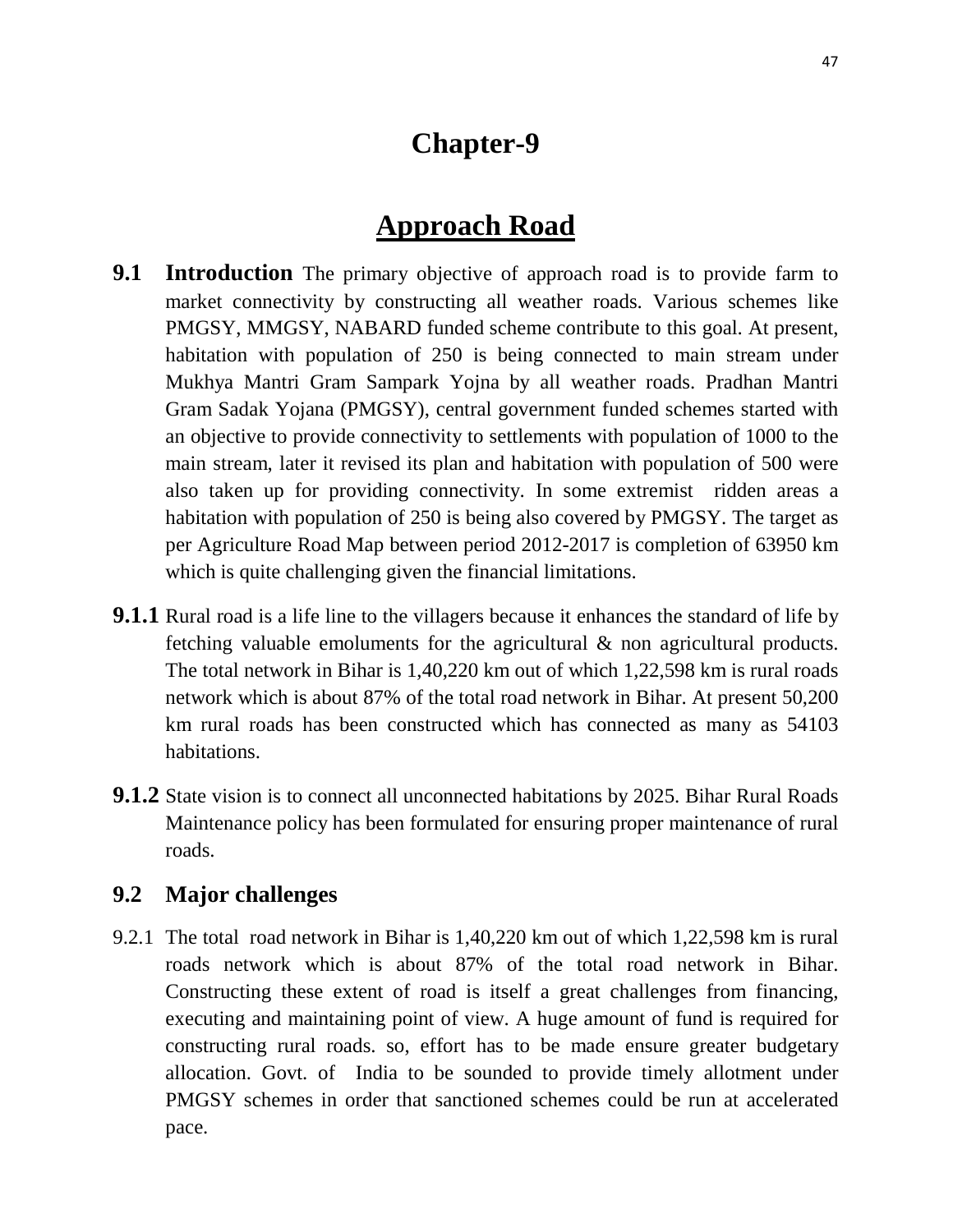- 9.2.2 Ganga bridge is required to be improved to ensure movement of heavy vehicle to reach road construction material to the work sites.
- 9.2.3 Proper supply of bituminous material is required to be ascertained.
- 9.2.4 The member of Legislative assembly/council have to be called upon to expedite the process of scheme selection at faster pace, so that execution is not delayed.

## 9.3 **Vision and policy perspective**

- 9.3.1 The prime objective is to provide farm to market connectivity by constructing all weather roads. Rural road is one of the major component of rural development, it ensures not only agriculture income generating employment opportunity but also strengthens socio- economic services.
- 9.3.2 In turn this expands rural growth opportunities and real income through which poverty can be reduced. In other words the link between poverty and inaccessibility is evident.
- 9.3.3 Rs. 10,000 crore investment in roads reduces incidence of rural poverty by 0.87%. Additional Rs. 10,000 crore invested in roads increase productivity growth by >3%. For each Rs. 10 lakhs increase in investment in roads, 165 person are lifted above BPL.
- 9.3.4 Lack of rural road connectivity seriously constrains agricultural production. In the absence of rural feeder roads, the cost of moving produce can be very high thereby increasing the cost of production in Agriculture. Poor rural connectivity affects timely availability of agricultural inputs and also increases cost. Access to other resources like labour is difficult in absence of rural roads.
- 9.3.5 Rural roads can make it easier to transport agricultural inputs to villages which in a way can lead some farmers to switch from food crops to cash crops. Usage of modern technology become easier with rural connectivity. This will have positive impact on production. Farm mechanization and other extension services will be easily available at the door step of the farmers.
- 9.3.6 Unconnected habitations of populations below 250 is to be connected with rural roads.
- 9.3.7 While developing the roads, the use of soil will be assured with utmost effort for creation of water bodies along with the roads. The water bodies can be utilized for water conservation, recharge of under ground water, fish culture and life saving irrigation for crops.
- 9.3.8 There is a need to link all habitations with the main hats and markets in the vicinity preferably within 5 Kms.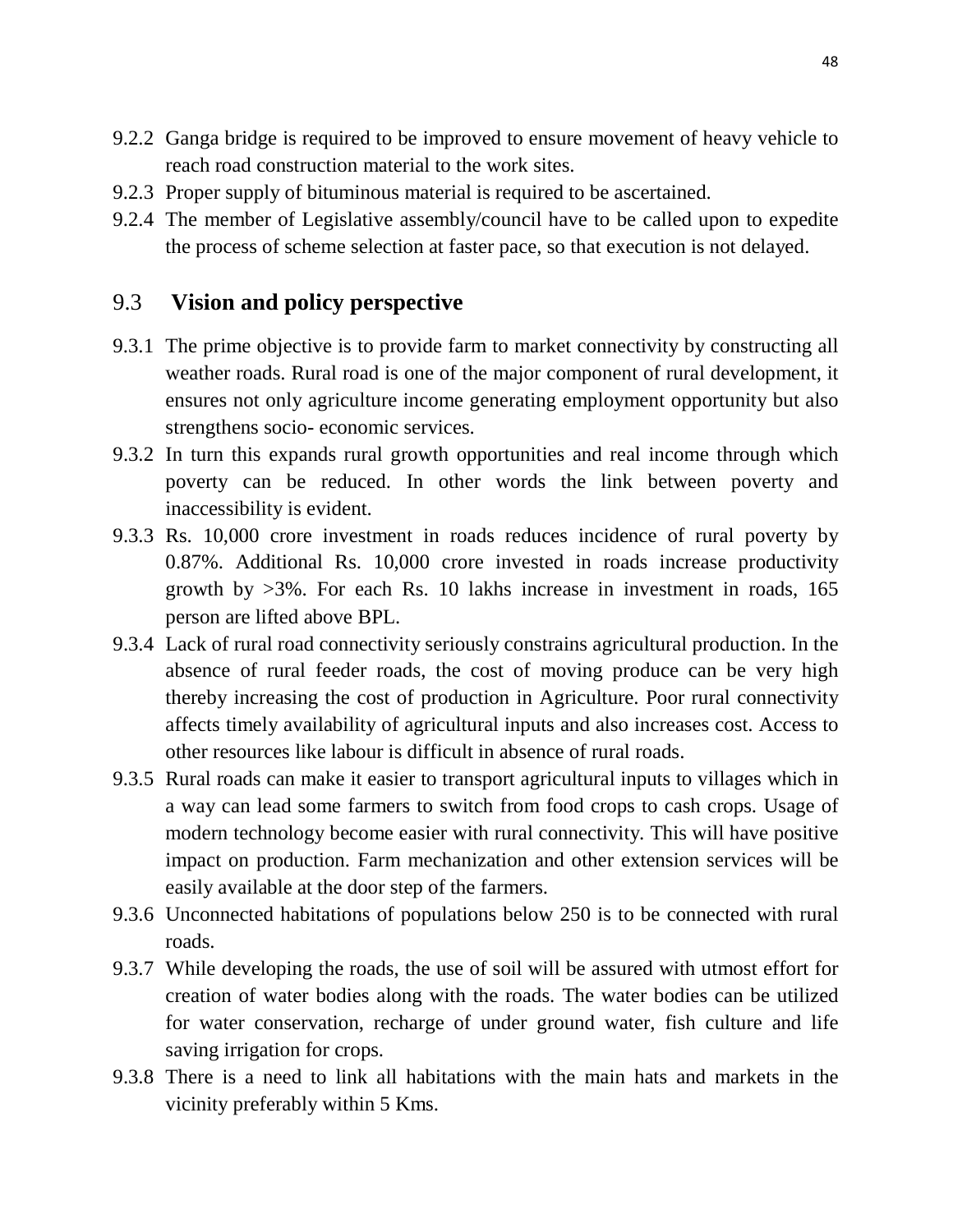9.3.9 It is also important to create a network of farm roads to facilitate movement of Farm equipments and also to take post harvest collections to the primary processing centres.

## **9.4 Strategy**

**9.4.1** Following major connectivity programme has been started,

- Pradhan Mantri Gram Sadak Yojana (PMGSY)
- Mukhya Mantri Gram Sadak Yojana (MMGSY)
- Mukhya Mantri Gram Sampark Yojana (MMGSY)
- Others State plan (NABARD)

## **9.5 Financial Outlay for Major Programme**

| Year         | Length(Km) | rate(in Cr) per km | <b>Expected cost</b><br>(in Cr) |
|--------------|------------|--------------------|---------------------------------|
| 2015-16      | 9150       | 0.80               | 7320.00                         |
| 2016-17      | 7000       | 0.90               | 6300.00                         |
| 2017-18      | 6000       | 1.00               | 6000.00                         |
| 2018-19      | 6500       | 1.10               | 7150.00                         |
| 2019-20      | 7000       | 1.15               | 8050.00                         |
| 2020-21      | 7500       | 1.20               | 9000.00                         |
| 2021-22      | 5957       | 1.25               | 7446.25                         |
| <b>TOTAL</b> | 49107      |                    | 51266.25                        |

#### **Target (2015-16 to 2021-22)**

### **9.6 MileStones**

| Sl.<br>No. | <b>Department</b>                | <b>Item</b> | Unit | <b>Critical</b><br><b>MileStone</b> |         | Achievement |         |
|------------|----------------------------------|-------------|------|-------------------------------------|---------|-------------|---------|
|            |                                  |             |      | (2017)                              | 2012&13 | 2013&14     | 2014&15 |
|            | <b>Rural Works</b><br>Department | Road        | K.M. | 69350                               | 8500.00 | 6504.51     | 5254.22 |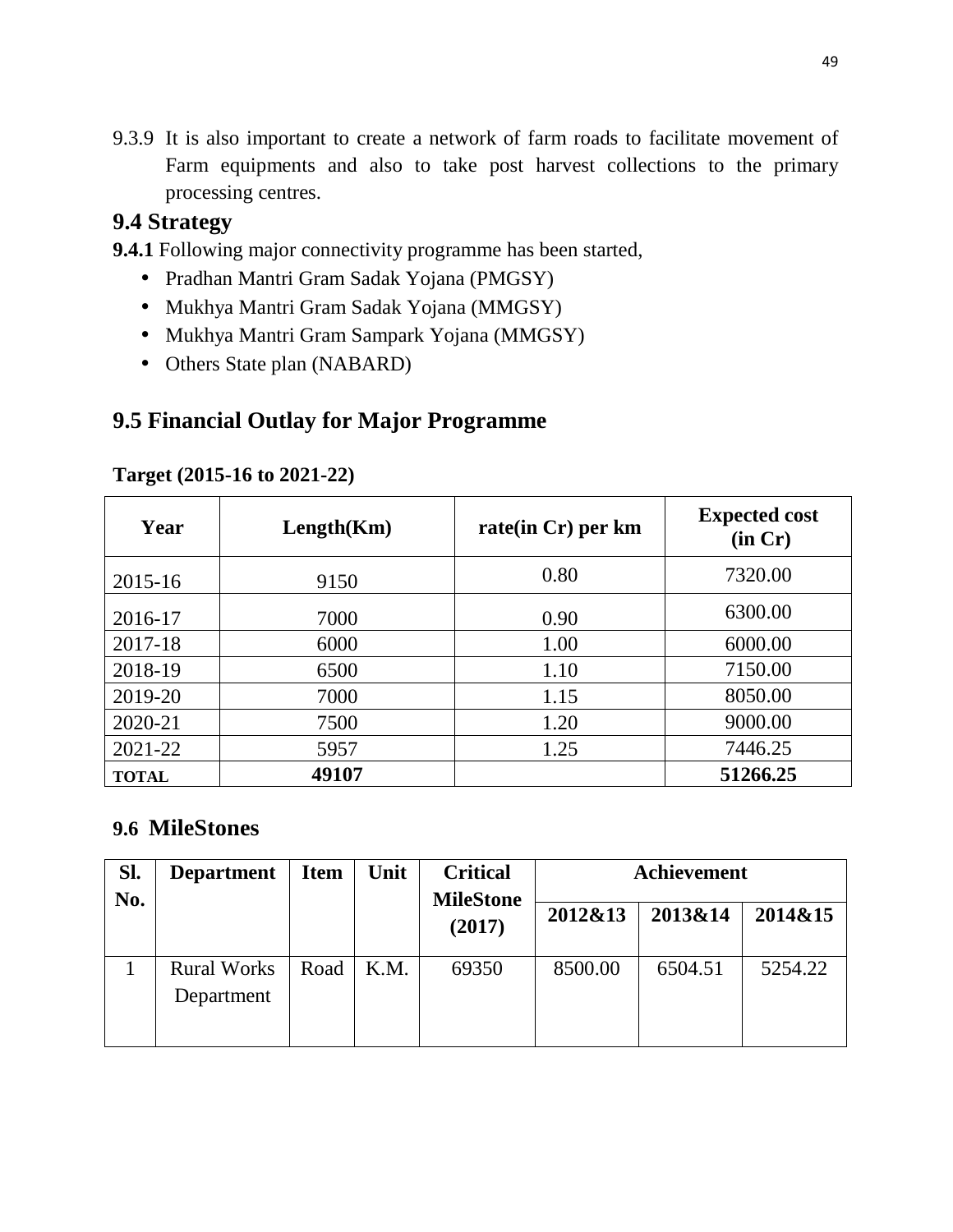# **Chapter-10**

# **Cooperatives**

- **10.1 Introduction :** In Bihar each of the 8463 Panchayats has a democratically elected Primary Agriculture Cooperative Societies (PACS). 531 Blocks have Vyapar Mandals Sahyog Samiti (VMSS). They are the main institutions given the responsibility to ensure input supply and also for marketing of agricultural produce. There are 22 District Central Cooperative Banks (DCCBs) and an Apex level State Cooperative Bank (SCB) with wide network of Branches (Both SCB and DCCBs) for catering the needs of short term credit requirements. Presently, short term agriculture credit of Rs. 441.73 crore among 2.43 lakh farmer members has been disbursed through Cooperative Credit Structure. Nearly 8.13 lakh MT storage capacity has been created in PACS, VMSS and Bihar State Warehousing Corporation.
- **10.2 Vision :** PACS and VMSS would be developed to provide services to farmer members regarding agricultural inputs availability and marketing of agriculture produce including procurement. It would be ensured that all families engaged in agricultural activities would have at least one member in the PACS. PACS would be properly strengthened to create adequate storage facility to store the inputs and the marketable produce. It would also maintain a strong database for all farms, input requirements, nature of crops and likely produce so that it can plan proper storage and supply of inputs and also plan for the marketing of the farm produce. Role of State Cooperative Bank and District Cooperative Bank would be further enhanced to meet major chunk of credit requirement in agriculture and allied sector. There is a need to develop state level cooperative institutions to support and guide VMSS and PACS.

#### **10.3 Strategy**

To meet the target set for the cooperative sector, the strategy for construction work like godown construction, establishment of processing units (rice mills) and business development works in cooperative societies shall be as follows :-

**(i)** For the construction of godowns in PACS and VMSS, in case of non availability of required fund under State Plan, the State Government will borrow loans from National Cooperative Development Corporation (NCDC) or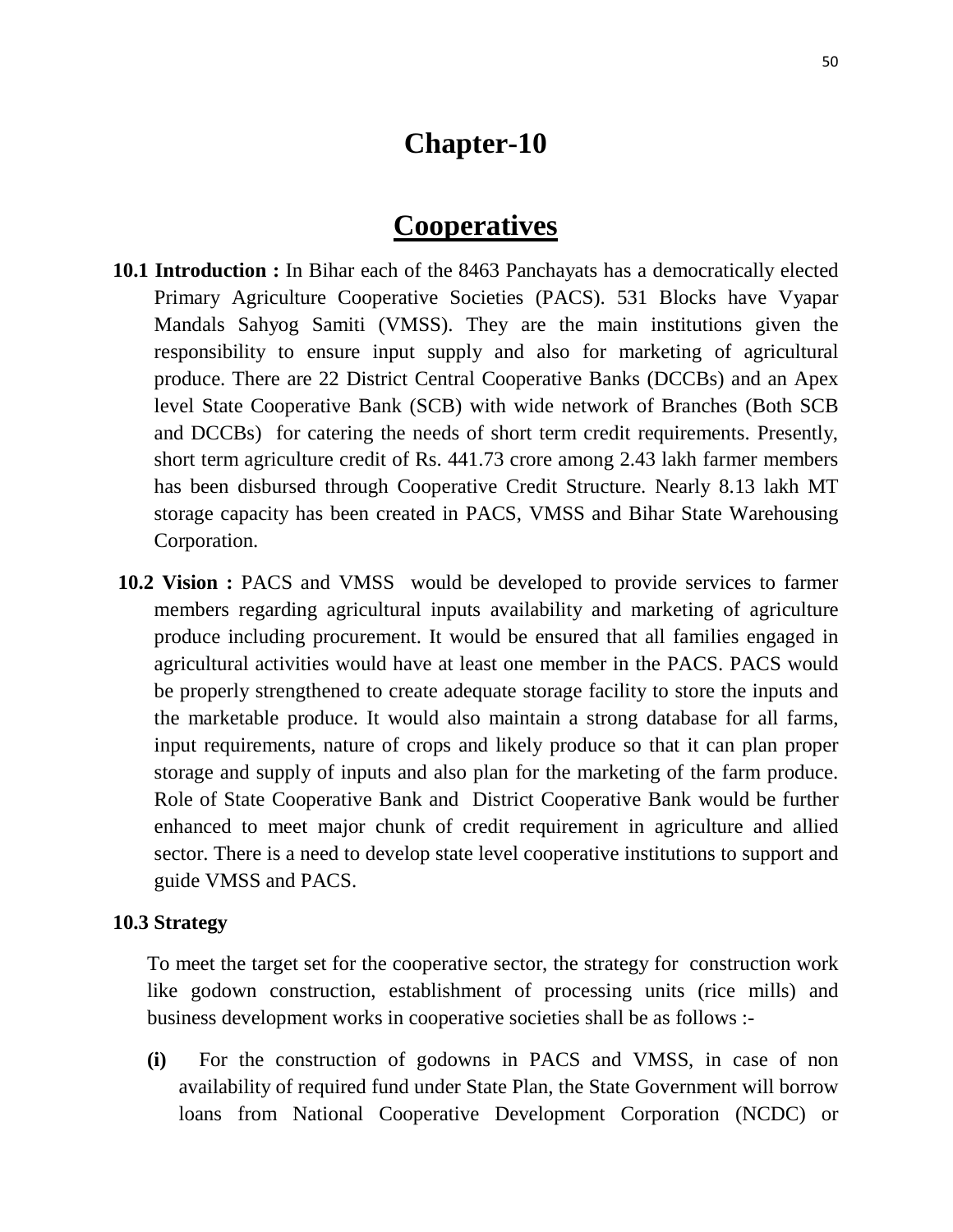NABARD and such loans shall be passed on to the PACS and VMSS through Cooperative Banks in form of 50% grant and 50% interest free loan. A Revolving Fund will be created and maintained at the Bihar State Cooperative Bank from amount received through repayment of loans by PACS and VMSS. Such Revolving Fund shall be used to provide interest free loans to societies for maintenance of infrastructural units.

- **(ii)** For the establishment of processing units, the required fund provisioned under Five Year Plan (2012-17) and RKVY shall be used to provide societies in the form of 50% grant and 50% interest free loan. The amount received under repayment of loan by the societies shall be deposited in the above Revolving Fund.
- **(iii)**To provide Working Capital or margin money for business development and off season stock maintenance of fertilizer in societies, in case of non availability of fund under State Plan, the State Government will borrow loans for NCDC/NABARD and the societies will be provided working capital or margin money in form of interest free loans or loans under low rate of interest.
- **(iv)**For construction of godowns in Bihar State Warehousing Corporation, the required fund shall be provided through State Plan and the State Government borrowings loan from RIDF (NABARD).
- **(v)** The Integrated Cooperative Development Project (ICDP) expansion shall continue on existing pattern of funding.
- **(vi)**In case of Agriculture Crop Insurance Scheme, the existing pattern of funding shall continue.

#### **10.4 Programmes & Activities :**

#### **(a) Strengthening Short-Term Agriculture Credit flow through Cooperative Credit Structure :**

Importance of cheap, timely and easy access to agricultural credit can hardly be overemphasized.The average annual credit disbursal in Bihar under the shortterm cooperative agriculture credit structure has been around 450 crores covering around 2.0-2.5 lakh farmer members. Compared to the total membership of the PACSs that is one crore, this level of credit flow requires further strengthening. The present level of credit flow is not up to the mark because of the financially weak Central Cooperative Banks, inability to avail refinancing facilities of the NABARD. Another constraint of agriculture credit flow is non-recovery of loan. Thus, the defaulter farmer members, fairly substantial in number, are currently not eligible for fresh credit facilities. In addition, the non availability of Land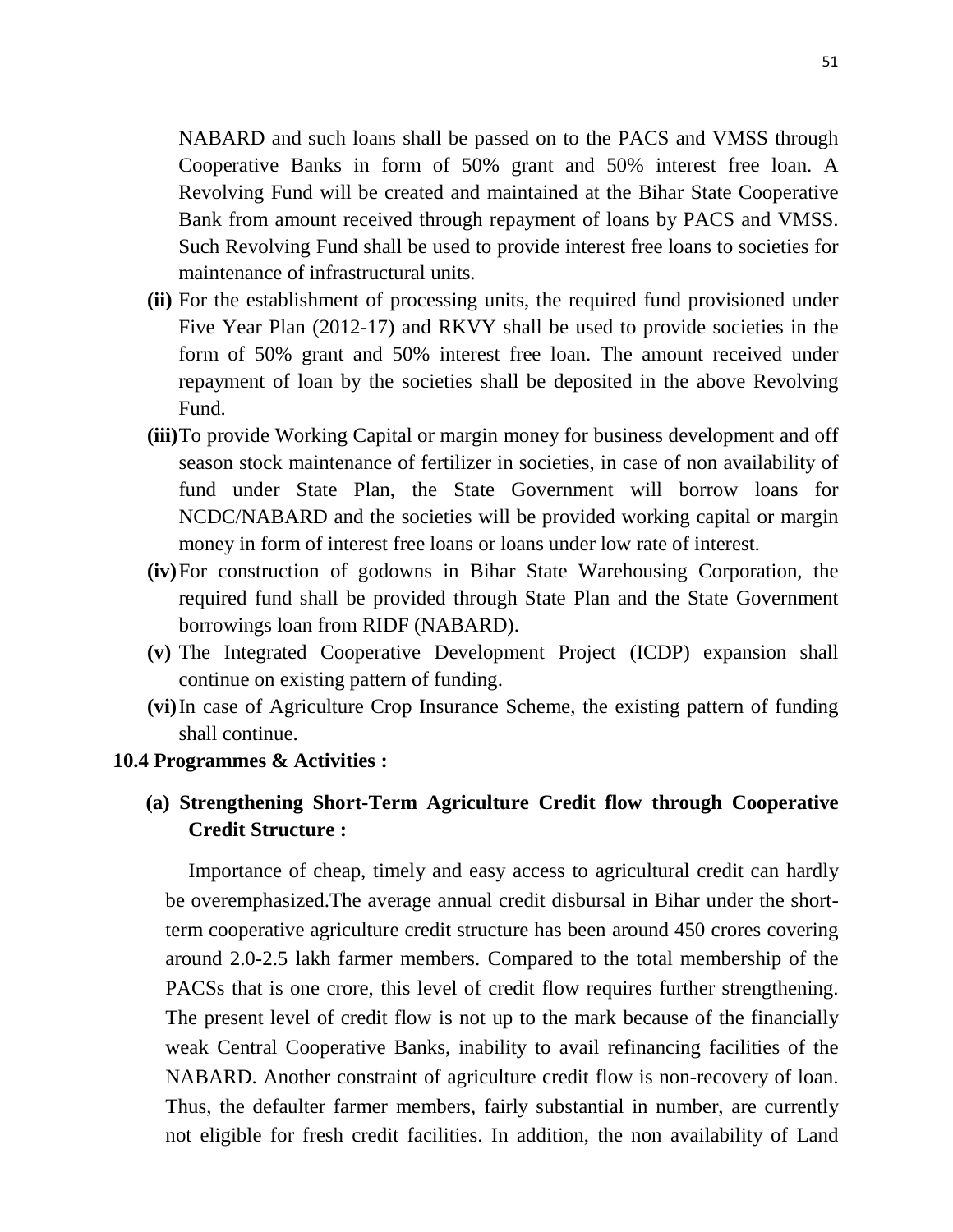Possession Certificate (LPC), an essential document for KCC, is also proving a deterrent to enhanced agriculture credit flow. To meet the requirement of agricultural credit in conformation with the agriculture production by year 2017, a minimum of 20 lakh farmer members and by 2022, 40 lakh farmer members should be provide Kisan Credit Cards (KCC).To achieve the aforesaid objectives following efforts would be made,

- **(i)** Enhancing the agriculture credit flow and the capacity of Central Cooperative Banks to avail refinancing facility, the government may deposit its money in the Central Cooperative Banks.
- **(ii)** Deposit drive in Central Cooperative banks and viable PACS will be initiated.
- **(iii)** Central Cooperative banks will be facilitated to acquire Banking Licence from the Reserve Bank of India.
- **(iv)** Exiting Central Cooperative Banks will ensure expansion of its branches to cover all blocks.
- **(v)** New Central Cooperative Banks in unbanked districts will be opened.
- **(vi)** The financing limit of the Kisan Credit Card, already issued to farmer members to meet their agriculture Credit requirement will be enhanced.
- **(vii)** The Joint Liability Group (JLG) and self Help Group (SHG) of share croppers would be constituted and agriculture credit facility be extended to such groups in selected PACS.
- **(viii)** Selection of Districts/PACS to initiate issuing of Kisan Credit Cards and crop financing by PACS itself on the basis of Credit Limit sanctioned by the District Central Cooperative Banks.
- **(ix)** Current procedure and provisions of short term Cooperative Credit should be reviewed in order to make them comparatively simple and easy.
- **(x)** A vigorous, effective monitoring system of credit flow to be instituted at DCCB and BSCB.

#### **(b) Development of Physical Infrastructure :**

In absence of adequate infrastructure, Cooperative institutions can't be effective service providers. Around 75% of reorganized PACS at panchyat level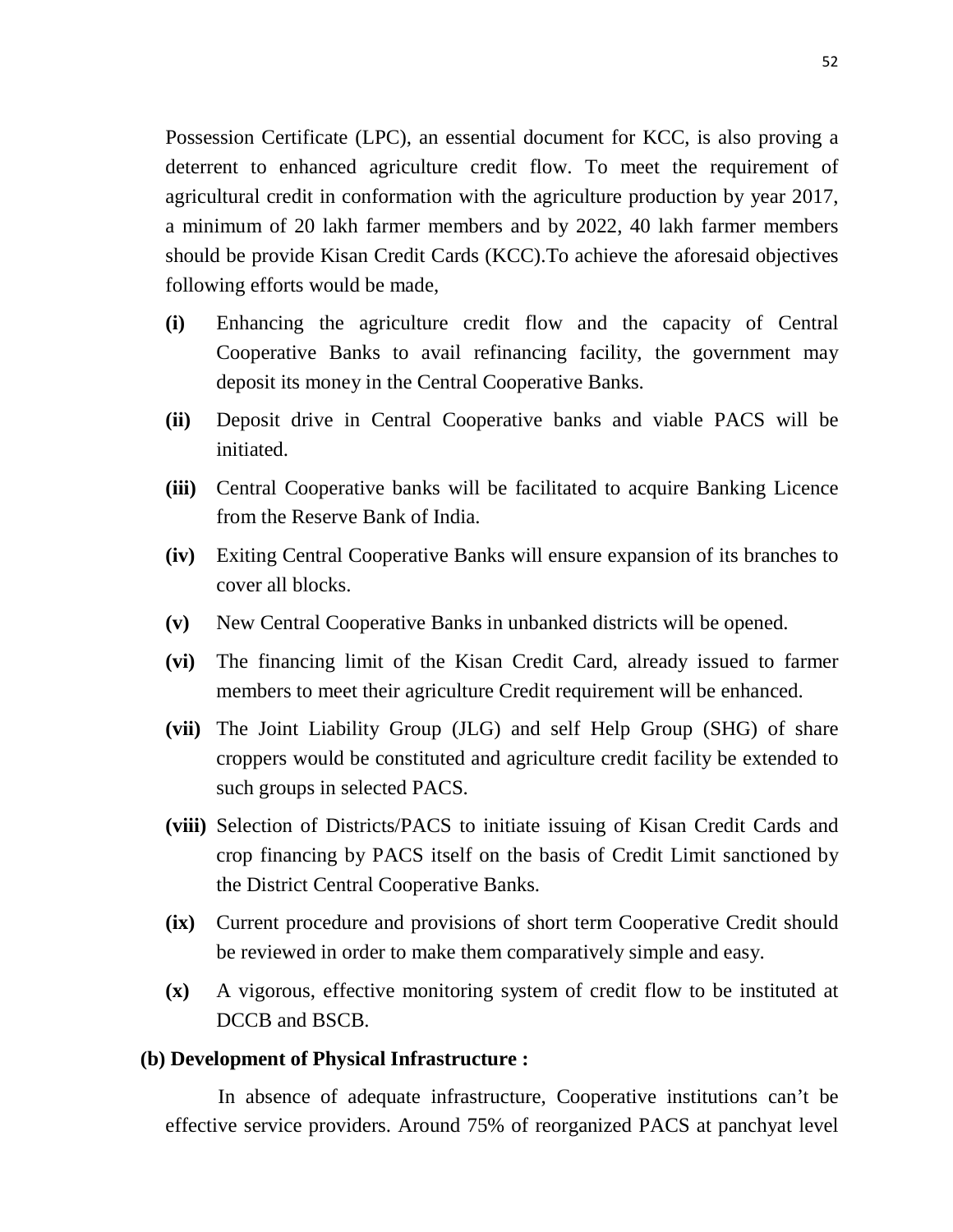and a substantial number of Vyapar Mandals are devoid of any physical infrastructure or office. It is essential to develop sufficient infrastructure in PACS and Vyapar Mandals in order to ensure services in agricultural inputs viz. fertilizers, seeds etc. to farmer members; marketing of agricultural produce; deposit mobilization programmes; procurement of food grains; public distribution system, to impart training to Cooperative human resources.

The physical structure at PACS level should carry storage capacity of at least 200 MT, an office room and a room for deposit mobilization (banking business). In addition, it is also required to develop area and agricultural produce specific processing units in selected PACS.

The Vyapar Mandal Cooperative Societies (VMSS) organized at every block as central societies having membership of primary societies mostly PACS, will be developed so as to function as nodal agency for its member societies, most likely as buffer and off season stockiest for fertilizers, seeds and area specific specialized storage of onions, vegetables, oil seeds, pulses etc. For these assignments physical structure of VMSS should have storage capacity of at least 500 MT, specific structure for specialized storage and processing, adequate room for office and space for training purpose.

Large size godowns each with a carrying capacity of 1000 MT shall be constructed in 100 selected and viable PACS.

The requirement of land for creating storage capacity in PACS shall be met through already available land or donation of land by member farmers of the PACS itself or through lease/purchase from its own resources. However, for creating storage capacity in VMSS at block headquarters the land available in the block campus will be used. For the Bihar State Warehousing Corporation, it will be appropriate to provide land in Agriculture Produce Marketing Yard (dissolved) on priority basis.

#### **(c) Business Development & Marketing :**

Only economically sound PACS and VMSS can be better service provider to their members. Thus, it is essential to develop business in these societies to the optimal levels.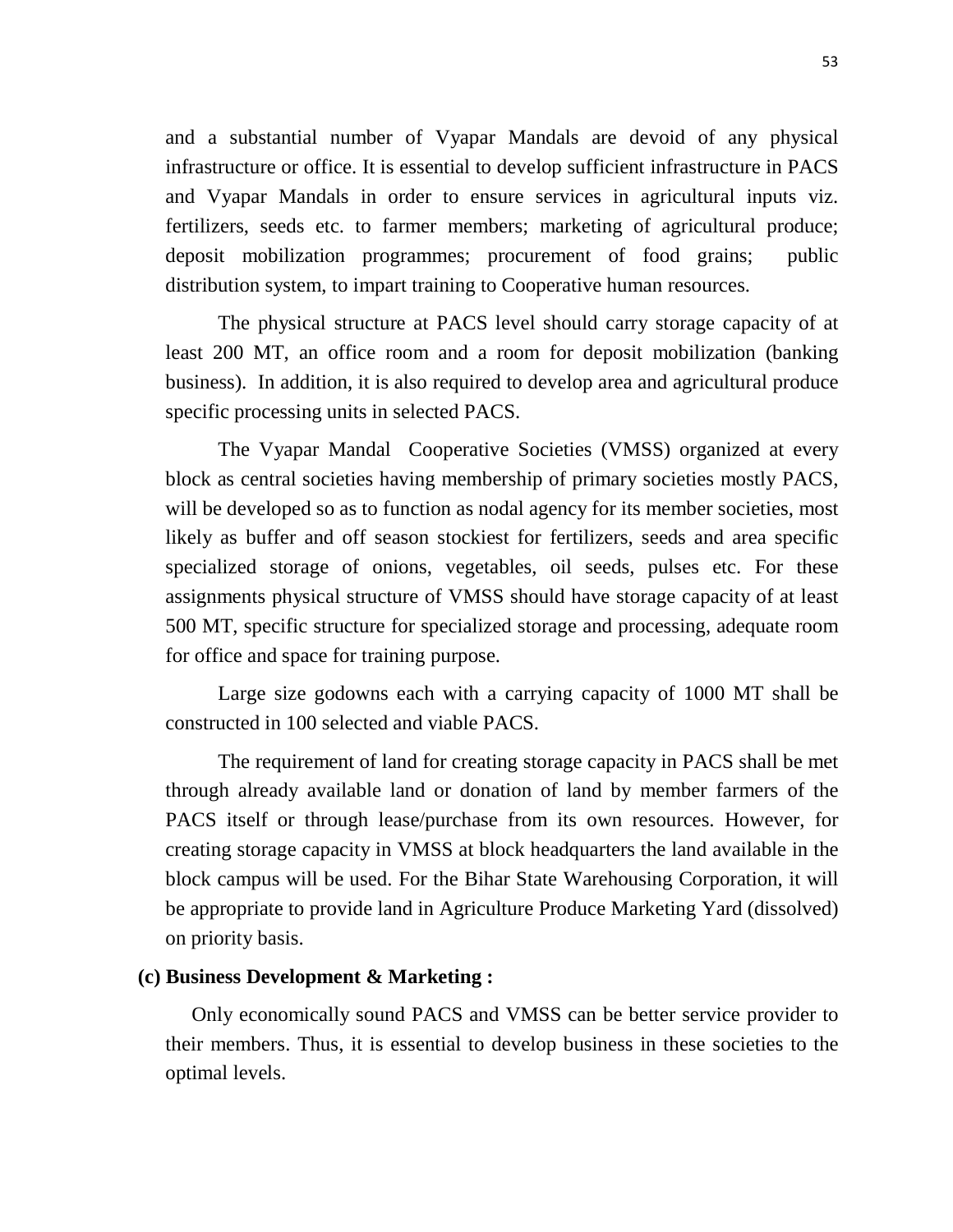Most of the PACS and VMSS lack working capital to transact the business related to agriculture inputs (fertilizer, seeds etc.), marketing of agriculture produce (procurement), Public Distribution System, processing units etc. Thus, it is essential to provide financial assistance to PACS and VMSS in the form of working capital. In order to translate potential into performance PACS and VMSS at the grass root level must be enabled to undertake a number of agribusiness activities. Agri-inputs (Fertilizer, Seeds and Insecticides), deposit mobilization, agri-processing, agri-marketing and agri-counselling are areas in which such societies can make much needed and very meaningful intervention. To begin with every PACS and VMSS should be provided with financial assistance in form of working capital at the rate of Rs. 2.0 lakh per PACS and Rs. 5.0 lakh per VMSS . In addition PACS should be provided with additional working capital at the rate of Rs. 2.0 lakh per PACS for fertilizer business exclusively.

In order to develop business activities in the societies, the following efforts will be made -

- **(i)** To facilitate the PACS and VMSS to get license for fertilizer, seeds and insecticide business.
- **(ii)** To coordinate with the departments concerned in facilitating allocation of at least 25% of the fertilizer from private sectors (other than IFFCO & KRIBHICO) to PACS and VMSS.
- **(iii)** PACS will be encouraged and promoted to purchase big Agriculture Implements to extend services facilities to their farmer members on rent basis.
- **(iv)** Selected societies shall be encouraged for seed farming, seed processing and running agri-clinics.
- **(v)** PACS will be encouraged and promoted on pilot basis for the commercial production of Vermi compost.
- **(vi)** To strengthen the PACS and to make them economically viable, at least 5 selected PACS per district per year shall be encouraged to start deposit mobilization programme and micro financing activities.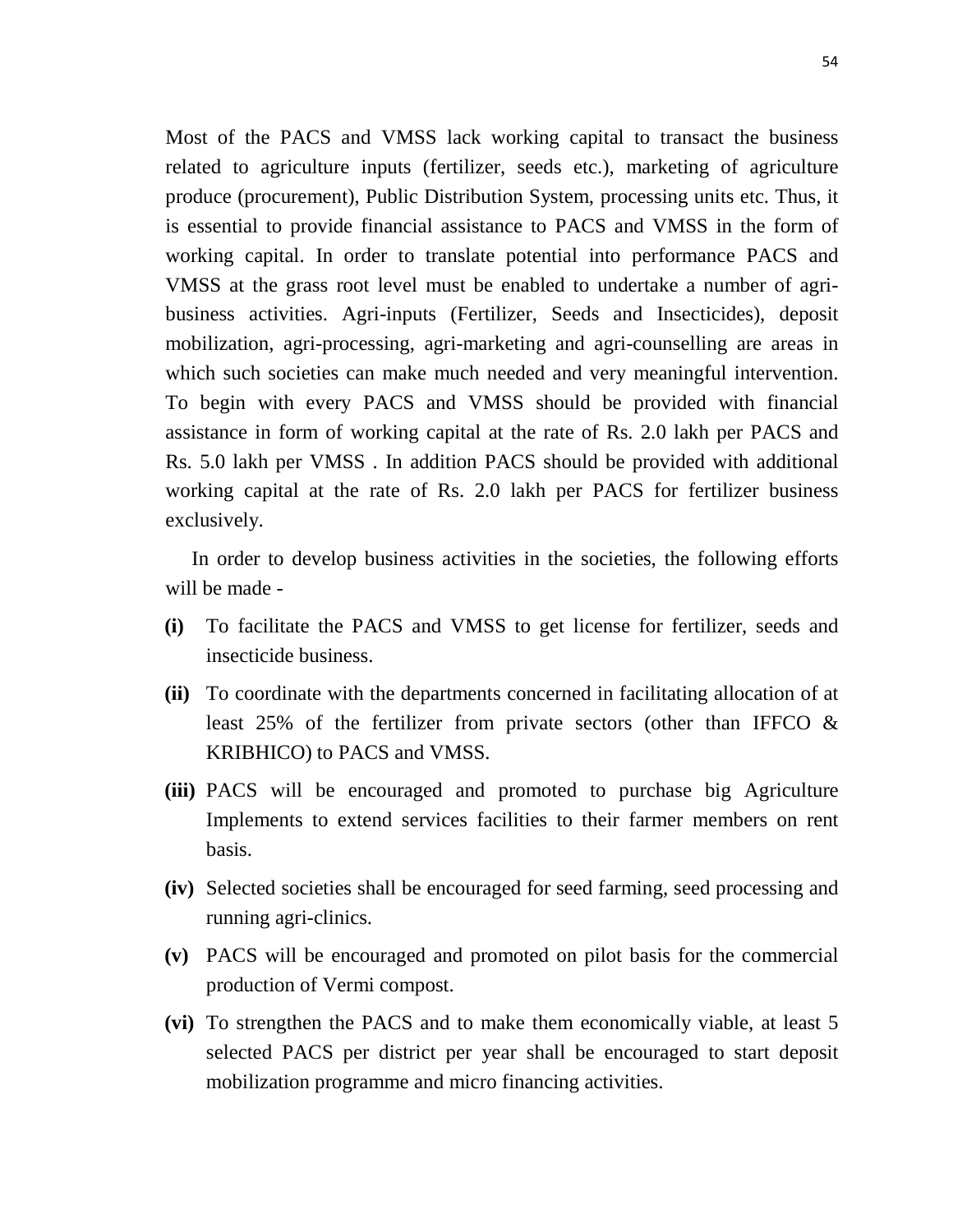- **(vii)** To ensure the security of the money deposited in PACS and to encourage trust among the members, introduction of Deposit Guarantee Scheme in PACS.
- **(viii)**The PACS which are not covered under the revival package based on the recommendation of the Baidyanathan Committee shall be strengthened economically by increasing their business turnover. A specific programme should be launched by Cooperative Department for this purpose.
- **(ix)** Efforts shall be extended towards PACS covered under the revival package to increase their business activities to meet their own contribution scheduled in the revival package.
- **(x)** Off –Season lifting and Buffer Stock Maintenance of fertilizer is an area where positive intervention is long overdue. It is also necessary to check fertilizer crisis during the peak season when supply fails to meet the demand of fertilizers. Vyapar Mandal Cooperative Societies (VMSS) at block level can be entrusted with the assignment to function as nodal agencies to lift fertilizers during the off-season and to maintain the buffer stock of the fertilizers in VMSS godowns at block head quarters. In this system it will be easy and appropriate for PACS to lift fertilizer from VMSS, that is, from their block head quarters.
- **(xi)** Arrangement for State Government's participation in share capital of the district Central Cooperative Banks proposed to be constituted.

#### **(d) Human Resource Development :**

To meet the challenges and responsibilities relating to supply of agriculture inputs, short-term agriculture credit flow, post harvest management, agri-processing, agri-marketing, and to deliver better agri-services to member farmers, it will be essential to strengthen Human Resources with appropriate working strength of personnel and their capacity building on professional lines. To achieve these objective following steps shall be taken –

**I.** The PACS, DCCBs and SCB will fill up the existing vacancies. The DCCBs will redraw their personnel policy in line with Mitra Committee recommendations and keeping individual bank's financial health to fill up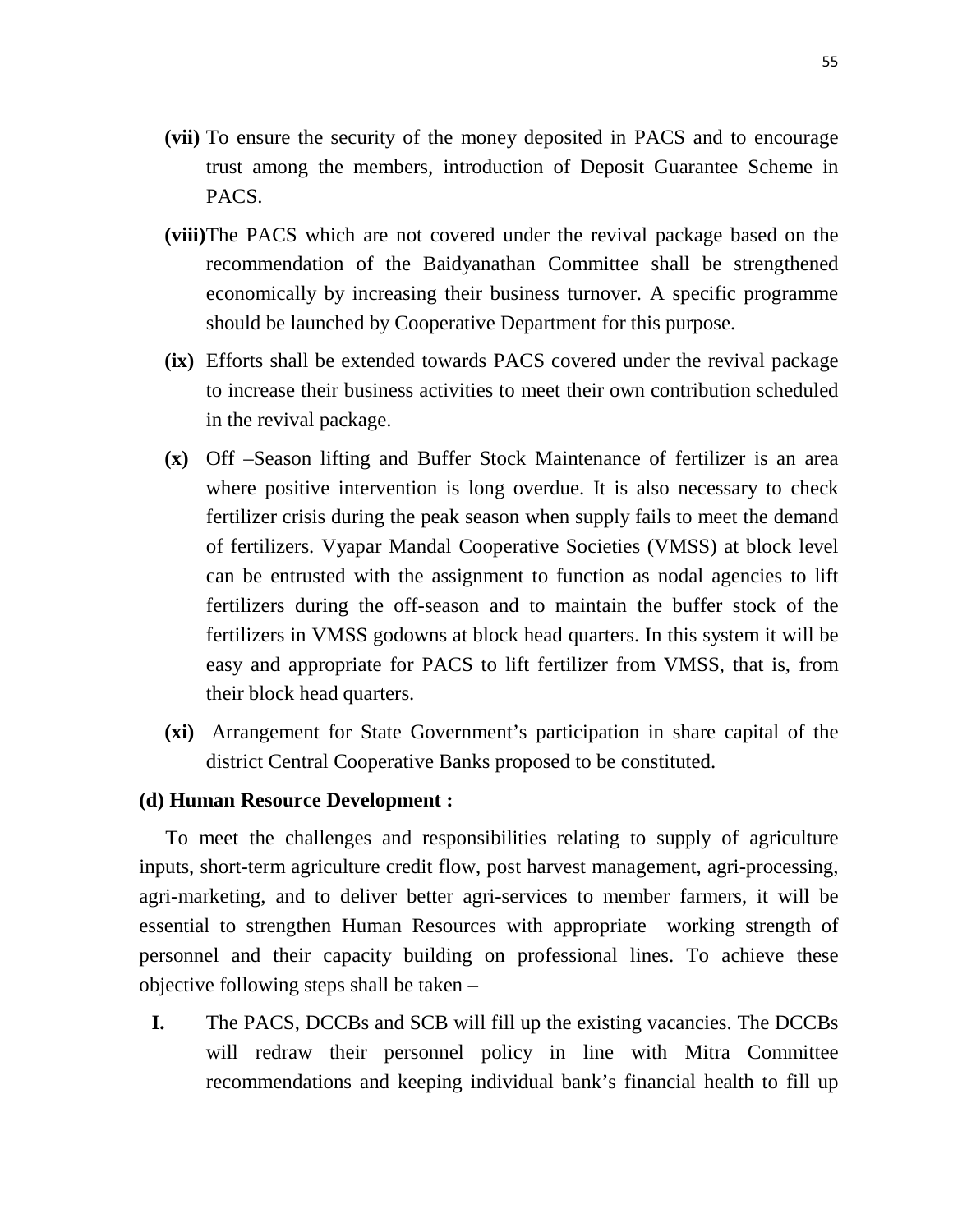the required vacancies in phased manner by adopting fair, transparent and objective recruitment procedure.

- **II.** Having regard to the Vaidhyathan Committee recommendations which have been incorporated in the Cooperative Societies Act after tripartite MOU, the CEOs of the DCCBs and SCB shall be appointed by the respective Bank Boards considering Fit and Proper Criteria laid down by the RBI.
- **III.** As the economic health of Vyapar Mandal improves, possibilities of creating separate post of secretary/manager for appointment of non government employee on contract basis will be explored as the present system of having Cooperative Extension Officer (CEO) its Secretary is not serving the purpose due to large scale vacancies of BCEOs and lack of accountability.
- **IV.** Regular training, workshops, seminars will be organised for stakeholders to build their capacity and generate awareness and motivation. Excursion to processing and marketing centres of excellence in other states and institutions will be encouraged so that best practices are adopted without going through learning curve.
- **V.** The training and infrastructure in the state will be strengthened by capacity expansion of the existing institutions like DNS Patna and Pusa. In order meet the growing demand for capacity building effort shall be made to set up state level premier Cooperative Institution at Patna depending upon the availability of land in the pattern of Vaikunth Mehta Institute of Cooperative Management, Puna.
- **VI.** To enhance the efficiency of the system and improve the mobility and communication, facilities of vehicles to all Sub-divisions, Districts, Divisional and Directorate officials, Mobile, Telephone and Computers with accessories e.g. fax printer and internet connection will be provided. Computersition and e-governance in departmental offices and introduction of MIS for effective monitoring will be essential ingredients.
- **VII.** To make the administrative and monitoring system efficient, it is essential to re-orient and re-structure the State services and cadre accordingly. It will also require establishment of new departmental offices in division, districts, sub-divisions and blocks devoid of any departmental officers. For that matter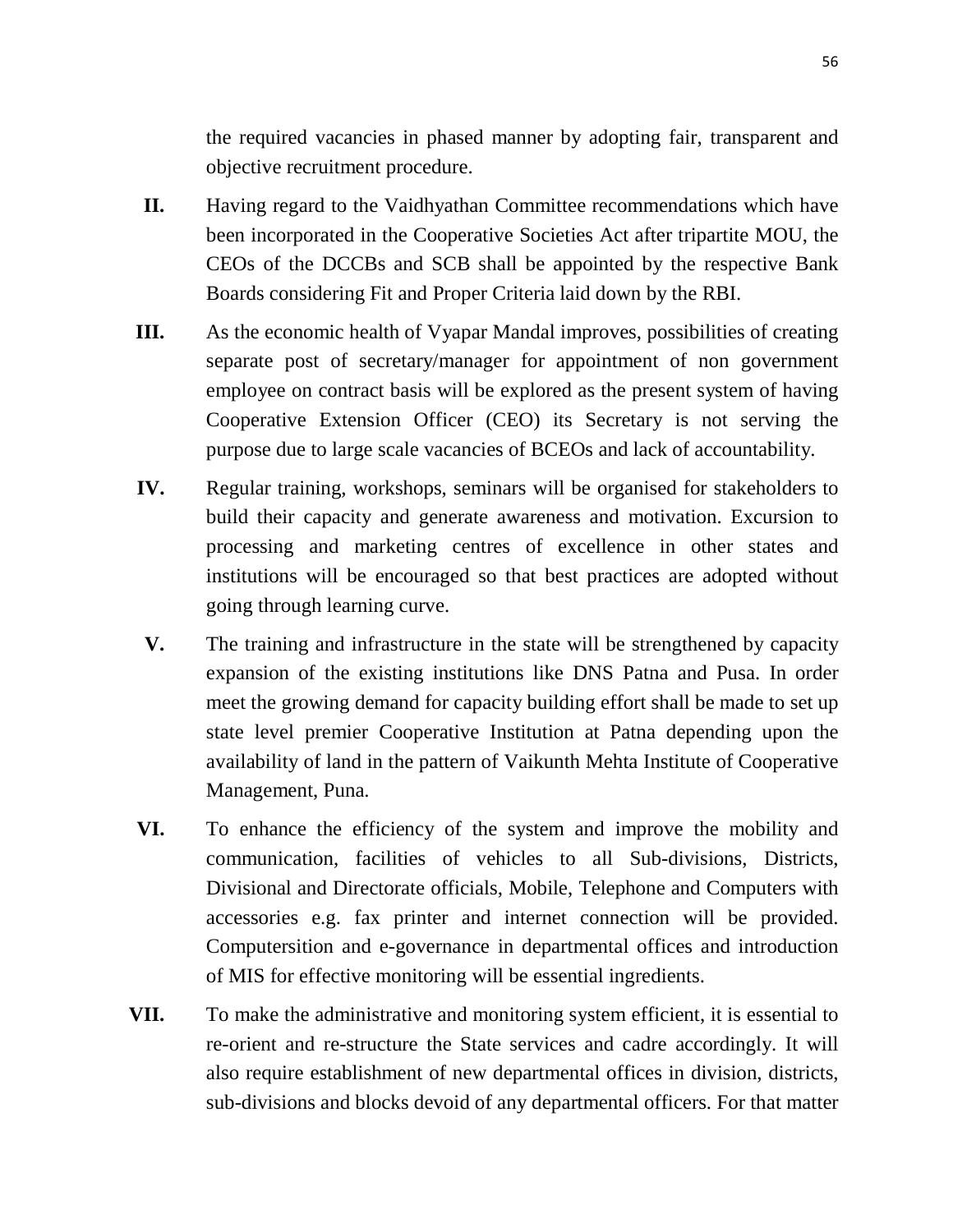surrender, creation, upgradation of existing posts and establishment of new field offices shall be considered.

#### **(e) Crop Insurance**

Crop cultivation in the State is still largely dependent on natural resources and hence, it is essential and relevant to compensate farmers timely for the damage caused by natural calamities. Though, the Crop Insurance Scheme is effective since 1987-88 and insurance coverage both in terms of area and number of farmer has been increasing substantially, it is still necessary to reduce the gap between the cultivation area and crop insurance coverage area. In addition many shortcomings in the process, procedure and payment of compensation are required to be improved. Following steps shall be made to make the Crop Insurance System effective and Farmer Friendly –

- **I.** Scope of the crop insurance need to be increased in consultation with GOI and Insurance companies to give insurance cover to more cash crops.
- **II.** Alternate strategy needs to be devised to improve the reliability and timely submission of data of Crop Cutting Experiments (CCE).
- **III.** Time gap in payment of crop loss compensation needs to be reduced from current average of 16 months to 10 months.
- **IV.** PACS to be given orientation training on operational aspects of the crop insurance as their role is important for the wider coverage and prompt disbursal of the claims.
- **V.** Conduct a study about the efficacy of CCE based National Insurance Scheme, Modified national Insurance Scheme and Whether Based Insurance. Ultimately the scheme should be farmer friendly and the cost of insurance should be competitive.
- **VI.** Set up a strong monitoring and evaluation cell at the state level by creating a post of officer supported by statisticians, data entry operator and computers.

#### **(f) Development of the Bihar State Warehousing Corporation :**

 The Bihar State Warehousing Corporation, an institution established under Agriculture Produce Development and Warehousing Corporation Act,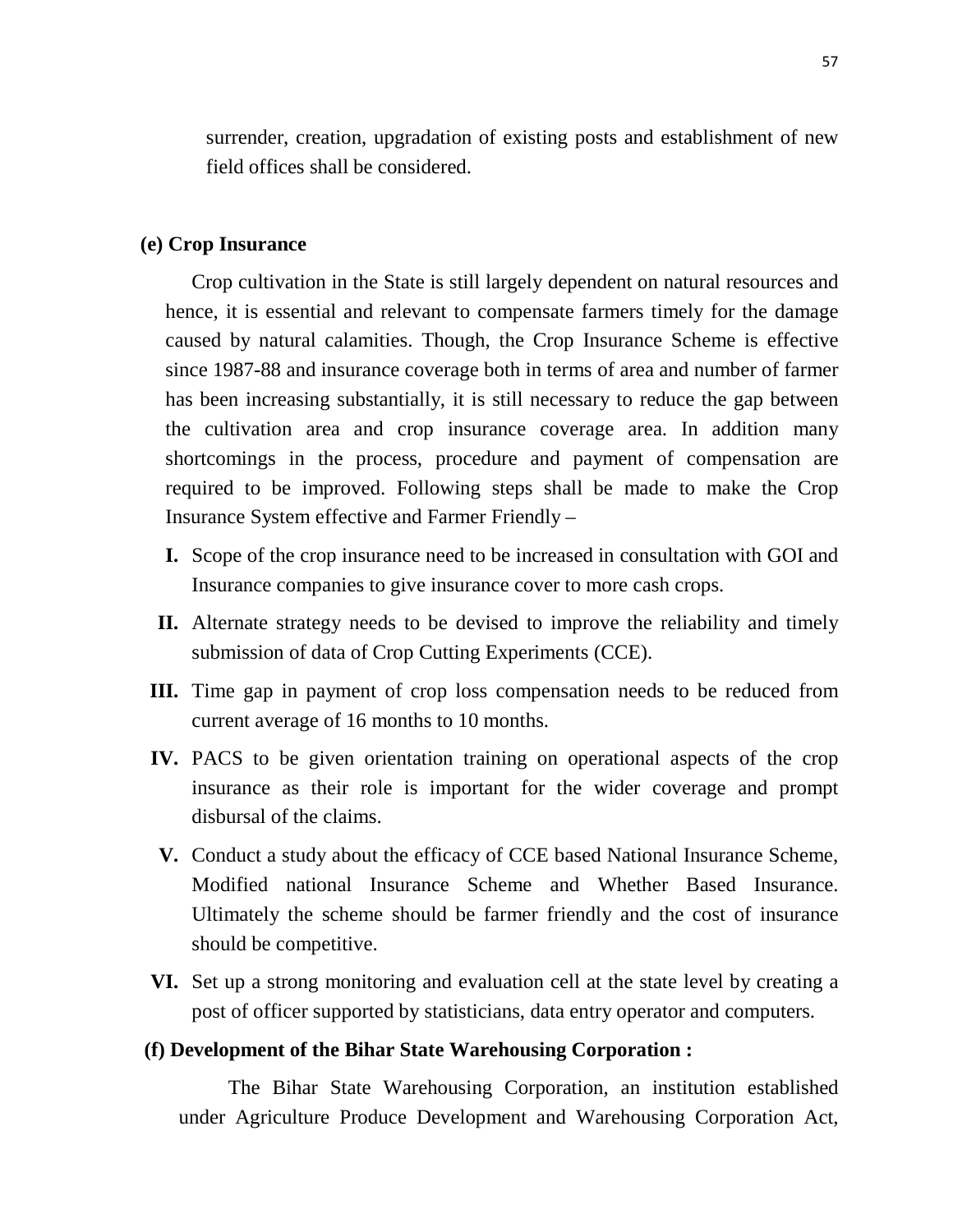primarily provides for scientific storage of agricultural produce, agriculture inputs and constructions of godowns. At present, the corporation is operating with storage capacity of 2.60 lakh MT.

 In view of the storage requirement of the state by 2017, the corporation can be entrusted with the task of creating additional storage capacity. However, for that storage creation the availability of land, most likely in the premises of Agriculture Marketing Yard (APMC, dissolved) may be ensured.

#### **10.4 Financial Requirement for 2017 & 2022 :**

(Amt. in Crore)

| <b>Programmes</b>                                                                                                                                                                                                                                                                                                   | Requirement<br>2015-2017<br>(Estimated)     | <b>Requirement for</b><br>2017-2022<br>(Estimated) |
|---------------------------------------------------------------------------------------------------------------------------------------------------------------------------------------------------------------------------------------------------------------------------------------------------------------------|---------------------------------------------|----------------------------------------------------|
|                                                                                                                                                                                                                                                                                                                     | Government                                  | Government                                         |
| (1) Creation of Storage Capacity<br>$(a)$ PACS<br>(b) VMSS                                                                                                                                                                                                                                                          | 186.662<br>36.60                            | 346.66<br>76.66                                    |
|                                                                                                                                                                                                                                                                                                                     | 223.262                                     | 423.32                                             |
| (c) BSWC                                                                                                                                                                                                                                                                                                            | 884.10                                      | 600.00                                             |
| (2) Establishment of Rice Mills with/without Biomass<br>gassifier & Processing units<br>(a) Establishment of Rice Mills<br>(b) Cold Storage<br>(3) Financial Assistance for Business<br>(a) Working Capital for PACS/VMSS<br>(b) Working Capital to PACS for Fertilizer Business<br>(c) Share Capital for New DCCBs | 47.53<br>17.50<br>195.31<br>105.26<br>30.00 | 114.00<br>31.85                                    |
| (4) ICDP Expansion                                                                                                                                                                                                                                                                                                  | 500.00                                      | 800.00                                             |
| (5) Capacity Building                                                                                                                                                                                                                                                                                               | 50.00                                       | 10.00                                              |
| (6) Capital Expenditure for New DCCBs                                                                                                                                                                                                                                                                               | 10.00                                       |                                                    |
| (7) Crop Insurance (Premium & Indemnity)                                                                                                                                                                                                                                                                            | 1350.00                                     | 800.00                                             |
| <b>GRAND TOTAL</b>                                                                                                                                                                                                                                                                                                  | 3412.962                                    | 2779.17                                            |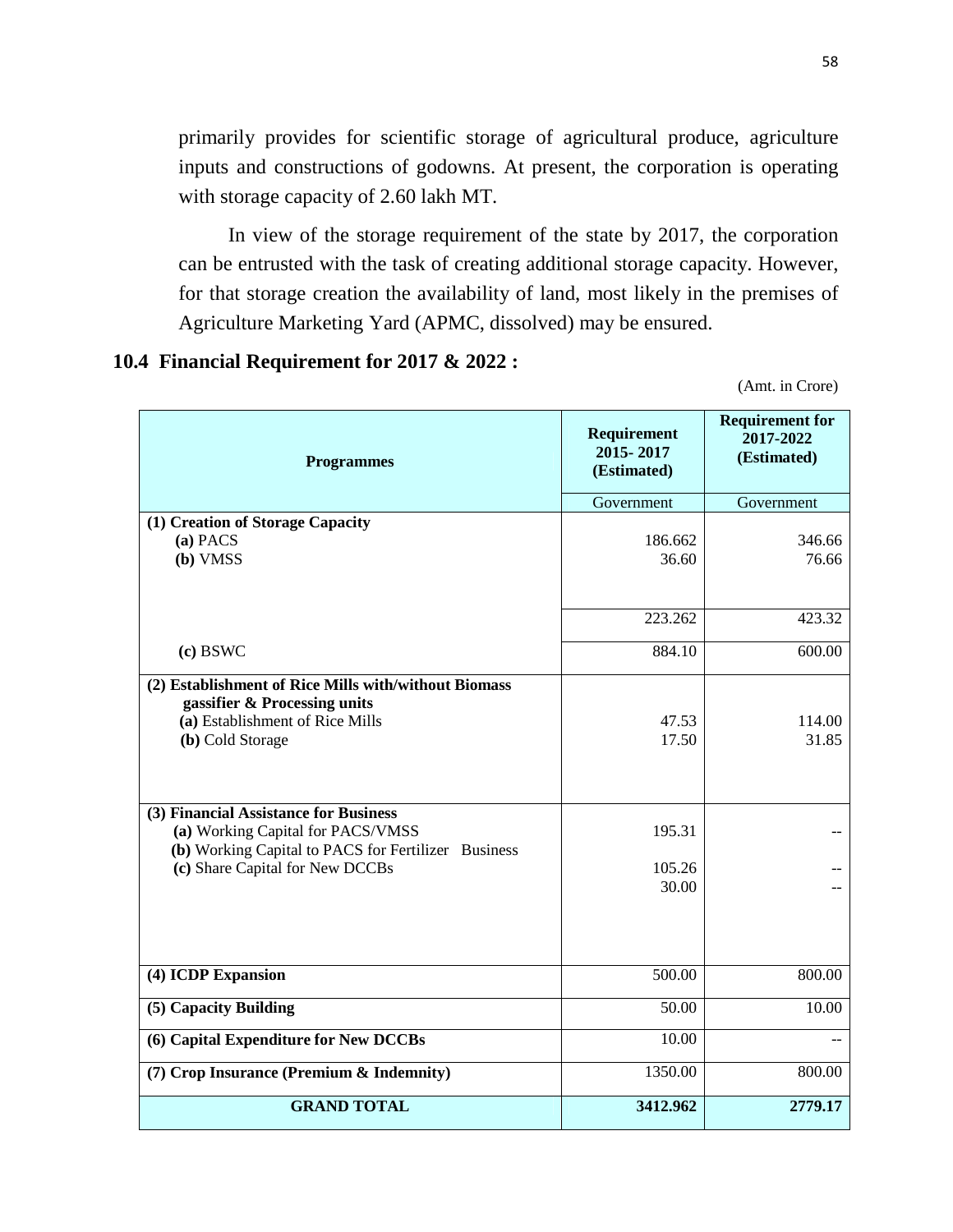## **Chapter-11**

# **Storage, Marketing & Processing**

#### **Storage:**

**11.1 Vision:** In view of the increase in agricultural production, its storage capacity assumes paramount importance for its protection, storage and food security 4.09 lakh MT foodgrains is being handled, stored and distributed every month in government TDPS schemes implemented in public interest as mandated by National Food Security Act(NFSA). For this storage capacity is of utmost importance. In addition to this foodgrain has to be distributed among those additional beneficiaries who are not included in the list of the beneficiaries of central scheme. Paddy and Wheat is procured at minimum support price in Kharif and Rabi respectively. During 2011-12 rabi season target for wheat procurement was set at 11 lakh MT and during Kharif 2012 a target of 25 lakh MT of paddy procurement is set. The decentralized Procurement Programme for Wheat/Rice has been implemented for the year 2013-14 in the State of Bihar. The State Government originally envisaged the Procurement Programme of Paddy/Wheat with clear intent to provide MSP to the farmers. The State Government provisions bonus to the farmers on its own resources in addition to MSP. There is need of Sufficient godowns to store paddy/CMR/wheat. During 2013-14 and 2014-15 rabi season target for wheat procurement was set at 5 lakh MT. Besides these the target of maize procurement has been set for the year 2015-16 about 7.21 lakh MT. For the procurement of this dimension, adequate storage capacity is extremely important. As a result of these procurement operations, farmers will be directly benefitted. In this context a target of 72.15 lakh MT storage capacity for 2017 and **92.15** lakh MT for 2022 has been envisaged for this road map.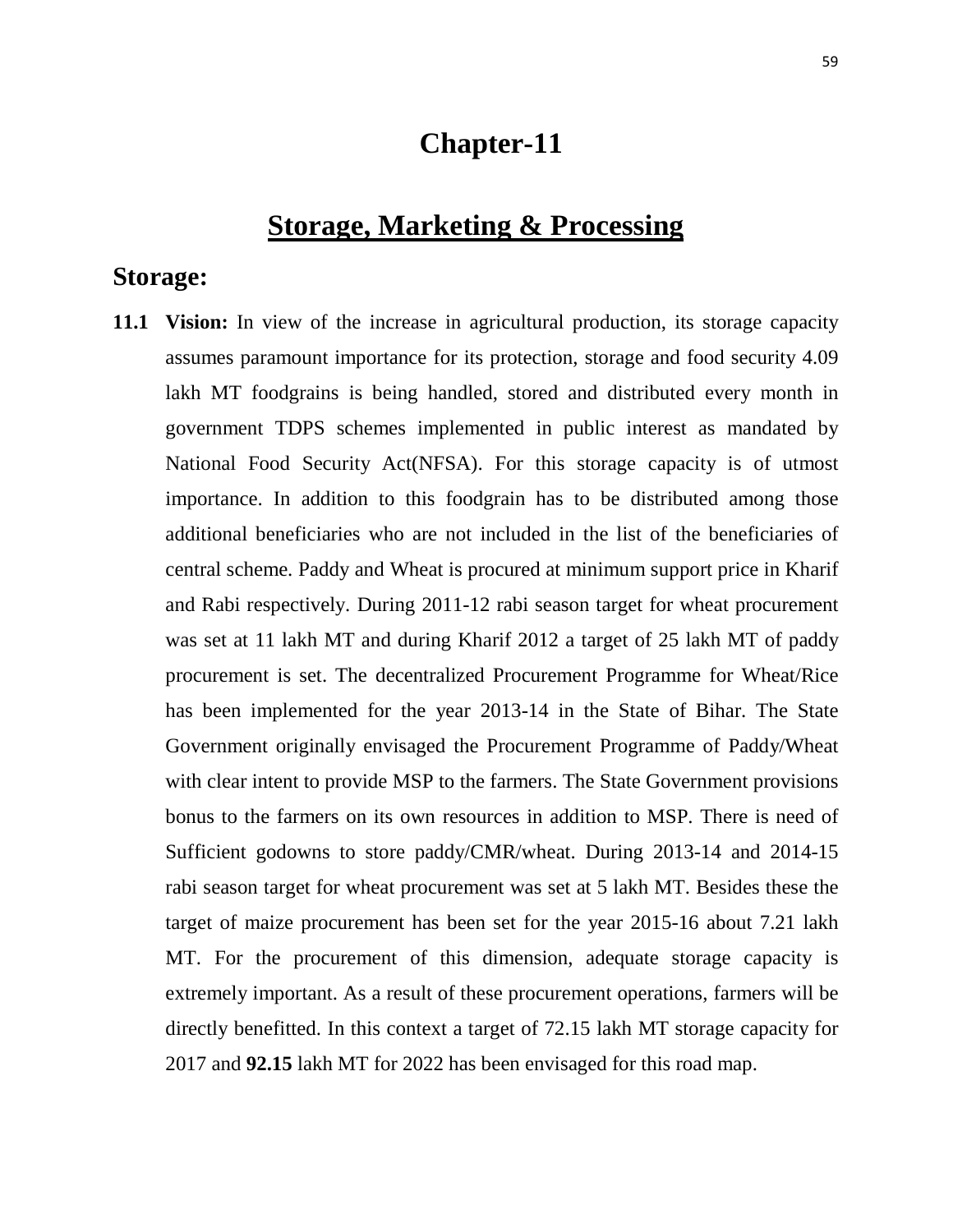|                           |                | (Capacity in lakh MT)  |                 |
|---------------------------|----------------|------------------------|-----------------|
| <b>Agency</b>             | <b>Storage</b> | <b>Target for 2017</b> | Target for 2022 |
|                           | Capacity       |                        |                 |
|                           | <b>Current</b> |                        |                 |
| <b>PACS</b>               | 5.77           | 11.42                  | 15.64           |
| Vyapar Mandal             | 0.49           | 2.41                   | 3.41            |
| <b>BISCOMAN</b>           | 2.45           | 3.45                   | 4.45            |
| State warehousing Corp.   | 2.60           | 12.60                  | 22.60           |
| State Food Corp.          | 12.65          | 18.50                  | 21.35           |
| Central warehousing Corp  |                | 8.00                   |                 |
| PEG/Private Sector/Farmer |                | 15.77                  | 17.55           |
| <b>Total</b>              | 23.96          | 72.15                  | 85.00           |

11.2 Requirement assessed for agriculture road map (agencywise) following target is set 2017 and 2022:

#### **11.3 Financial requirement**

| Year         | <b>Expected cost</b><br>(in Cr) |
|--------------|---------------------------------|
| 2015-16      | 770                             |
| 2016-17      | 847                             |
| 2017-18      | 932                             |
| 2018-19      | 1025                            |
| 2019-20      | 1127                            |
| 2020-21      | 1240                            |
| 2021-22      | 1364                            |
| <b>TOTAL</b> | 7305                            |

In addition to it there will be required to do some supports works like:- Construction of Godown Office, Labour Shed & Toilet, electrical substation. Guard Cabin. Weigh Bridge Counter, Driveway and Parking, external PHE services, Underground water Tanks, external electrification, Approach Road where it is necessary. Government provisions bonus to the farmers on its own resources in addition to MSP. There is need of sufficient godowns to store paddy/CMR/wheat. Taking into consideration the financial condition of the state and financial implication therein, the Central Govt. may be requested to make available the amount incurred in terms of providing bonus to the farmers of the state. Moreover, the Govt. of India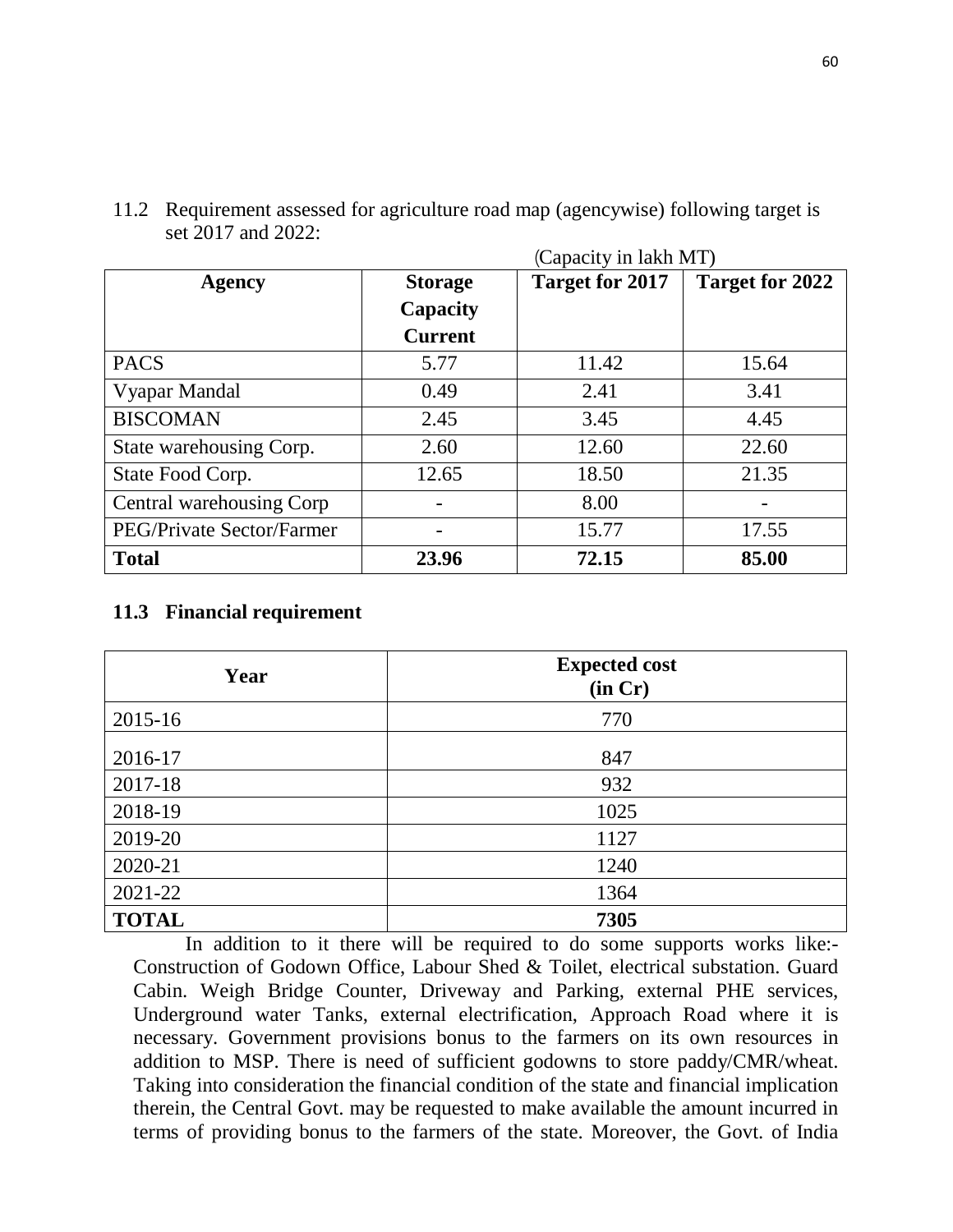may also be requested to reimburse the fund on time against CMR so that BSFC cab be protected out of financial loss faced due to delay of payment.

11.4 **Cold Storage:** The target for cold storage is envisaged at 64 lakh MT by 2017. A cold storage capacity of about 4.36 Lakh MT has been created from 2012-13 to 2014-15. Till now in the financial year 2015-16 very small cold storage capacity of 0.28 MT has been created. Looking at the achievement, the target of 64 Lakh MT seems too ambitious for period up to 2017. Looking at the current achievement of the scheme, the cold storage is reduced to 52.34 Lakh MT by 2022.

The Cold storage capacity shall be created through traditional cold storages, modern multi-chamber cold storage and cool chain and processing. Cold storage capacity shall be created in the private sector. The Cold Storage Policy has been formulated by the industry department and subsidy is being released as per the same. Private Entrepreneurs shall be assisted for construction of cold storage and cool chain.

| Year          | <b>Capacity Target</b> | Gob contribution | <b>Investor contribution</b> | Project cost |
|---------------|------------------------|------------------|------------------------------|--------------|
|               | (Lakh MT)              | (In Rs Cr)       | (In Rs Cr)                   | (In Rs Cr)   |
| $2015-16$ (E) | $2.55^{2}$             | 204.12           | 816.49                       | 1,020.61     |
| 2016-17       | 3.32                   | 265.36           | 1,061.43                     | 1,326.79     |
| 2017-18       | 4.64                   | 371.50           | 1,486.01                     | 1,857.51     |
| 2018-19       | 6.04                   | 482.95           | 1,931.81                     | 2,414.76     |
| 2019-20       | 7.85                   | 627.84           | 2,511.35                     | 3,139.19     |
| 2020-21       | 10.24                  | 819.00           | 3,276.00                     | 4,095.00     |
| 2021-22       | 13.34                  | 1,066.80         | 4,267.20                     | 5,334.00     |
| <b>Total</b>  | $47.97^{3}$            | 3837.57          | 15350.28                     | 19187.85     |

|  | The physical and financial target is given below: |  |  |
|--|---------------------------------------------------|--|--|
|  |                                                   |  |  |

l

 $^1$  It is assumed that a subsidy of Rs 80 Lakh is required for 1000 MT cold storage

 $2$  Assumed 5% over the 2013-14 achievement

 $^3$  The target has been revised for the Cold Store as they are facing challenges due to poor availability of power, less capacity utilization, high power tariff.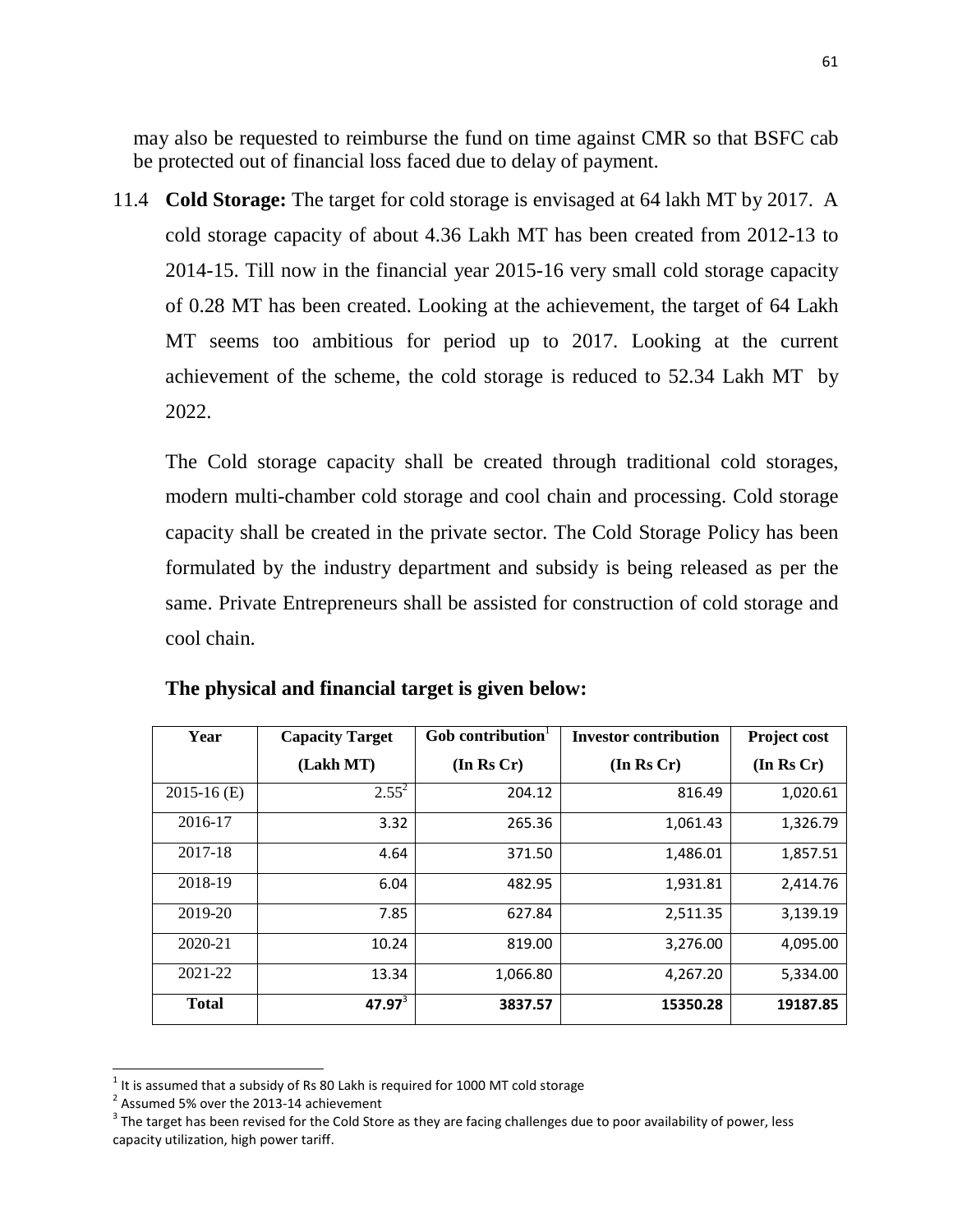#### 11.5 **Food Processing**

 $\overline{a}$ 

- 11.5.1**Vision:** 15 to 20 % agriculture produce gets wasted due to the lack of infrastructure and processing facility in the state. It is envisioned to increase processing capacity upto 30 % and to reduce wastage to 5% by 2022.This will increase farmer's income by 25% and about 12 lakh employment will be created. The Commodity wise vision is detailed as below,
	- **Rice:** Rice production is estimated at 126 lakh MT by 2022. The present rice milling capacity is limited to 51.198 Lakh MT per annum (April 2015-16). There is large demand for edible oil in the state. There are no rice husk based power unit, whereas the power demand is increasing at the rate of 50% per annum. Therefore following is proposed,
		- ❖ Production of 225 MW power through paddy husk based fuel
		- State to become self sufficient in edible oil production (rice bran oil)
		- Creation of **100.80 Lakh ton/Annum** of total paddy milling capacity to be created by 2022 **(80% of the total production** $^{4}$ )
	- **MAIZE** Presently Bihar produces 19 lakh MT of maize. By the year 2020 the state will be producing 90 lakh MT (estimated 2020 data as per Agri Road Map). The state of Bihar presently imports 80% of its poultry and fish from other states. With more hatchery, milk production, and fish production units coming up, there is a huge demand for in-house state production of maize based poultry/fish/cattle units, along with the warehousing facilities. In the international market there is already an increasing demand for corn oil and starch. Therefore it is proposed that:
		- 25 Corn processing units of 200 TPD each which includes like starch, poultry/cattle/animal feed & snacks
		- $\div$  6 Corn Oil Units of 200 TPD processing capacity
		- Creation of 20 Lakh Ton of maize warehouse capacity
	- **FRUIT & VEGETABLES** Fruit & Vegetable production is estimated to increase to 80 and 226 lakh MT by 2022 from present level of 38 lakh MT and

 $^4$  Looking at the current climatic condition and stagnation in creation of irrigation facilities, it will be difficult to reach the paddy production target of 126 Lakh MT by 2022. So to avoid the excess capacity creation, the processing capacity target is taken as 80% of the expected production.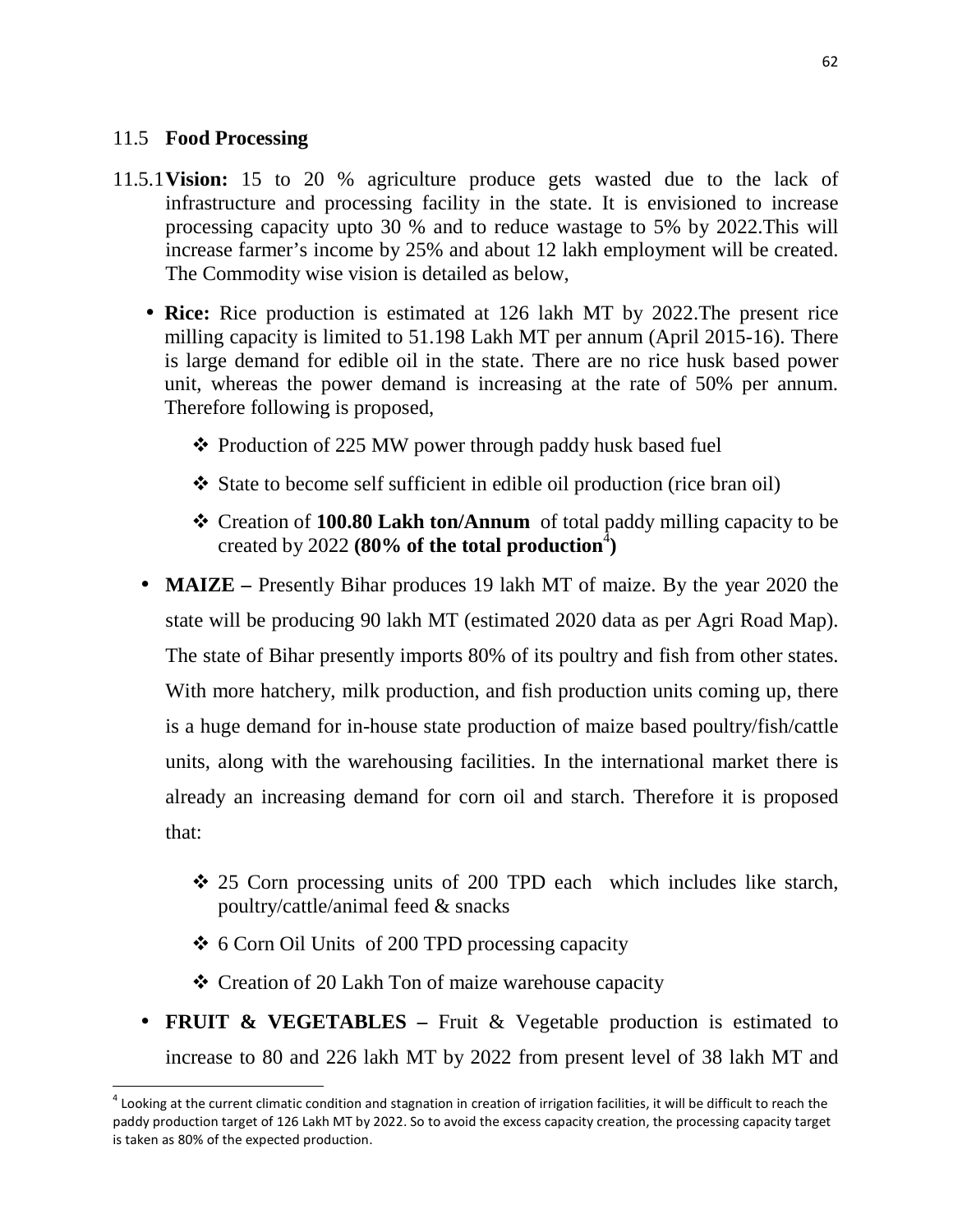136 lakh MT respectively. Out of the total vegetable production 60% consists of potato. In modern cold stores along with potato about 10% of the fruits and other perishable items are stored. To safeguard the interest of the farmers by reducing the wastage from a whopping 30% to less than 5% and increasing the processing infrastructures, the following targets are envisioned,

- Increasing the processing to **20**% of the total production.
- $\triangleleft$  Reducing the wastage below 5%.
- Creating more than 2 RABCs in each block & 3 Mega Food Parks based out of F & V.
- **WHEAT** Wheat production is estimated to increase to 74 lakh MT by 2022 from present level of 49 lakh MT. 40% of the total wheat goes to other states for manufacturing biscuits, bakery items, vermicelli and other flour items. To create more job opportunities inside the state, the following are envisioned,
	- $\triangle$  Setting up of 10 lakh MT per annum modern biscuit & bakery factories.
	- Another 50 units each of 300  $&$  500 TPD of suji, atta  $&$  maida based modern flour mills.
	- To be self sufficient in supplying fortified atta to the population of Bihar.
- **SUGARCANE** Presently Bihar produces 125 lakh MT of sugarcane. By the year 2022 the state will be producing 250 lakh MT. To make the sugar mills more viable, it should generate its bagasse based power plant. To make this happen, the vision for the sugarcane sector will be:
	- Making 28 Sugar mills functional
	- $\div$  Sugar recovery to be increased to more than 13%
- **11.6 Programmes:** The state has prepared the food vision 2015.The food vision has made 16 recommendations which are in different stages of implementation. The scheme has been declared the most admired scheme by MoFPI, GoI in the history of the food processing in India. The state government has approved two schemes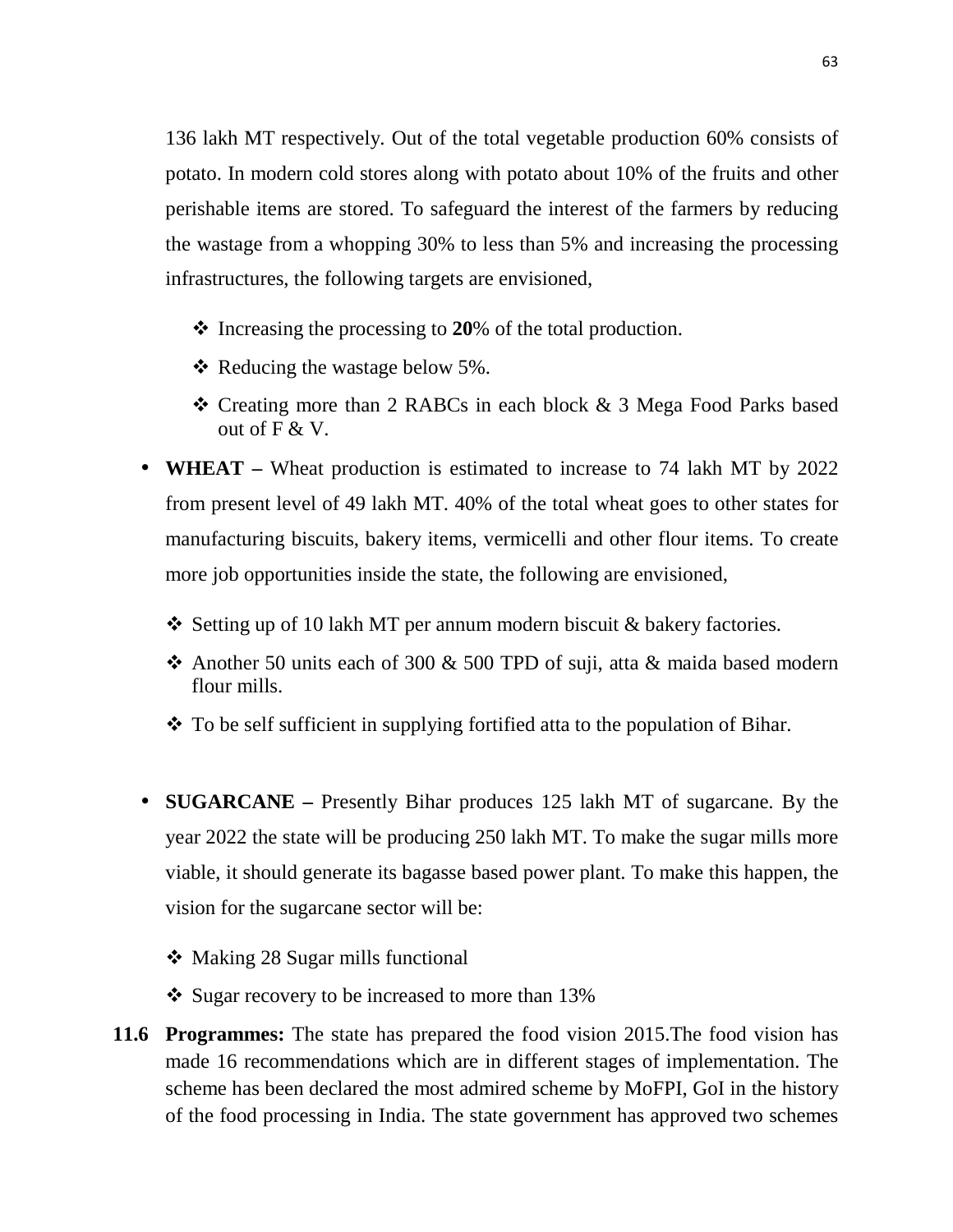for food processing industry and these are implemented since  $5<sup>th</sup>$  December 2008. Under the "Scheme for integrated development of food processing sector" grant up to 40% of the project cost, subject to a maximum of Rs. 10 Crores in case of common cluster infrastructure proposed by SPV and up to 35% of the project cost subject to maximum Rs. 5 Crores in case of an individual investor. Similarly under the Food Parks Scheme two food parks in fruits and vegetables cluster in the State are proposed. The assistance provided by the state government is 30% of the project cost subject to a max. of Rs. 50 Crores to the Special Purpose Vehicle (SPV), registered as a corporate body with 51% equity of the private entrepreneurs.

| Year          | Gob grant<br>(In Rs Cr) | <b>Private</b><br>investment<br>(In Rs Cr) | <b>Total investment</b><br>(In Rs Cr) |
|---------------|-------------------------|--------------------------------------------|---------------------------------------|
| $2015-16$ (E) | 668                     | 2672                                       | 3340                                  |
| 2016-17       | 735                     | 2939                                       | 3674                                  |
| 2017-18       | 669                     | 2676                                       | 3345                                  |
| 2018-19       | 736                     | 2944                                       | 3680                                  |
| 2019-20       | 670                     | 2680                                       | 3350                                  |
| 2020-21       | 737                     | 2948                                       | 3685                                  |
| 2021-22       | 671                     | 2684                                       | 3355                                  |
| <b>Total</b>  | 4886                    | 19543                                      | 24429                                 |

#### **11.7 Financial requirement, Rs in crore**

#### **11.8 Agriculture Marketing**

- 11.8.1 Agriculture Road Map envisages increase in production of food grains, horticulture, milk, animal products, fisheries. Market for agricultural produce shall be developed for assuring remunerative price to farmers and to increase their income.
- 11.8.2 Agricultural Produce Market Committee Act was repealed in 2006.The market yards of the dissolved marketing board and committees was converted into Rent free markets. Agricultural produce can now be directly purchased from farmers. Mandi Fee is not levied on these products.
- 11.8.3 As a result of the structural reforms in agricultural marketing the market development would involve public, cooperative, private and joint sector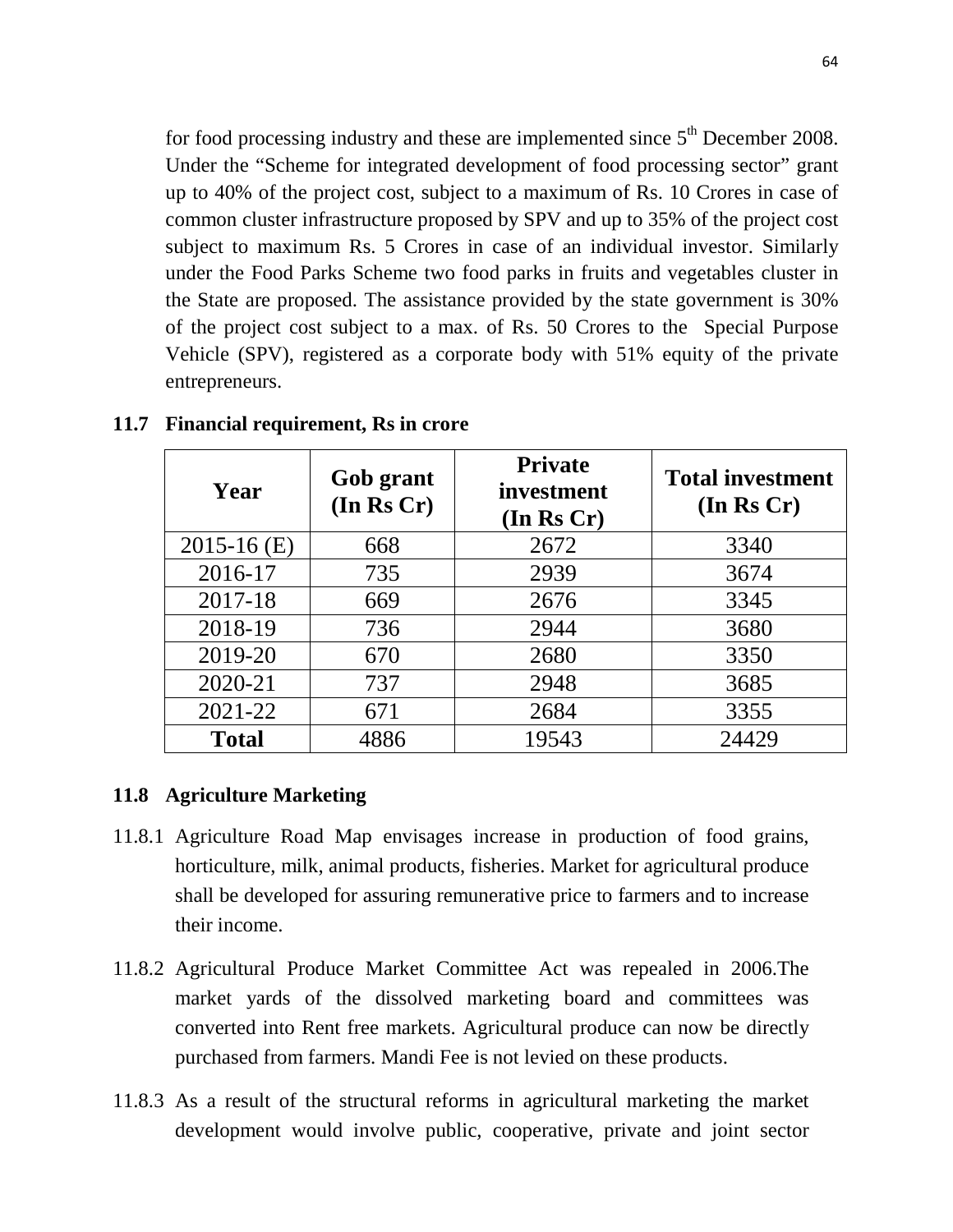participation. Government support will be extended for development of market in cooperative, private and joint sector.

- 11.8.4 Agriculture market will be developed according to the nature of the agricultural produce. Procurement will be strengthened for foodgrains like paddy and wheat. Modern warehouses shall be set up in the market yards. As per the provisions of the agricultural market committee land use policy, government institutions will be provided with the land available in these market yards for construction of godowns.
- 11.8.5 Farmers shall be organised for marketing of the perishable agricultural produce viz. fruits and vegetables. Farmers groups will be tied up with the aggregator and modern market service providers. Along the pattern of the milk federation, a similar fruit and vegetable federation shall be constituted.
- 11.8.6 Integrated Value Chain shall be developed for development of modern market for fruits and vegetables. Primary processing facility such as cleaning, sorting and grading will be created at the village level and at the farmers group level. Private entrepreneurs shall be assisted for setting up cool chain.
- 11.8.7 Market shall be developed at different levels. At the village level, the rural haats shall be modernised. Hub and Spoke based Terminal market and Integrated Value Chain shall be developed. The commercial farming may be regulated as and when it is required.
- 11.8.8 Private entrepreneurs shall be assisted for setting up modern markets. In these markets basic marketing infrastructures such as cold storage, ripening chamber, trading platform etc. shall be made mandatory for development. Any entrepreneur desirous of setting up such infrastructure shall be eligible for government assistance. These entrepreneurs shall be given assistance limited to the provisions of food processing policy.
- 11.8.9 New full time positions shall be created in agriculture department for development of agriculture market in the state.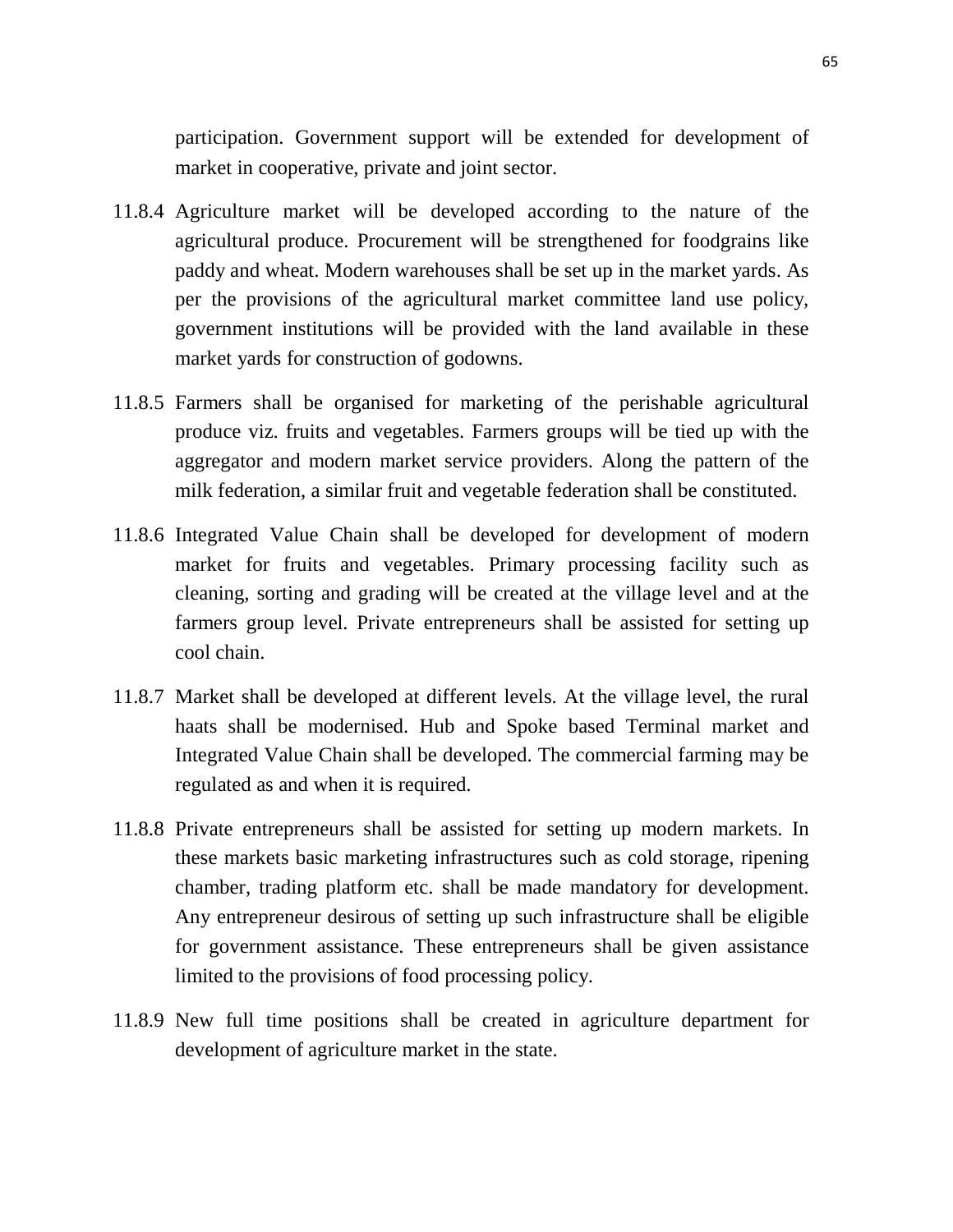| Year         | <b>Expected cost</b><br>(in Cr) |
|--------------|---------------------------------|
| 2015-16      | 570                             |
| 2016-17      | 627                             |
| 2017-18      | 690                             |
| 2018-19      | 759                             |
| 2019-20      | 835                             |
| 2020-21      | 918                             |
| 2021-22      | 1010                            |
| <b>TOTAL</b> | 5408                            |

## 11.8.10 The financial target for market development is given below:

| <b>Financial requirement, Rs in crore</b> |
|-------------------------------------------|
|-------------------------------------------|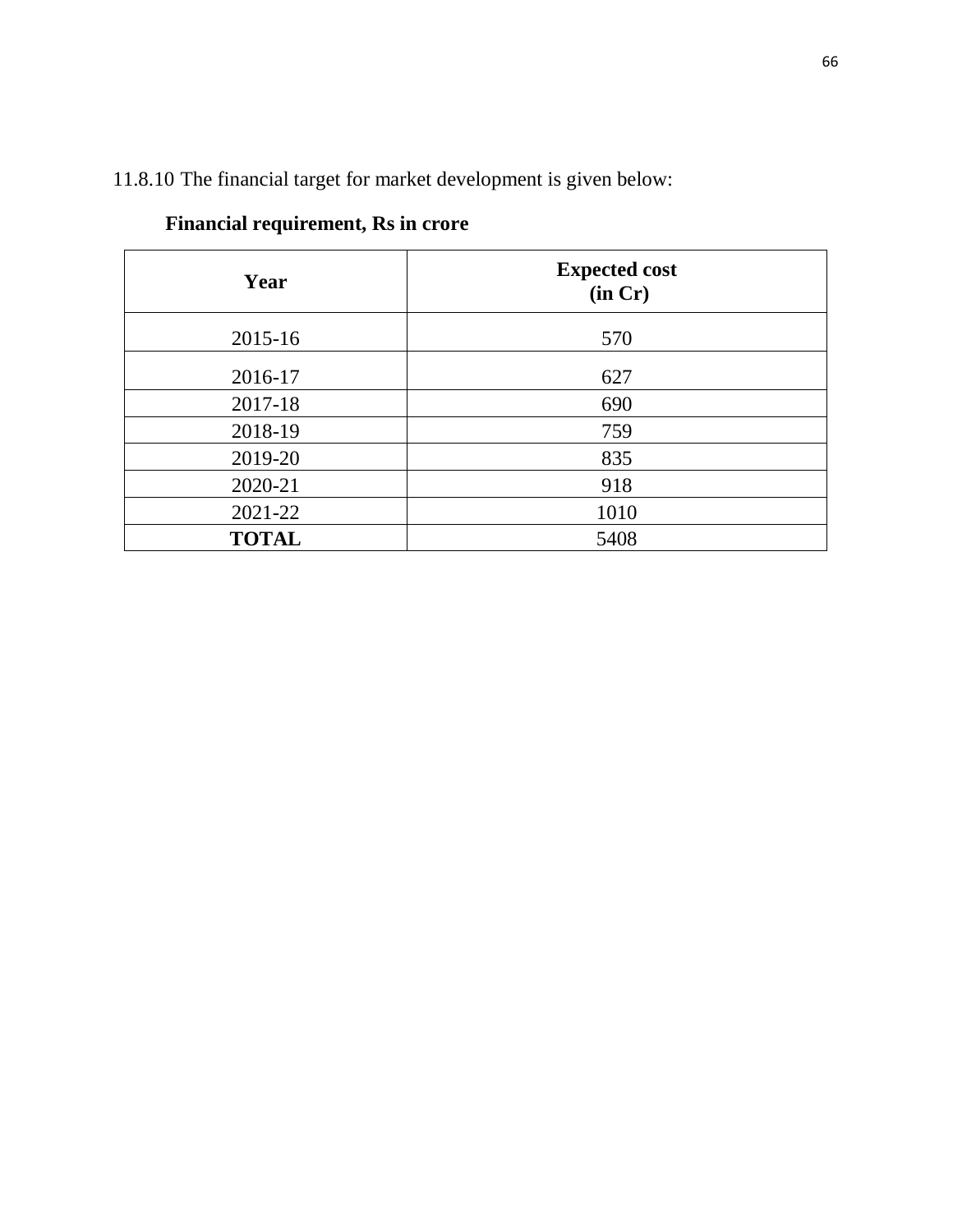# **Chapter-12**

#### **INSTITUTIONAL CREDIT**

- **12.1** Agriculture is the mainstay of state economy. Investment in agriculture as a direct bearing on farmer's income. Modern agriculture is input intensive. In order to adopt the modern agricultural practices both capital and revenue investment is required. Commercial banks, Regional rural banks and Cooperative banks are the main institutional systems for credit availibility in agriculture. In adequate institutional credit to farmers has been an issue hampring the pace of agriculture development. There are about 40 lakh Kisan Credit Card of which more than 50 percent is inoperative, which is a major cause of concern. Therefore to improved the credit linkage following steps may be taken,
	- 12.1.1 **Financial Literacy**: To make aware the largely uneducated manpower engaged in this sector regarding advantages of banking services and how to properly avail these services for their benefit with ease and convenience.
	- 12.1.2 **Bank Account Opening**: Until & unless the bank account is opened in the name of beneficiary, the banking services can not be availed. Under PMJDY, more than 81 lakhs of new accounts have been opened during 14th August 2014 to 26th January 2015 due to arduous efforts from the bankers in the state, but where the population in state crossing 11 crores mark, there seems to be a long way still to go in this regard.
	- 12.1.3 **Access to Banking Services**: Mere opening of accounts would not serve the purpose if the easy access to banking services is not available. To efficiently provide this, bank branches need to be there in near vicinity, else the poor farmers would find it hard to walk miles and miles to reach a bank branch. Majority of panchayats do not have regular Brick& Mortar or Ultra Small Branch. Same is true for villages having population more than 5000 and 10000 as per census 2001. In the state the average population per bank branch is nearly 18000 as against national average of around 11000. so, there is a yawning gap. However, banking services in rural areas are mostly being provided through Banking Correspondents with weekly visits and in some cases with a little bit lesser intervals. This mechanism has its own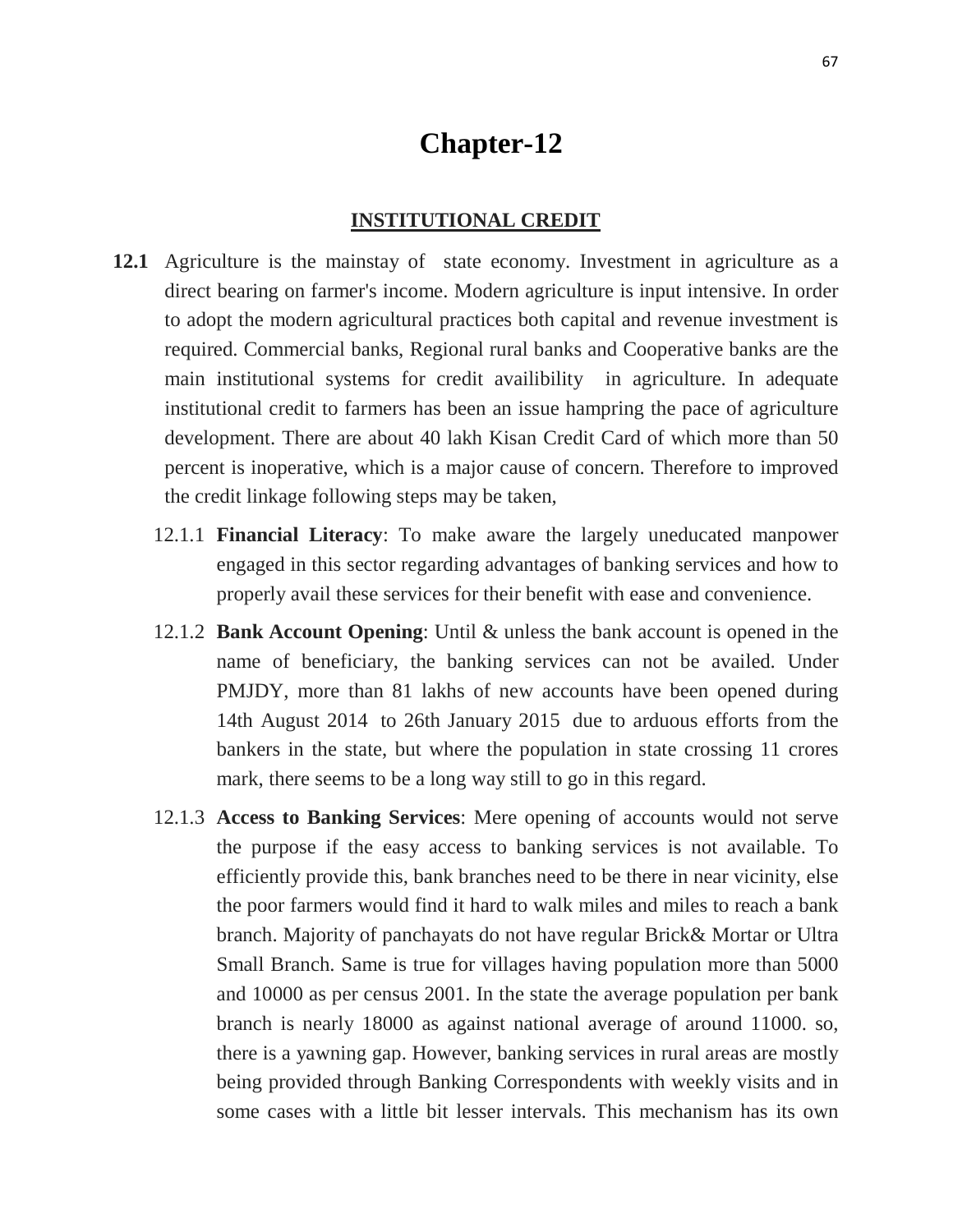limitations. So, sufficient number of regular bank branches direly required to be opened in rural areas.

- 12.1.4 **Rural ATMs**: Farmers are being provided KCC with Rupay card and now the new accounts are being opened with ATM/Debit cards. If the sufficient number of ATMs are not installed in rural areas, the account holders in those localities will not be able to make use of these cards. its desirable that all villages with population more than 5000 as per census should have ATM. Again in all the panchayats block headquarters and other rural market places should have ATMs installed.
- 12.1.5 **Kisan Credit Card (KCC)**: KCC is the major taker of credit in agriculture sector, but in Bihar, the land holding being small, fragmented and in the name of ancestors, the issue of LPC becomes a big issue. This is further marred with another reality that the actual tiller of land in most cases are not necessarily the land owner. This makes issuance of LPC further difficult. This problem can be overcome by issuing "Loan Eligibility Certificate" to the actual tiller for getting KCC.
- 12.1.6 **Crop Insurance**: The process needs to be farmer centric with simplified procedures and claim disbursal mechanism transparent, easy and convenient.
- 12.1.7 **Self Help Groups (SHG)**: There are nearly 4 lakh SHGs registered in the state and this figure is intended to be doubled in a couple of years. Their credit linkages for 1st and 2nd instalments need to be doubled from existing Rs. 50,000 and Rs. 1,00,000 respectively.
- 12.1.8 **Restructuring of Agriculture Loan**: Proper care and consideration needs to restructure Short Term agriculture loan to Medium Term agriculture loan in case of natural calamities and other unforeseen disastrous events.
- 12.1.9 **Ease in Financing**: At times poor farmers have to run pillar to post to secure credits from banks. Its desirable that banks should not unnecessarily harass them. Poor farmers need proper facilitation and dealt with human face without diluting the procedural paraphernalia.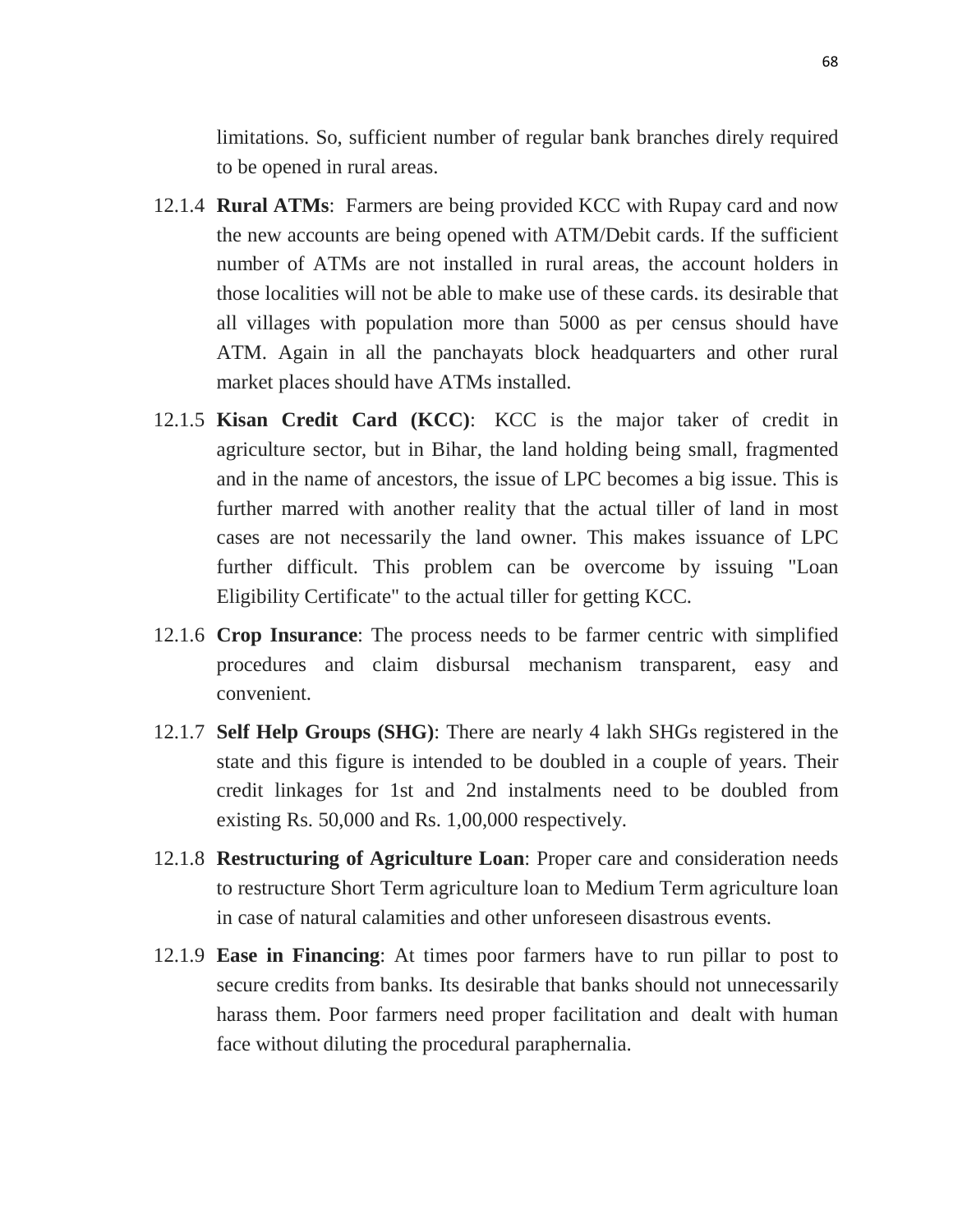# **Chapter:13**

# **Disaster Management**

- 13.1 Bihar is prone to multiple natural hazards. It is affected by flood, drought, earthquake, cyclone, hailstorm, fire etc. Flood and drought are recurrent problem.28 districts, which are mostly in north Bihar are food prone and 17 districts of south Bihar are considered drought prone. Flood, drought, cyclone and hailstorm damage crops and consequently crop production is affected. Flood, drought, cyclone and hailstorm damage standing crops whereas due to drought not only the standing crop is affected but crop coverage is reduced due to lack of moisture. Therefore large cultivable area remains barren. Fire, which is mostly accidental affects standing crops and the crops on the threshing floor.The affected farmers get input subsidy as par the provisions of Calamity Relief Fund(At present State Calamity Response Fund).The input subsidy is provided in cases when loss is more than 30 percent of the standing crop. However, farmers get no support for the area remaining fallow or uncovered.
- 13.2 To protect agriculture from these calamities there need to be long term and short term measures. There has been paradigm shift in disaster management.Now disaster management is not only relief but in broader perspective it involves preparation, mitigation, response, relief, rehabilitation and reconstruction.The disaster management perspective of agriculture sector would entail preparation,mitigation,response and relief. The following measures would be initiated to mitigate the impact of damage caused due to food and drought,
	- > Flood hazard maps for flood prone districts and contingent crop planning for mitigating the impact of flood and creating awareness among farmers about the same.
	- > Contigent crop plan and creating awareness about the same in drought prone districts.
	- Deputation of agriculture scientist for timely advisories in case calamities like drought and flood.
	- > Administrative measures to ensure canal water upto the tail end of irrigation canal.
	- > Measures for implementation of crop insurance, timely repayment of indemnity claims from insurance companies.
	- > Since the input subsidy is very small, matching grant will be provided from state plan.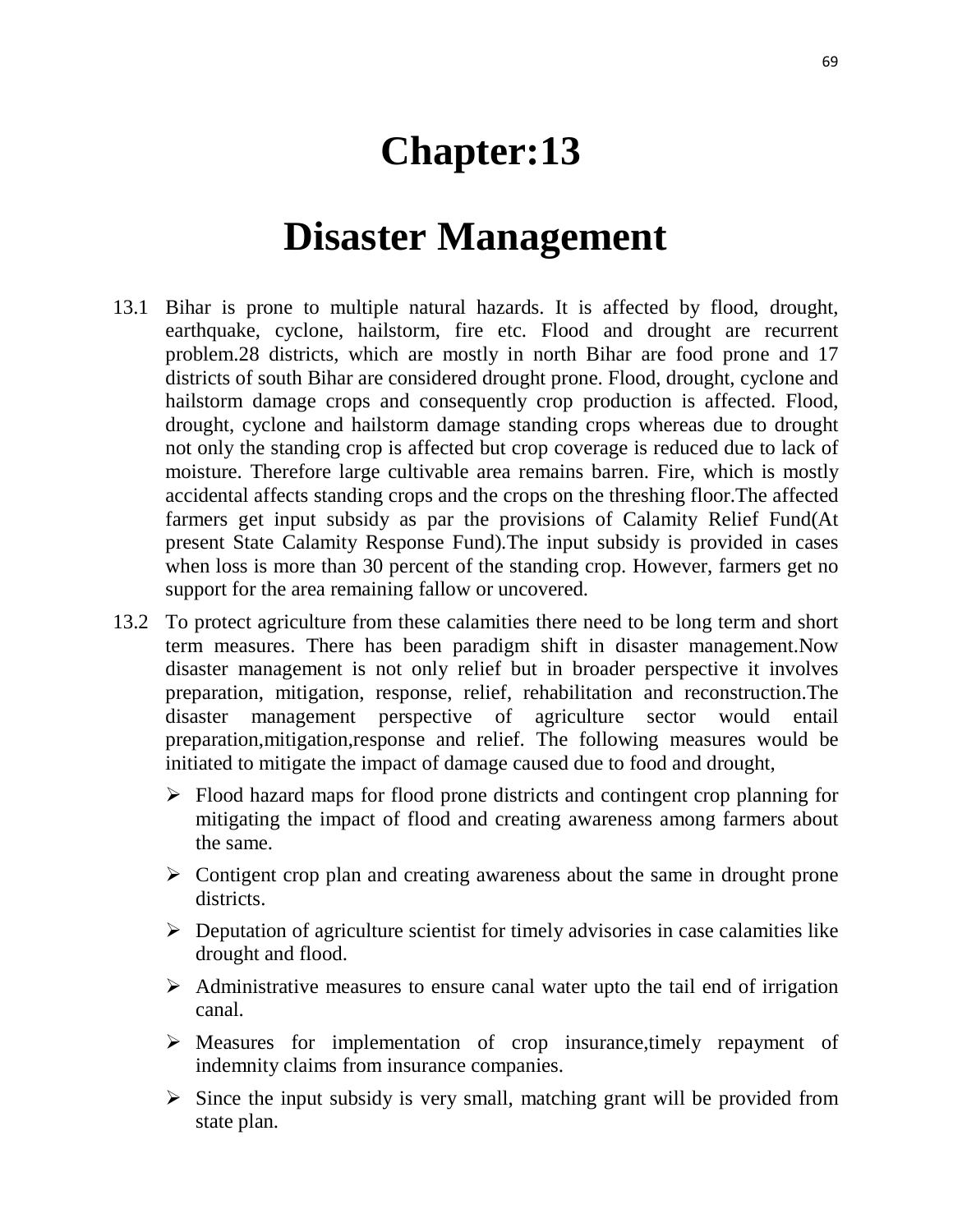- Drought resistant varieties will be promoted in drought prone districts and submergence tolerant varieties in flood prone districts.
- Bihar Rajya Beej Nigam will set up a seed bank in which short duration varieties of rice and other suitable crops will be kept so that it could be utilized in case of need.
- Input subsidy is a major strategic intervention in case of crop damage due to disasters. Diesel subsidy has also been implemented in case of drought like situation. Financial requirement for such interventions would be as below, Rs in crore

| Year         | <b>Expected cost</b><br>(in Cr) |
|--------------|---------------------------------|
| 2015-16      | 822                             |
| 2016-17      | 904                             |
| 2017-18      | 995                             |
| 2018-19      | 1094                            |
| 2019-20      | 1203                            |
| 2020-21      | 1324                            |
| 2021-22      | 1456                            |
| <b>TOTAL</b> | 10644                           |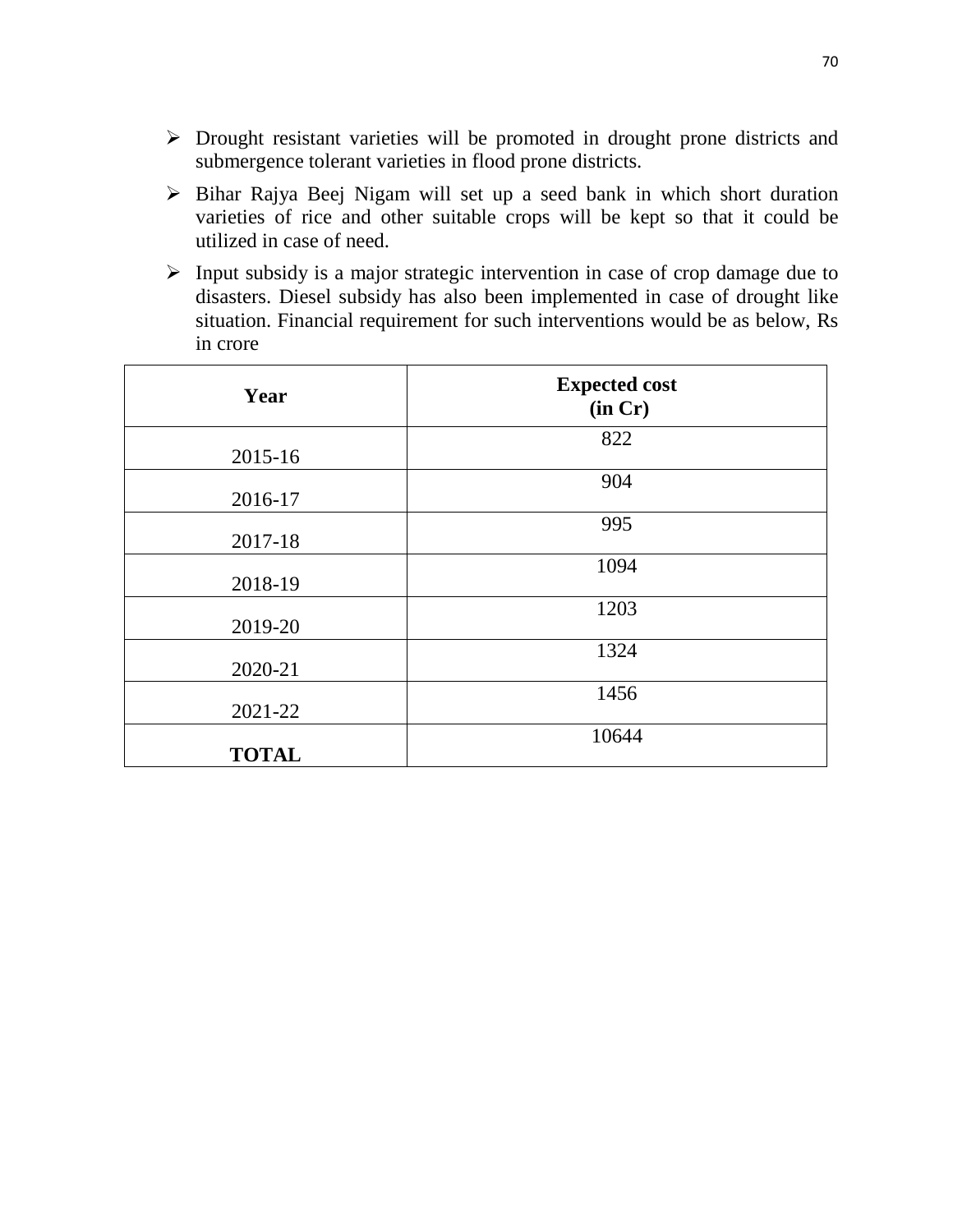# **14. Physical Milestones to be achieved,**

| SI<br>No<br>$\bullet$ | <b>Item</b>                                          | <b>Description</b>                              | Unit            | <b>Critical</b><br><b>Milestone</b><br>(2022) |
|-----------------------|------------------------------------------------------|-------------------------------------------------|-----------------|-----------------------------------------------|
| $\mathbf{1}$          | $\overline{2}$                                       | 3                                               | $\overline{4}$  | 5                                             |
|                       |                                                      | Rice                                            | lakh MT         | 126                                           |
|                       |                                                      | Wheat                                           | lakh MT         | 72                                            |
|                       |                                                      | Maize and coarse<br>Cereals                     | lakh MT         | 90.65                                         |
|                       |                                                      | Pulses                                          | lakh MT         | 36                                            |
|                       |                                                      | <b>Food Grains</b>                              | lakh MT         | 324.65                                        |
|                       |                                                      | Oilseed                                         | lakh MT         | 4.5                                           |
|                       |                                                      | Fruits                                          | lakh MT         | 80                                            |
| $\mathbf{1}$          | <b>Crop Production</b>                               | Vegetables                                      | lakh MT         | 225                                           |
|                       |                                                      | <b>Certified Seed</b><br>Availability (Paddy)   | Lakh Q          | 3.97                                          |
|                       |                                                      | <b>Certified Seed</b><br>Availability (Wheat)   | Lakh Q          | 12.78                                         |
|                       |                                                      | <b>Certified Seed</b><br>Availability (Pulse)   | Lakh Q          | 2.68                                          |
|                       |                                                      | <b>Certified Seed</b><br>Availability (Oilseed) | Lakh Q          | 0.13                                          |
|                       |                                                      | Milk                                            | thousand tonnes | 14867                                         |
|                       | <b>Animal Husbandary</b>                             | Egg                                             | No. (lakh)      | 234000                                        |
| $\overline{2}$        | <b>Dairy and Fisheries</b>                           | Meat                                            | thousand tonnes | 1423.5                                        |
|                       |                                                      | Fish                                            | lakh MT         | 10.25                                         |
| 3                     | <b>Water resources</b>                               | Required gross irrigated<br>area                | lakh ha         | 130.9                                         |
|                       |                                                      | Required irrigation<br>intensity                | %               | 209                                           |
| 4                     | <b>Energy</b>                                        | Projected total power<br>requirement            | <b>MW</b>       | 3852                                          |
| 5                     | <b>Plantation and Green coverage</b>                 | No. of Plants                                   | No. (lakh)      | 3437                                          |
|                       |                                                      | Green cover                                     | %               | 15                                            |
| 6                     | <b>Storage, Marketing &amp;</b><br><b>Processing</b> | Storage capacity                                | lakh MT         | 85                                            |
| $\overline{7}$        | Approach road                                        | New Road                                        | Km              | 49107                                         |
| 8                     | <b>Procurement of foodgrains</b>                     | Rice/Wheat/Maize/Pulse<br>$\sf S$               | Lakh MT         | 60                                            |